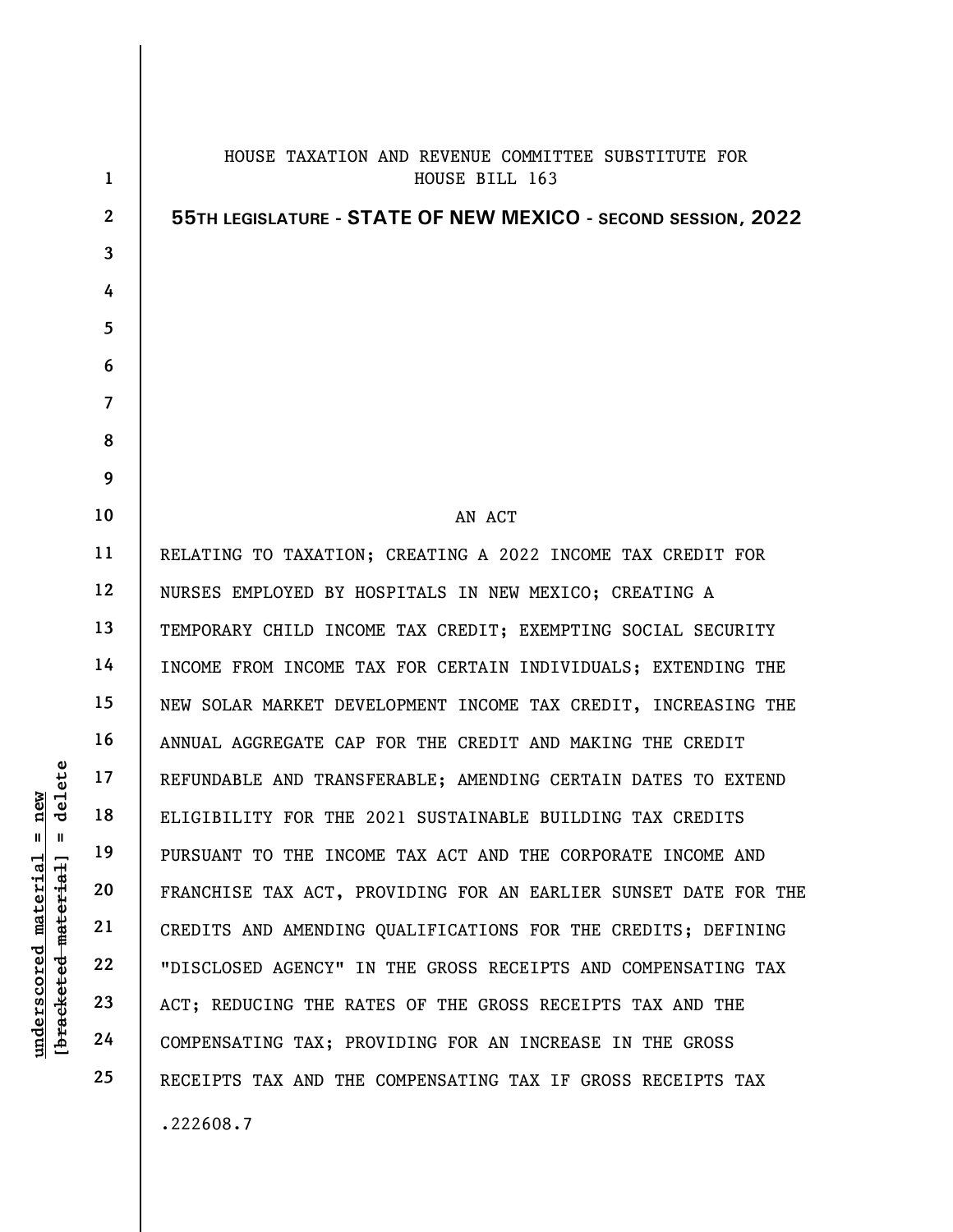1 2 3 4 5 REVENUES DECREASE; PROVIDING GROSS RECEIPTS TAX AND GOVERNMENTAL GROSS RECEIPTS TAX DEDUCTIONS FOR THE SALE OF SERVICES TO A MANUFACTURER; PROVIDING GROSS RECEIPTS TAX AND GOVERNMENTAL GROSS RECEIPTS TAX DEDUCTIONS FOR FEMININE HYGIENE PRODUCTS.

6

7

8

9

BE IT ENACTED BY THE LEGISLATURE OF THE STATE OF NEW MEXICO:

SECTION 1. A new section of the Income Tax Act is enacted to read:

10

11

12

13

14

15

16

17

18

19

20

21

22

23

24

25

"[NEW MATERIAL] CREDIT--NURSES--2022 TAXABLE YEAR.--

A. For taxable year 2022, a taxpayer who is not a dependent of another individual and who was employed full time as a nurse at a hospital located in New Mexico may apply for, and the department may allow, a tax credit against the taxpayer's tax liability pursuant to the Income Tax Act pursuant to the provisions of this section.

B. The amount of tax credit allowed pursuant to this section shall be in an amount equal to one thousand dollars (\$1,000).

underscored material = new [bracketed material] = delete C. To receive a tax credit provided by this section, a taxpayer shall apply to the department on forms and in the manner prescribed by the department. The application shall include a certification by the hospital for which the taxpayer was employed in 2022 that the taxpayer was employed full time throughout 2022 as a nurse by the hospital.

 $- 2 -$ 

.222608.7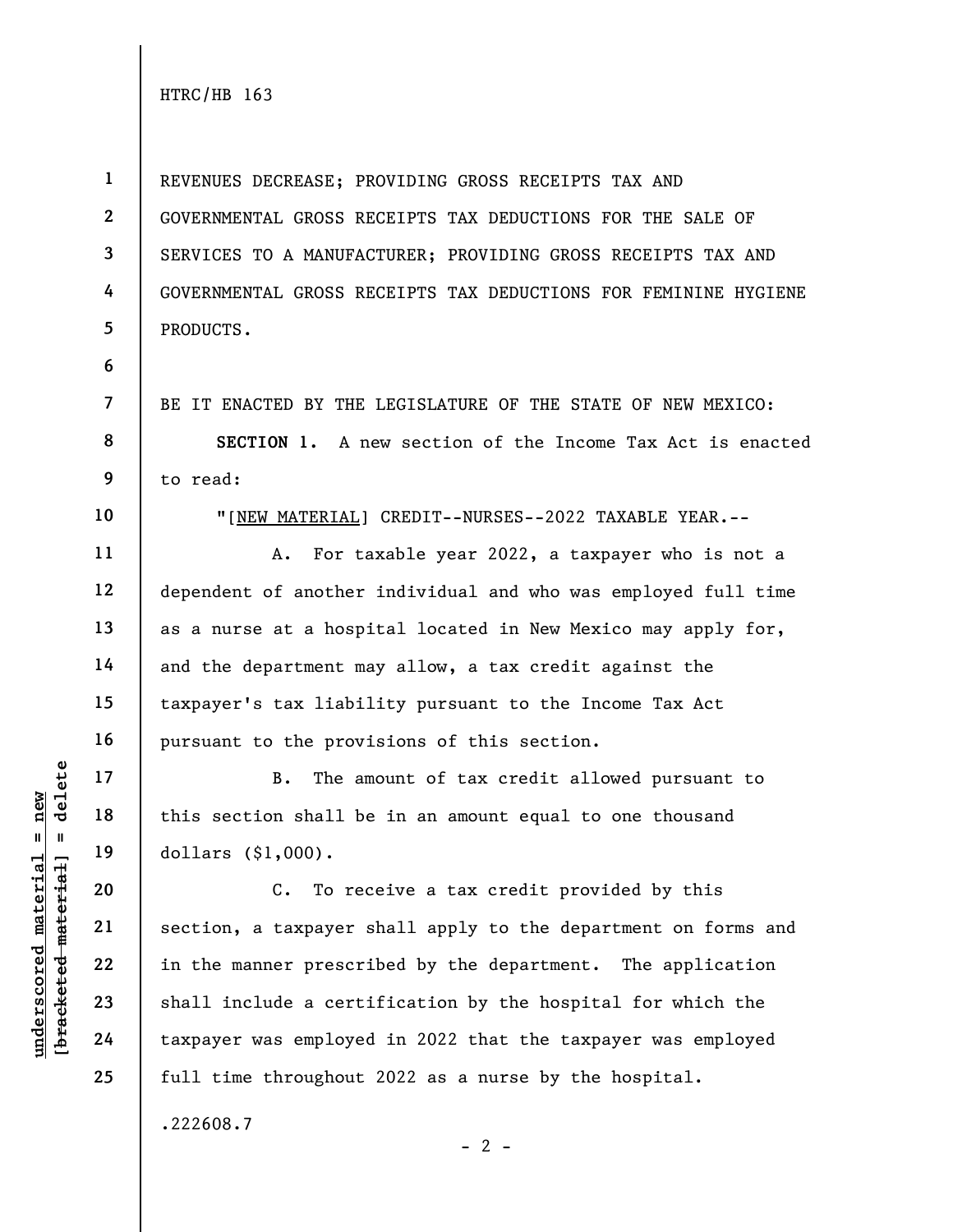understand material material material material material end of the department of the department of the department of the department of the department of the department of the department of the department of the department 1 2 3 4 5 6 7 8 9 10 11 12 13 14 15 16 17 18 19 20 21 22 23 24 25 D. That portion of the tax credit that exceeds a taxpayer's tax liability in the taxable year in which the credit is claimed shall be refunded to the taxpayer. E. A taxpayer allowed a tax credit pursuant to this section shall report the amount of the credit to the taxation and revenue department in a manner required by that department. F. The department shall compile an annual report on the tax credit provided by this section that shall include the number of taxpayers approved by the department to receive the credit, the aggregate amount of credits approved and any other information necessary to evaluate the credit. The department shall present the report to the revenue stabilization and tax policy committee and the legislative finance committee with an analysis of the cost of the tax credit. G. As used in this section: (1) "full time" means working at least thirty hours per week for forty-four weeks per year; (2) "hospital" means a facility licensed as a hospital by the department of health; and (3) "nurse" means a person licensed as a registered nurse or licensed practical nurse pursuant to the Nursing Practice Act." SECTION 2. A new section of the Income Tax Act is enacted to read: "[NEW MATERIAL] CHILD INCOME TAX CREDIT.-- .222608.7  $-3 -$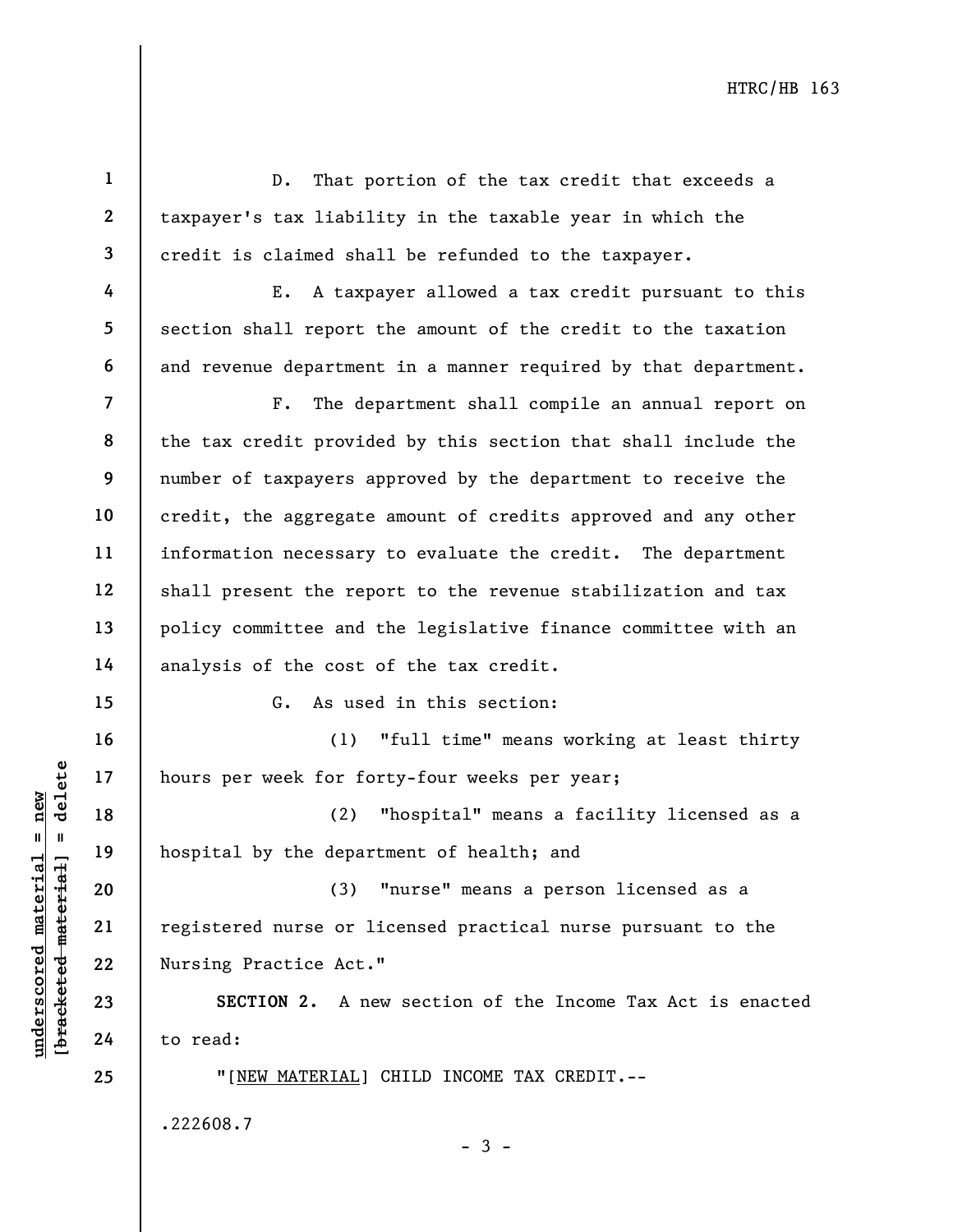|                     | $\mathbf{1}$             | For taxable years beginning January 1, 2022 and<br>A.           |  |
|---------------------|--------------------------|-----------------------------------------------------------------|--|
|                     | $\mathbf{2}$             | prior to January 1, 2027, a taxpayer who is a resident and is   |  |
|                     | 3                        | not a dependent of another individual may apply for, and the    |  |
|                     | 4                        | department may allow, a credit against the taxpayer's tax       |  |
|                     | 5                        | liability imposed pursuant to the Income Tax Act for each       |  |
|                     | 6                        | qualifying child of the taxpayer. The tax credit provided by    |  |
|                     | $\overline{\mathcal{L}}$ | this section may be referred to as the "child income tax        |  |
|                     | 8                        | credit".                                                        |  |
|                     | 9                        | $\, {\bf B}$ .<br>The child income tax credit may be claimed as |  |
|                     | 10                       | shown in the following table:                                   |  |
|                     | 11                       | Adjusted gross income is<br>Amount of credit per                |  |
|                     | 12                       | qualifying child is<br>0ver<br>But not over                     |  |
|                     | 13                       | \$<br>\$175<br>$\mathbf 0$<br>\$25,000                          |  |
|                     | 14                       | 25,000<br>50,000<br>150                                         |  |
|                     | 15                       | 50,000<br>75,000<br>125                                         |  |
|                     | 16                       | 100,000<br>100<br>75,000                                        |  |
| delete              | 17                       | 100,000<br>200,000<br>75                                        |  |
| $=$ new             | 18                       | 200,000<br>350,000<br>50                                        |  |
| Ш                   | 19                       | 350,000<br>25.                                                  |  |
| materia<br>material | 20                       | If a taxpayer's adjusted gross income is less<br>$C$ .          |  |
|                     | 21                       | than zero, the taxpayer may claim a tax credit in the amount    |  |
| underscored         | 22                       | shown in the first row of the table provided in Subsection B of |  |
| [bracketed          | 23                       | this section.                                                   |  |
|                     | 24                       | To receive a child income tax credit, a taxpayer<br>$D$ .       |  |
|                     | 25                       | shall apply to the department on forms and in the manner        |  |

.222608.7

 $- 4 -$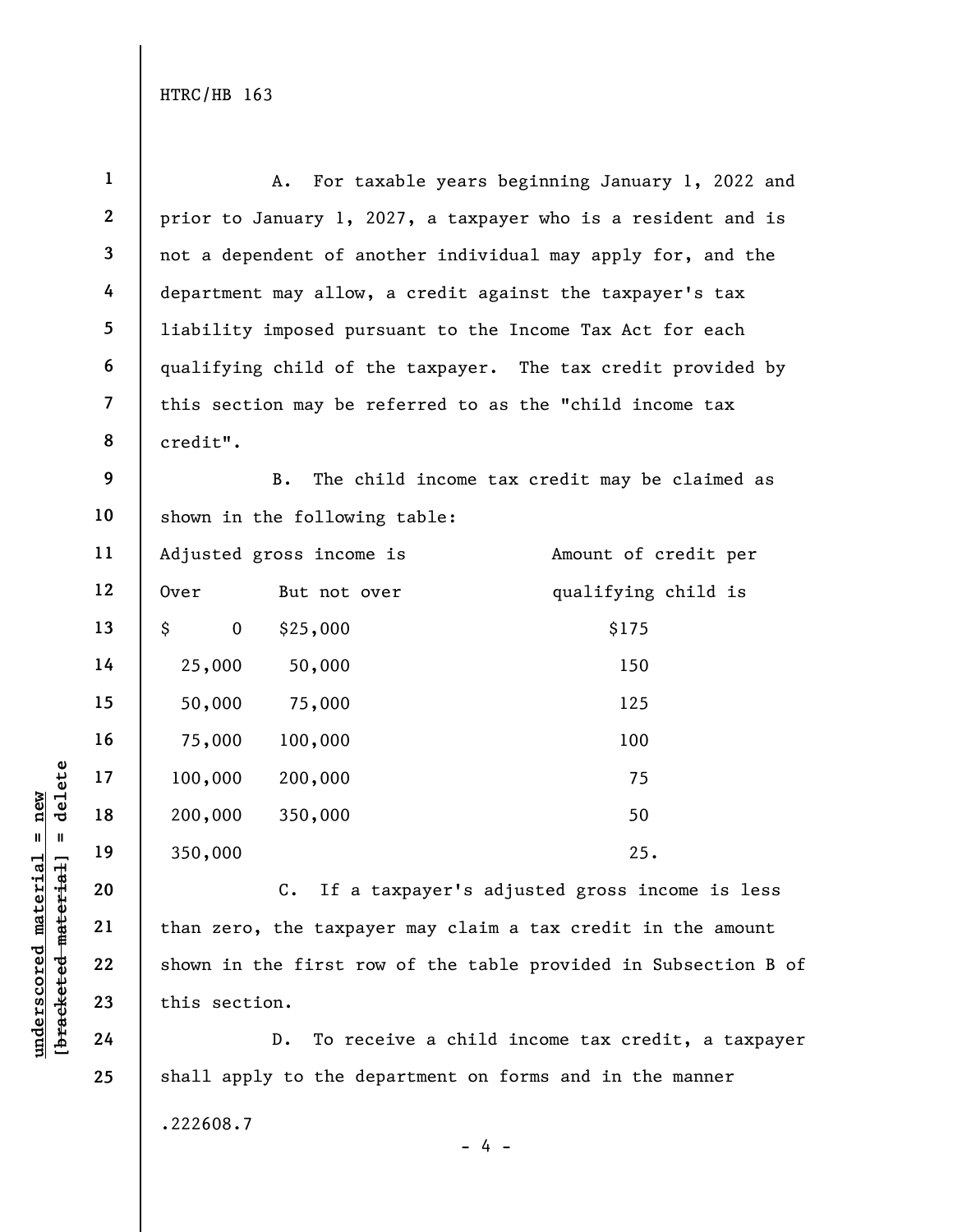1 prescribed by the department.

2

3

4

5

6

7

8

9

10

11

12

13

14

15

16

17

18

19

20

21

22

23

24

25

E. That portion of a child income tax credit that exceeds a taxpayer's tax liability in the taxable year in which the credit is claimed shall be refunded.

F. Married individuals filing separate returns for a taxable year for which they could have filed a joint return may each claim only one-half of the child income tax credit that would have been claimed on a joint return.

G. A taxpayer allowed a tax credit pursuant to this section shall report the amount of the credit to the department in a manner required by the department.

understand material material speech of the credit<br>
were that the credit<br>
and present the annua<br>
tax policy committee<br>
an analysis of the co<br>
an analysis of the co<br>
21 I. As use<br>
22 means "qualifying chi<br>
24 Thermal Revenue H. The department shall compile an annual report on the child income tax credit that shall include the number of taxpayers approved by the department to receive the credit, the aggregate amount of credits approved and any other information necessary to evaluate the effectiveness of the credit. Each year that the credit is in effect, the department shall compile and present the annual report to the revenue stabilization and tax policy committee and the legislative finance committee with an analysis of the cost of the tax credit.

I. As used in this section, "qualifying child" means "qualifying child" as defined by Section 152(c) of the Internal Revenue Code, as that section may be amended or renumbered, but includes any minor child or stepchild of the taxpayer who would be a qualifying child for federal income tax .222608.7

 $- 5 -$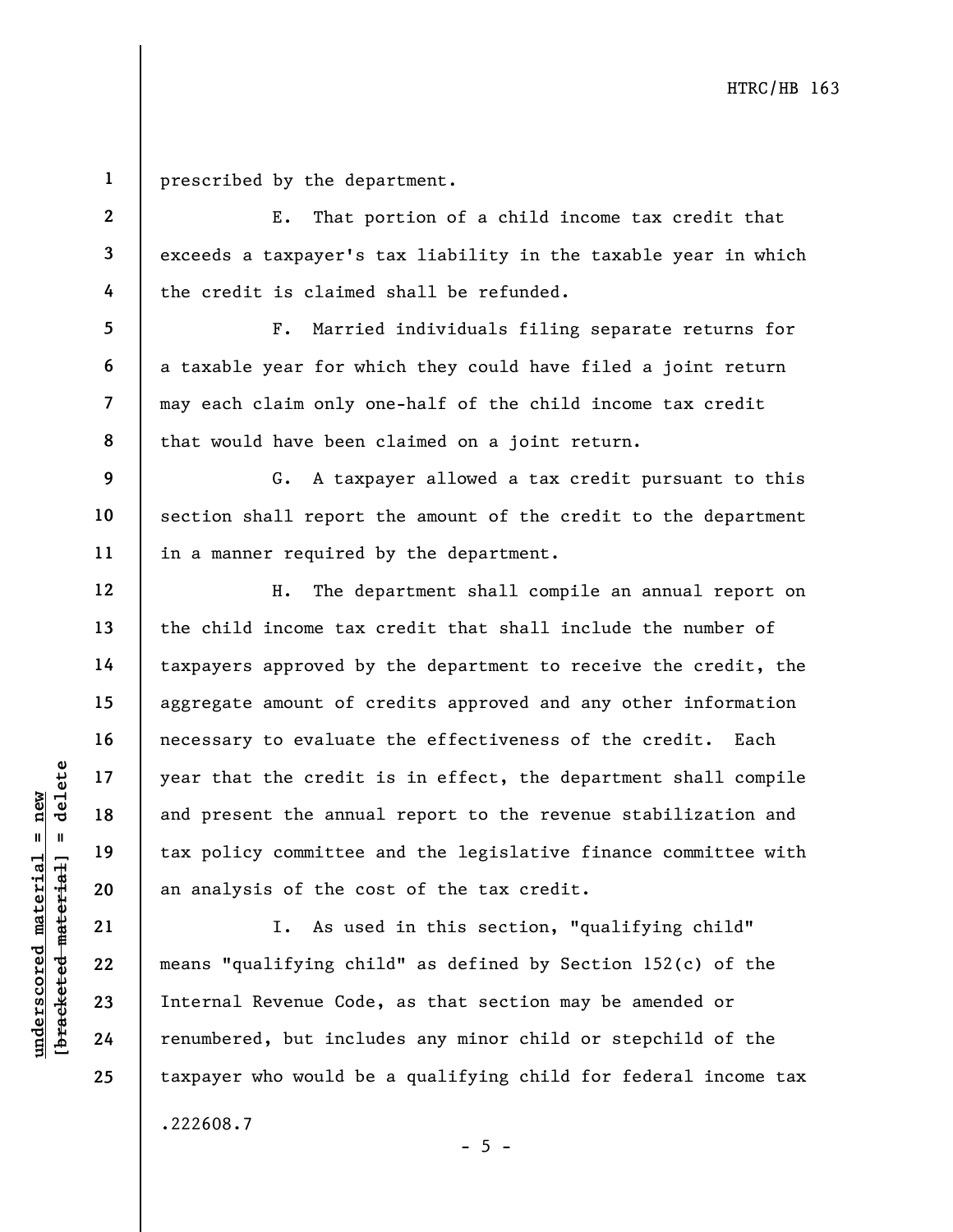1

2

3

4

5

6

7

8

9

10

11

12

13

14

15

16

17

18

19

20

21

22

23

24

25

purposes if the public assistance contributing to the support of the child or stepchild was considered to have been contributed by the taxpayer."

SECTION 3. A new section of the Income Tax Act is enacted to read:

"[NEW MATERIAL] EXEMPTION--SOCIAL SECURITY INCOME.--An individual may claim an exemption in an amount equal to the amount included in adjusted gross income pursuant to Section 86 of the Internal Revenue Code, as that section may be amended or renumbered, of income includable except for this exemption in net income; provided that the individual's adjusted gross income shall not exceed:

A. seventy-five thousand dollars (\$75,000) for married individuals filing separate returns;

B. one hundred fifty thousand dollars (\$150,000) for heads of household, surviving spouses and married individuals filing joint returns; and

C. one hundred thousand dollars (\$100,000) for single individuals."

SECTION 4. Section 7-2-18.31 NMSA 1978 (being Laws 2020, Chapter 13, Section 1) is amended to read:

"7-2-18.31. NEW SOLAR MARKET DEVELOPMENT INCOME TAX CREDIT.--

A. For taxable years prior to January 1, [2028] 2032, a taxpayer who is not a dependent of another individual .222608.7  $- 6 -$ 

underscore material material entity of the single individuals."<br>  $\begin{array}{c|c|c|c|c} \n\text{u} & \text{u} & \text{u} & \text{u} & \text{u} & \text{u} & \text{u} & \text{u} & \text{u} & \text{u} & \text{u} & \text{u} & \text{u} & \text{u} & \text{u} & \text{u} & \text{u} & \text{u} & \text{u} & \text{u} & \text{u} & \text{u} & \text{u} & \$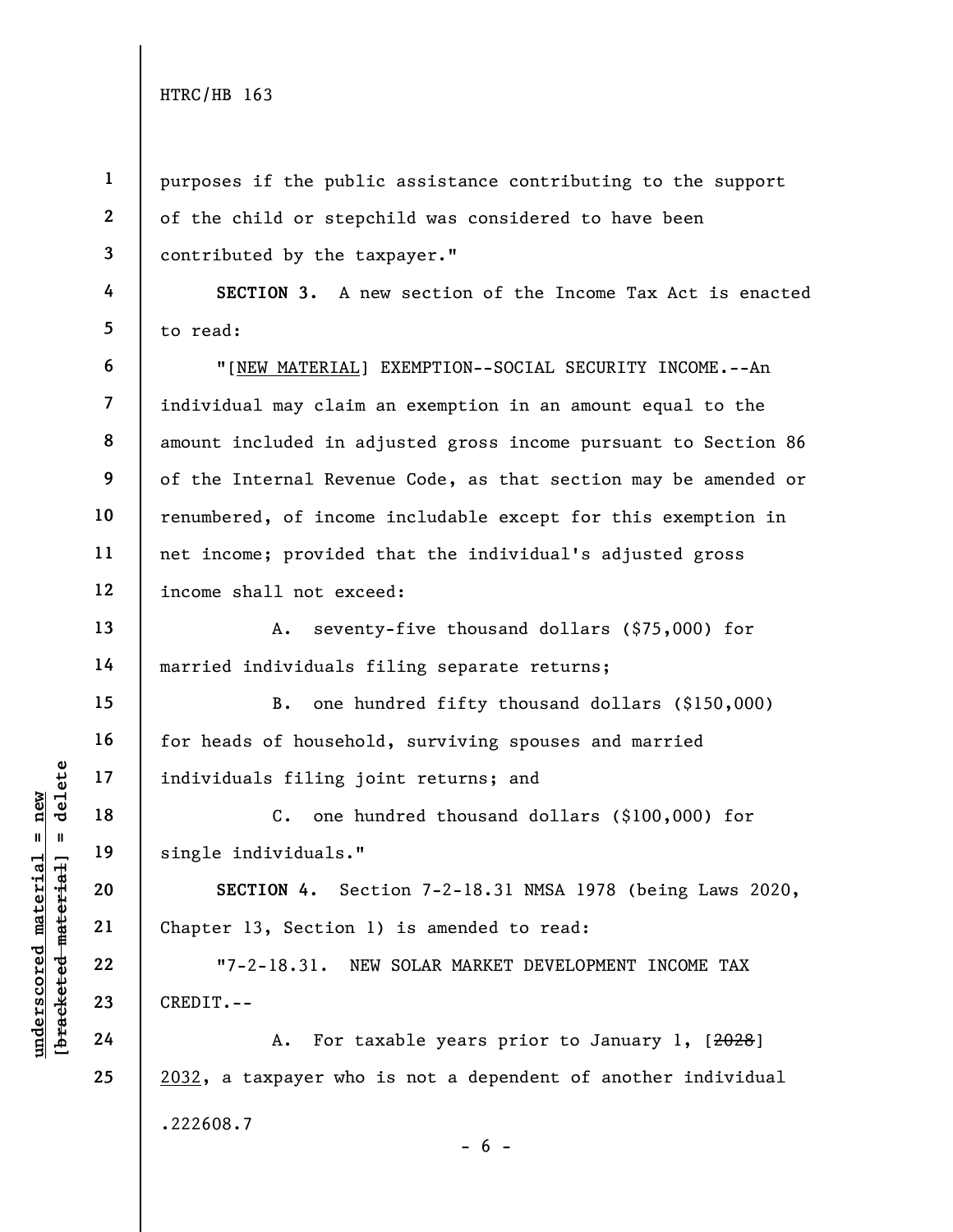14

15

16

17

18

19

20

21

22

23

24

25

1 2 3 4 5 6 7 8 9 and who, on or after March 1, 2020, purchases and installs a solar thermal system or a photovoltaic system in a residence, business or agricultural enterprise in New Mexico owned by that taxpayer, may apply for, and the department may allow, a credit against the taxpayer's tax liability imposed pursuant to the Income Tax Act in an amount provided in Subsection C of this section. The tax credit provided by this section may be referred to as the "new solar market development income tax credit".

10 11 12 13 B. The purpose of the new solar market development income tax credit is to encourage the installation of solar thermal and photovoltaic systems in residences, businesses and agricultural enterprises.

C. The department may allow a new solar market development income tax credit of ten percent of the purchase and installation costs of a solar thermal or photovoltaic system.

understand material system.<br>
17 and 18 and 18 b. The new credit shall not except<br>
were taxable<br>
21 and 22 and 22 and 23 and 24 aligibility for the new<br>
24 aligibility for the new state D. The new solar market development income tax credit shall not exceed six thousand dollars (\$6,000) per taxpayer per taxable year. The department shall allow a tax credit only for solar thermal and photovoltaic systems certified pursuant to Subsection E of this section.

E. A taxpayer shall apply for certification of eligibility for the new solar market development income tax credit from the energy, minerals and natural resources

.222608.7

- 7 -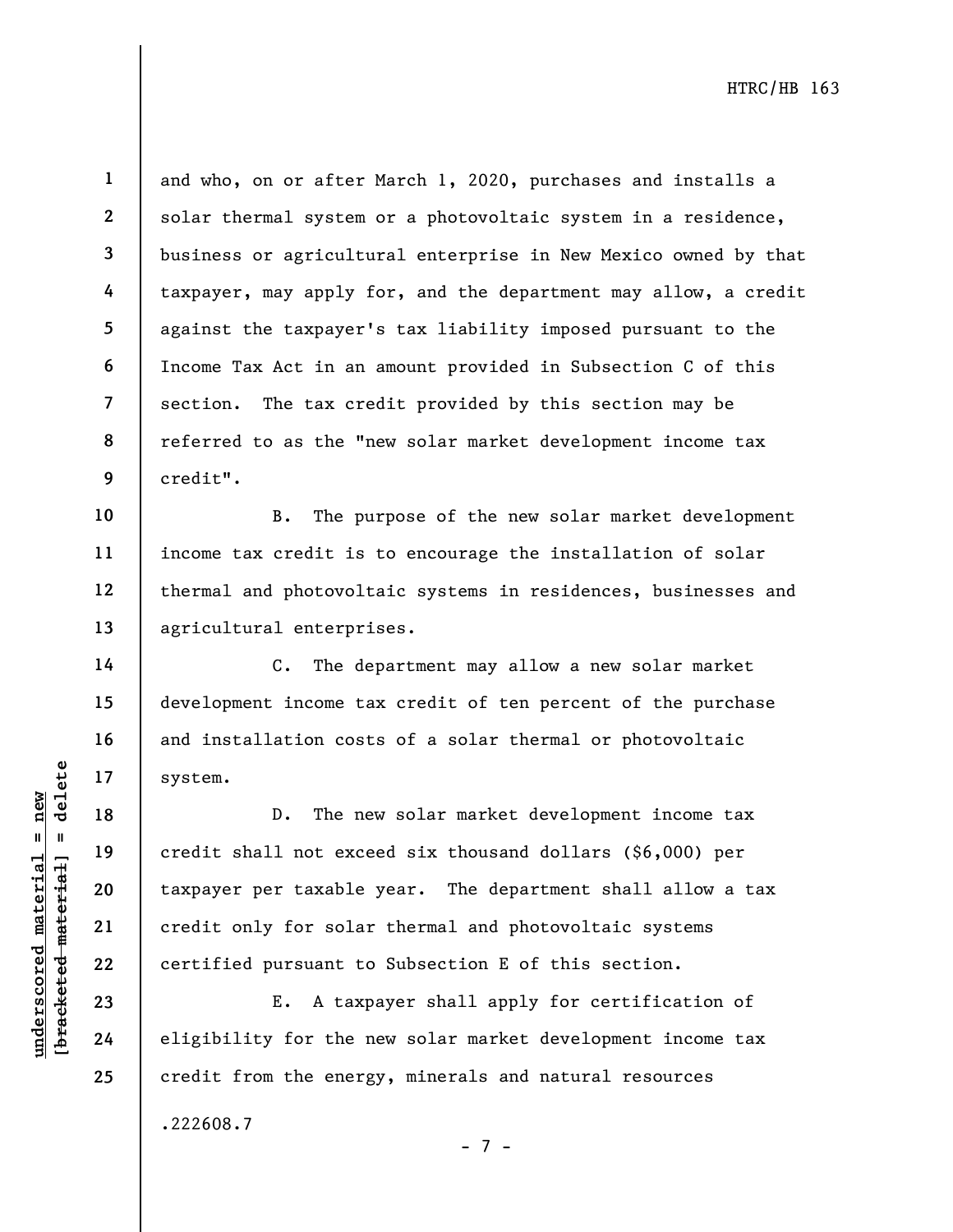underscored material = new [bracketed material] = delete 1 2 3 4 5 6 7 8 9 10 11 12 13 14 15 16 17 18 19 20 21 22 23 24 25 department on forms and in the manner prescribed by that department. The aggregate amount of credits that may be certified as eligible in any calendar year is [eight million dollars (\$8,000,000)] twelve million dollars (\$12,000,000). Completed applications shall be considered in the order received. Applications for certification received after this limitation has been met in a calendar year shall not be approved. The application shall include proof of purchase and installation of a solar thermal or photovoltaic system, that the system meets technical specifications and requirements relating to safety, code and standards compliance, solar collector orientation and sun exposure, minimum system sizes, system applications and lists of eligible components and any additional information that the energy, minerals and natural resources department may require to determine eligibility for the credit. A dated certificate of eligibility shall be issued to the taxpayer providing the amount of the new solar market development income tax credit for which the taxpayer is eligible and the taxable year in which the credit may be claimed. A certificate of eligibility for a new solar market development income tax credit may be sold, exchanged or otherwise transferred to another taxpayer for the full value of the credit. The parties to such a transaction shall notify the department of the sale, exchange or transfer within ten days of the sale, exchange or transfer.

.222608.7

- 8 -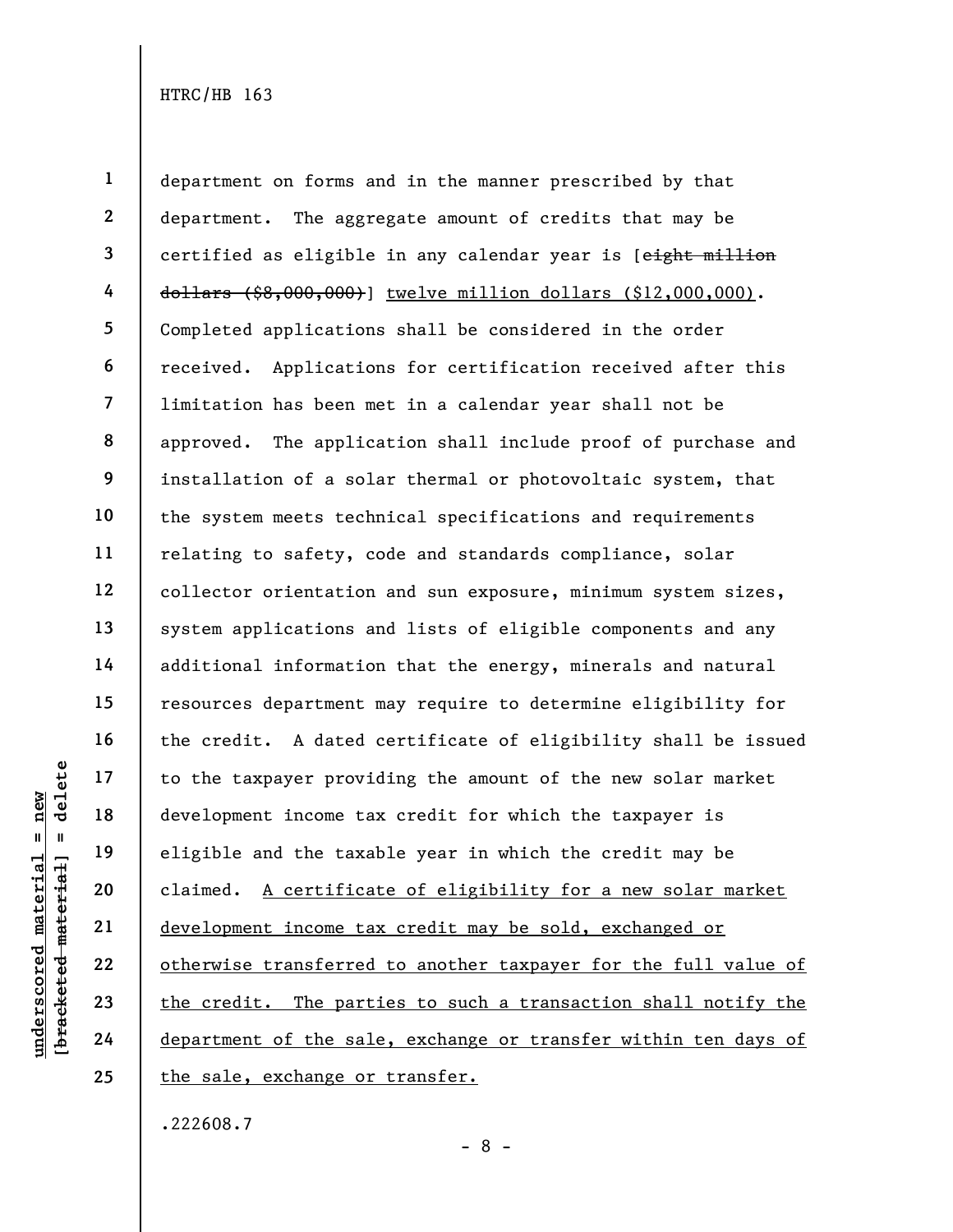21

22

23

24

25

1

F. A taxpayer may claim a new solar market development income tax credit for the taxable year in which the taxpayer purchases and installs a solar thermal or photovoltaic system. To receive a new solar market development income tax credit, a taxpayer shall apply to the department on forms and in the manner prescribed by the department within twelve months following the calendar year in which the system was installed. The application shall include a certification made pursuant to Subsection E of this section.

G. That portion of a new solar market development income tax credit that exceeds a taxpayer's tax liability in the taxable year in which the credit is claimed [may be carried forward for a maximum of five consecutive taxable years] shall be refunded to the taxpayer.

H. Married individuals filing separate returns for a taxable year for which they could have filed a joint return may each claim only one-half of the new solar market development income tax credit that would have been claimed on a joint return.

underscored material material expertises and pair of the taxpayer's owners are also development income ta<br>development income ta<br>development income ta<br>joint return.<br>I. A taxp<br>development income ta<br>development income ta<br>join I. A taxpayer may be allocated the right to claim a new solar market development income tax credit in proportion to the taxpayer's ownership interest if the taxpayer owns an interest in a business entity that is taxed for federal income tax purposes as a partnership or limited liability company and that business entity has met all of the requirements to be

.222608.7

- 9 -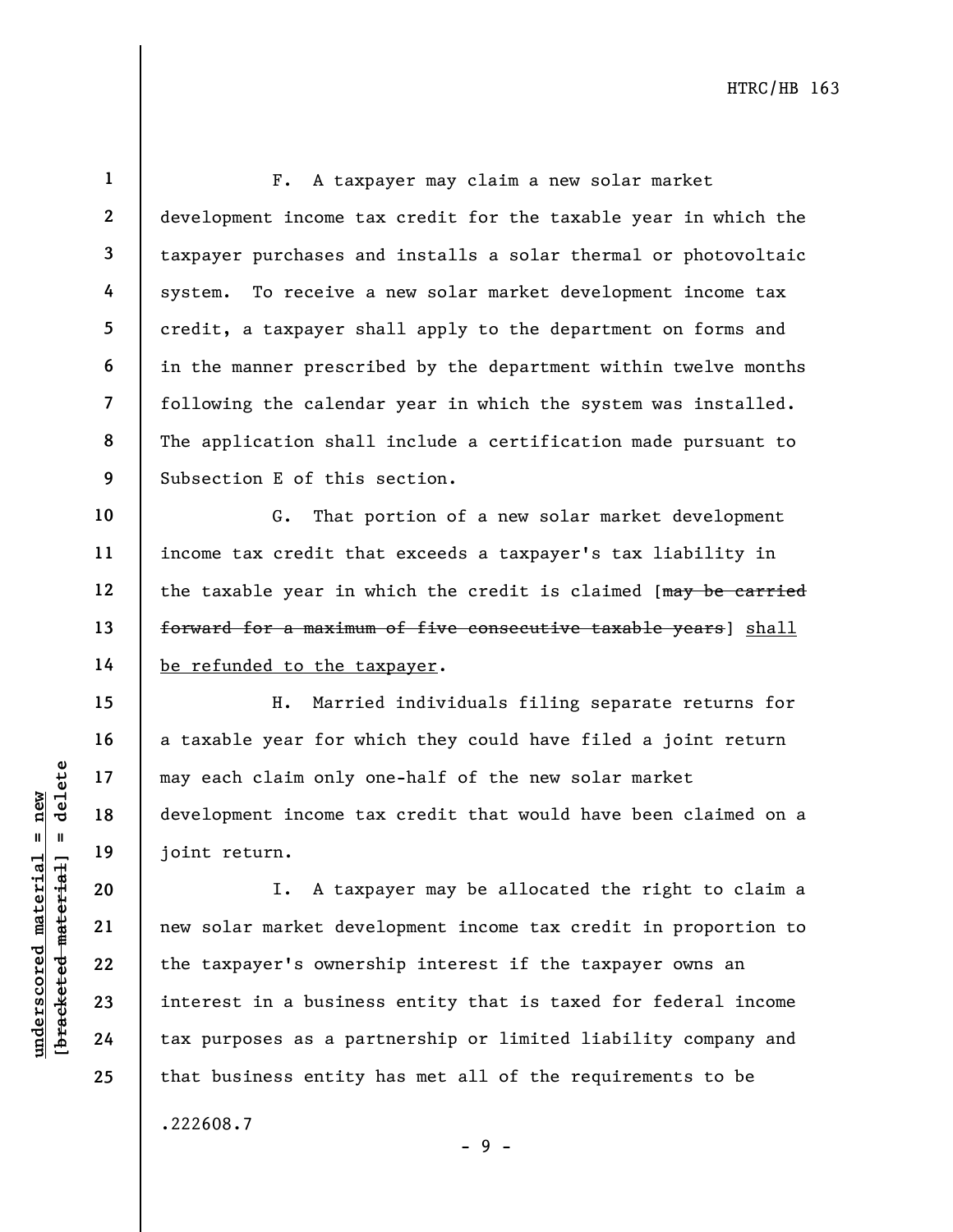1

2

3

4

5

6

16

17

18

19

20

21

22

23

24

25

eligible for the credit. The total credit claimed by all members of the partnership or limited liability company shall not exceed the allowable credit pursuant to this section.

J. A taxpayer allowed a tax credit pursuant to this section shall report the amount of the credit to the taxation and revenue department in a manner required by that department.

7 8 9 10 11 12 13 14 15 K. The taxation and revenue department shall compile an annual report on the new solar market development income tax credit that shall include the number of taxpayers approved by the department to receive the credit, the aggregate amount of credits approved and any other information necessary to evaluate the credit. The department shall present the report to the revenue stabilization and tax policy committee and the legislative finance committee with an analysis of the cost of the tax credit.

L. As used in this section:

(1) "photovoltaic system" means an energy system that collects or absorbs sunlight for conversion into electricity; and

understand<br>
understand<br>
understand<br>
understand<br>
20<br>
understand<br>
21<br>
understand<br>
22<br>
understand<br>
23<br>
understand<br>
24<br>
understand<br>
24<br>
understand<br>
24<br>
understand<br>
24<br>
understand<br>
24<br>
understand<br>
24<br>
understand<br>
24<br>
25<br>
unders (2) "solar thermal system" means an energy system that collects or absorbs solar energy for conversion into heat for the purposes of space heating, space cooling or water heating."

SECTION 5. Section 7-2-18.32 NMSA 1978 (being Laws 2021, Chapter 84, Section 2) is amended to read:

.222608.7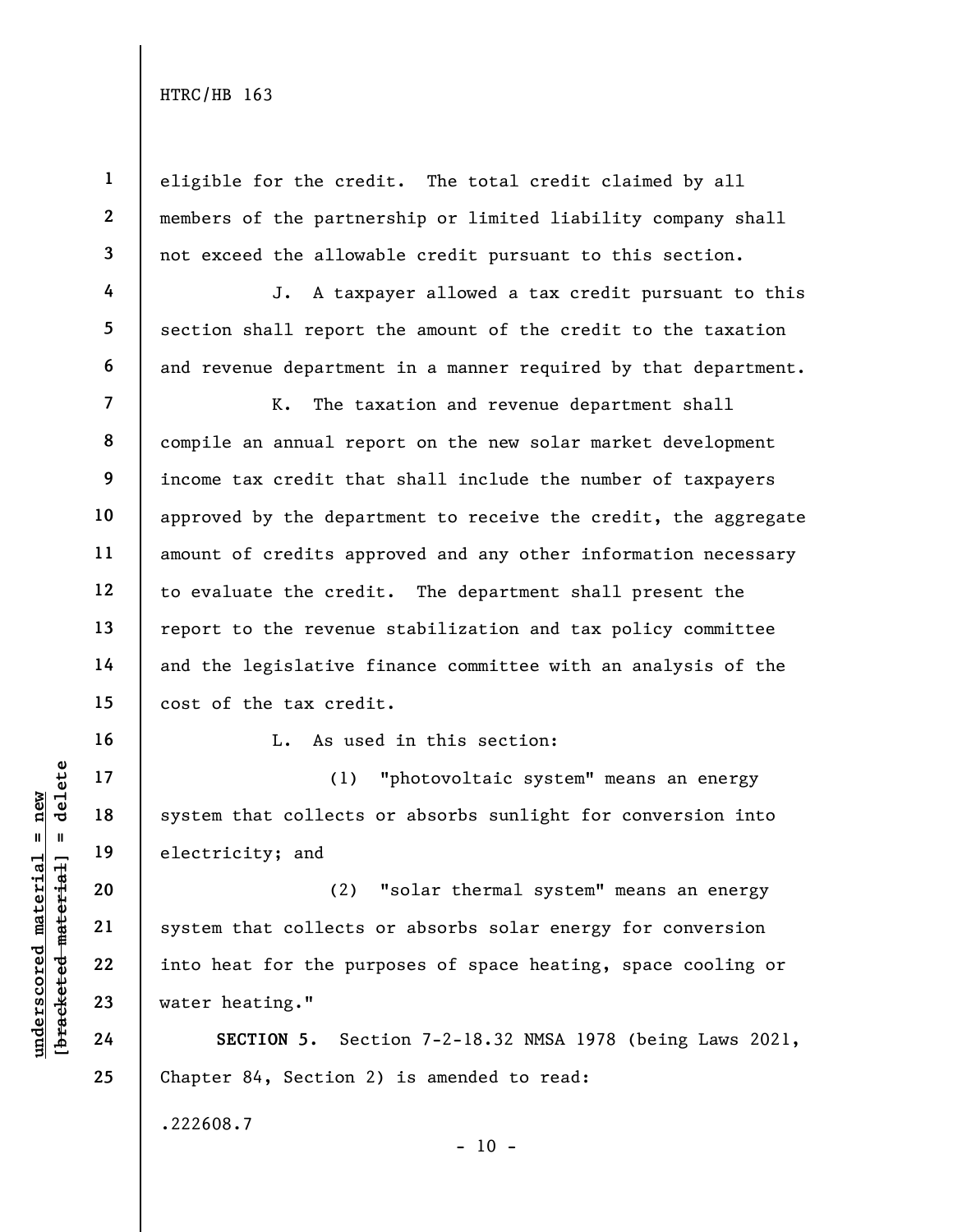1

"7-2-18.32. 2021 SUSTAINABLE BUILDING TAX CREDIT.--

underscored material = new [bracketed material] = delete 2 3 4 5 6 7 8 9 10 11 12 13 14 15 16 17 18 19 20 A. The tax credit provided by this section may be referred to as the "2021 sustainable building tax credit". For taxable years prior to January 1,  $[2030, a$  taxpayer who is a building owner and files an income tax return is eligible to be granted a 2021 sustainable building tax credit by the department if the requirements of this section are met. The 2021 sustainable building tax credit shall be available for the construction in New Mexico of a sustainable building, the renovation of an existing building in New Mexico, the permanent installation of manufactured housing, regardless of where the housing is manufactured, that is a sustainable building or the installation of energy-conserving products to existing buildings in New Mexico, as provided in this section. The tax credit provided in this section may not be claimed with respect to the same sustainable building for which the 2021 sustainable building tax credit provided in the Corporate Income and Franchise Tax Act or the 2015 sustainable building tax credit pursuant to the Income Tax Act or the Corporate Income and Franchise Tax Act has been claimed.

B. The amount of a 2021 sustainable building tax credit shall be determined as follows:

(1) for the construction of a new sustainable commercial building that is broadband ready and electric vehicle ready and is completed on or after [April 1, 2023] .222608.7

- 11 -

21

22

23

24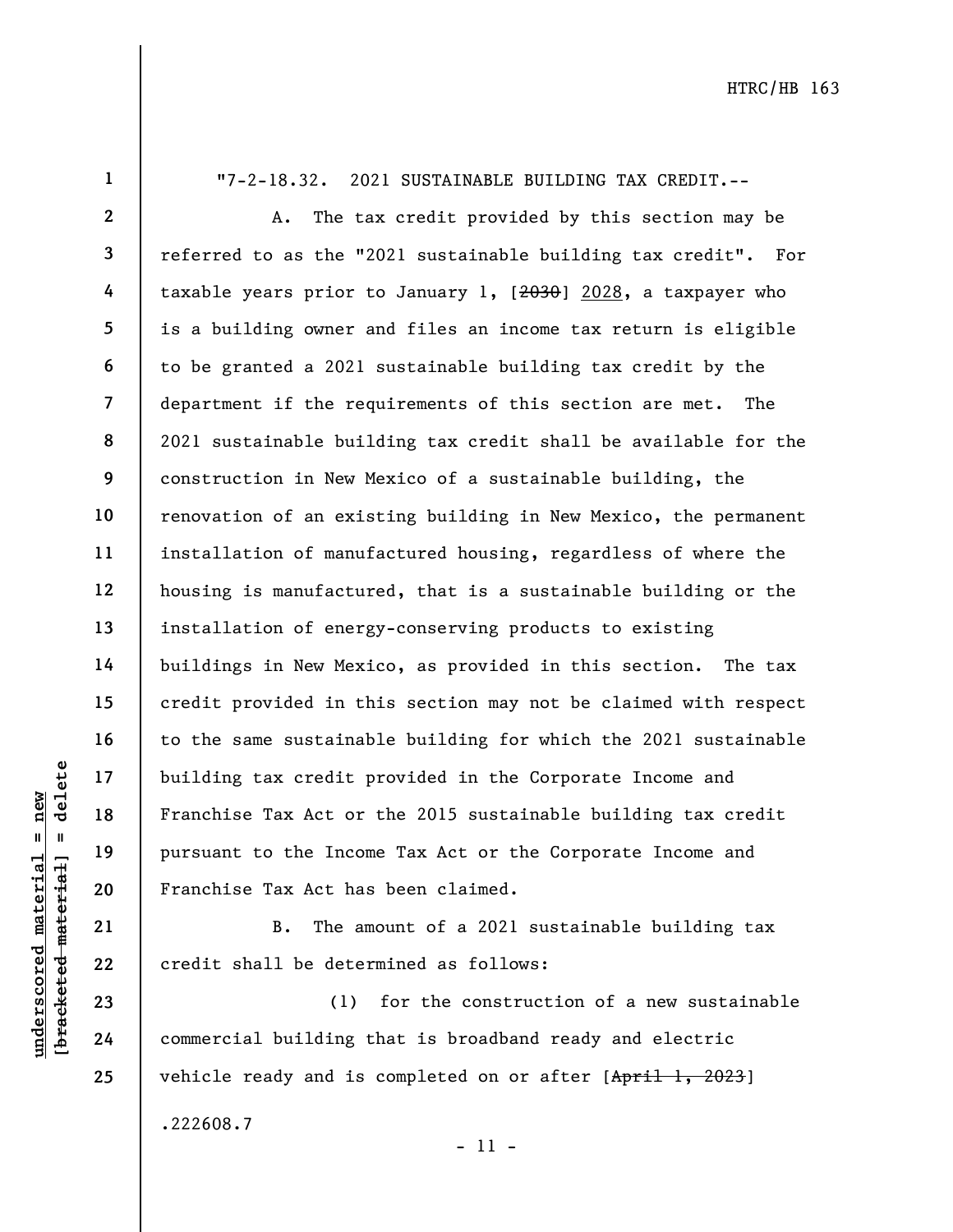| $\mathbf{1}$   | January 1, 2022, the amount of credit shall be calculated:      |                                             |            |  |
|----------------|-----------------------------------------------------------------|---------------------------------------------|------------|--|
| $\mathbf{2}$   |                                                                 | based on the certification level the<br>(a) |            |  |
| $\mathbf{3}$   | building has achieved in the rating level and the amount of     |                                             |            |  |
| 4              | qualified occupied square footage in the building, as indicated |                                             |            |  |
| 5              | on the following chart:                                         |                                             |            |  |
| 6              | Rating Level                                                    | Qualified                                   | Tax Credit |  |
| $\overline{7}$ |                                                                 | Occupied                                    | per Square |  |
| 8              |                                                                 | Square Footage                              | Foot       |  |
| 9              | LEED-NC Platinum                                                | First 10,000                                | \$5.25     |  |
| 10             |                                                                 | Next 40,000                                 | \$2.25     |  |
| 11             |                                                                 | Over 50,000                                 |            |  |
| 12             |                                                                 | up to 200,000                               | \$1.00     |  |
| 13             | LEED-EB or CS Platinum                                          | First 10,000                                | \$3.40     |  |
| 14             |                                                                 | Next 40,000                                 | \$1.30     |  |
| 15             |                                                                 | Over 50,000                                 |            |  |
| 16             |                                                                 | up to 200,000                               | \$0.35     |  |
| 17             | LEED-CI Platinum                                                | First 10,000                                | \$1.50     |  |
| 18             |                                                                 | Next 40,000                                 | \$0.40     |  |
| 19             |                                                                 | Over 50,000                                 |            |  |
| 20             |                                                                 | up to 200,000                               | \$0.30     |  |
| 21             | LEED-NC Gold                                                    | First 10,000                                | \$3.00     |  |
| 22             |                                                                 | Next 40,000                                 | \$1.00     |  |
| 23             |                                                                 | Over 50,000                                 |            |  |
| 24             |                                                                 | up to 200,000                               | \$0.25     |  |
| 25             | LEED-EB or -CS Gold                                             | First 10,000                                | \$2.00     |  |
|                | .222608.7                                                       |                                             |            |  |
|                |                                                                 | $-12 -$                                     |            |  |

 $\frac{\text{underscored material = new}}{\text{beac detected-matter}+\text{d}}$  = delete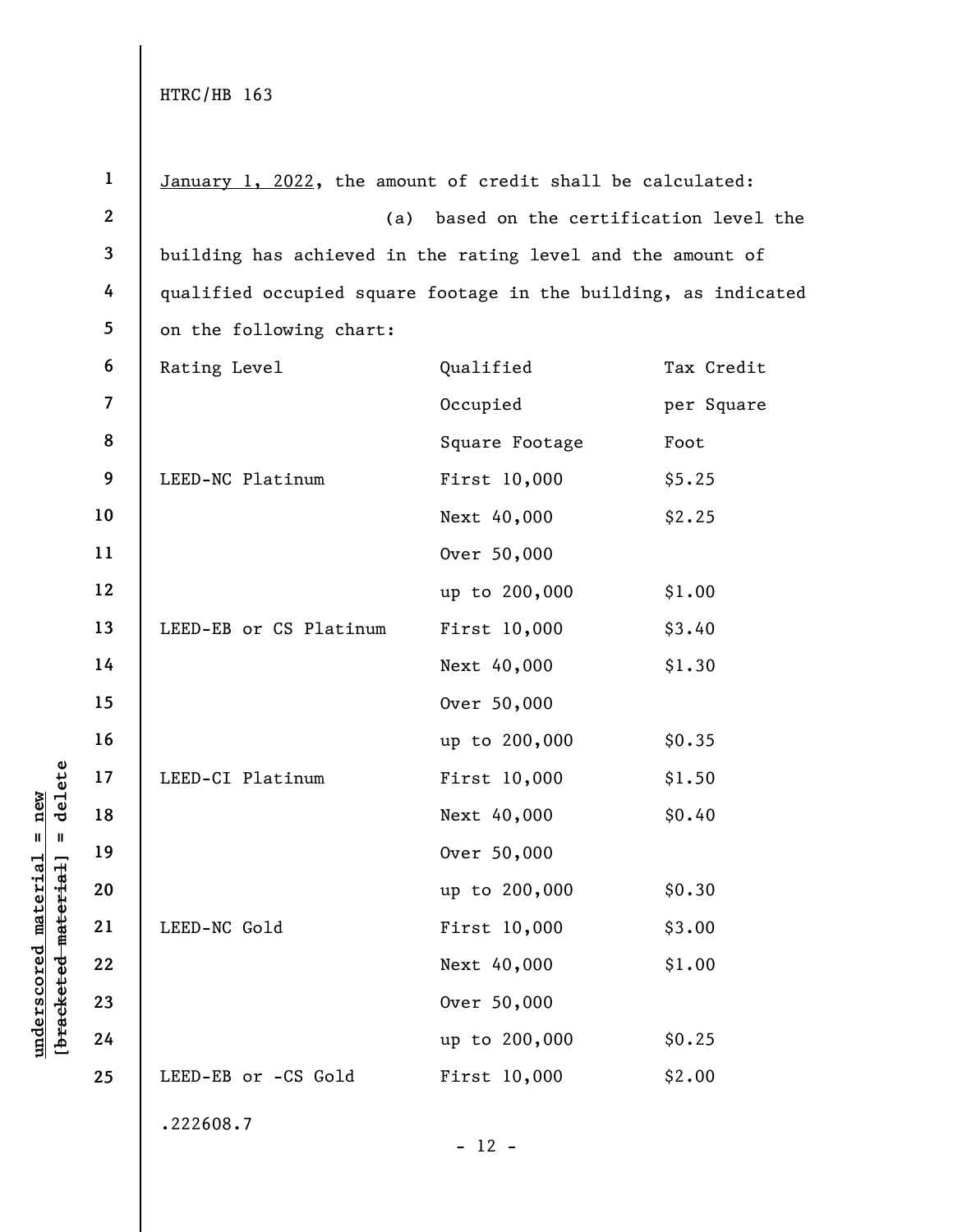under 17<br>
= 18<br>
= 18<br>
= 19<br>
= 19<br>
= 19<br>
= 20<br>
= 21<br>
= 22<br>
= 19<br>
= 22<br>
= 19<br>
= 19<br>
= 19<br>
= 19<br>
= 19<br>
= 19<br>
= 19<br>
= 19<br>
= 19<br>
= 19<br>
= 19<br>
= 19<br>
= 19<br>
= 19<br>
= 19<br>
= 19<br>
= 19<br>
= 19<br>
= 19<br>
= 19<br>
= 19<br>
= 19<br>
= 19<br>
= 19<br>
= 19<br>
= Next 40,000 \$1.00 Over 50,000 up to 200,000 \$0.25 LEED-CI Gold First 10,000 \$0.90 Next 40,000 \$0.40 Over 50,000 up to 200,000 \$0.10; and (b) with additional amounts based on the additional criteria and the amount of qualified occupied square footage, as indicated in the following chart: Additional Criteria Qualified Tax Credit Occupied per Square Square Footage Foot Fully Electric Building First 50,000 \$1.00 Over 50,000 up to 200,000 \$0.50 Zero Carbon, Energy, Waste or Water Certified First 50,000 \$0.25 Over 50,000 up to 200,000 \$0.10; (2) for the renovation of a commercial building that was built at least ten years prior to the date of the renovation, has twenty thousand square feet or more of space in which temperature is controlled and is broadband ready and electric vehicle ready, the amount of credit shall be .222608.7

 $- 13 -$ 

1

2

3

4

5

6

7

8

9

10

11

12

13

14

15

16

17

18

19

20

21

22

23

24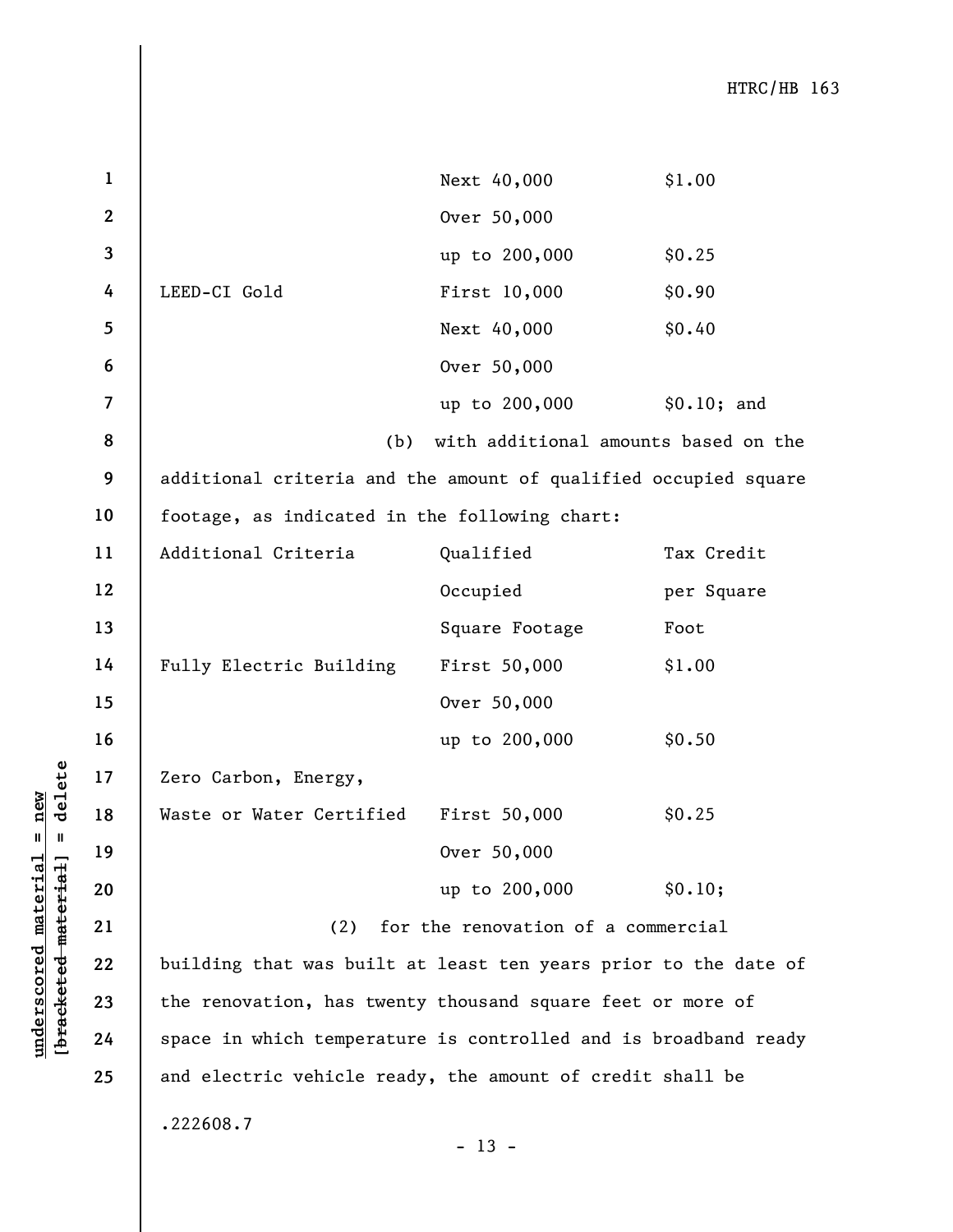UNDEREND MATHEM 19<br>
UNDEREND MATHEM 19<br>
UNDEREND 20<br>
UNDEREND 21<br>
UNDEREND 22<br>
UNDEREND 22<br>
UNDEREND SOURCE Heat Pump<br>
Energy Star Ground<br>
Source Heat Pump<br>
Energy Star Ground<br>
Energy Star<br>
24<br>
UNINOWS and Doors 1 2 3 4 5 6 7 8 9 10 11 12 13 14 15 16 17 18 19 20 21 22 23 24 25 calculated by multiplying two dollars twenty-five cents (\$2.25) by the amount of qualified occupied square footage in the building, up to a maximum of one hundred fifty thousand dollars (\$150,000) per renovation; provided that the renovation reduces total energy and power costs by fifty percent when compared to the most current energy standard for buildings except low-rise residential buildings, as developed by the American society of heating, refrigerating and air-conditioning engineers; (3) for the installation of the following energy-conserving products to an existing commercial building with less than twenty thousand square feet of space in which temperature is controlled that is broadband ready, the amount of credit shall be based on the cost of the product installed, which shall include installation costs, and if the building is affordable housing, per product installed: Product **Amount of Credit** Affordable Non-Affordable Housing Housing Energy Star Air Source Heat Pump  $$2,000$   $$1,000$ Energy Star Ground Source Heat Pump  $$2,000$   $$1,000$ Energy Star Windows and Doors 100% of product 50% of product cost up to cost up to .222608.7  $- 14 -$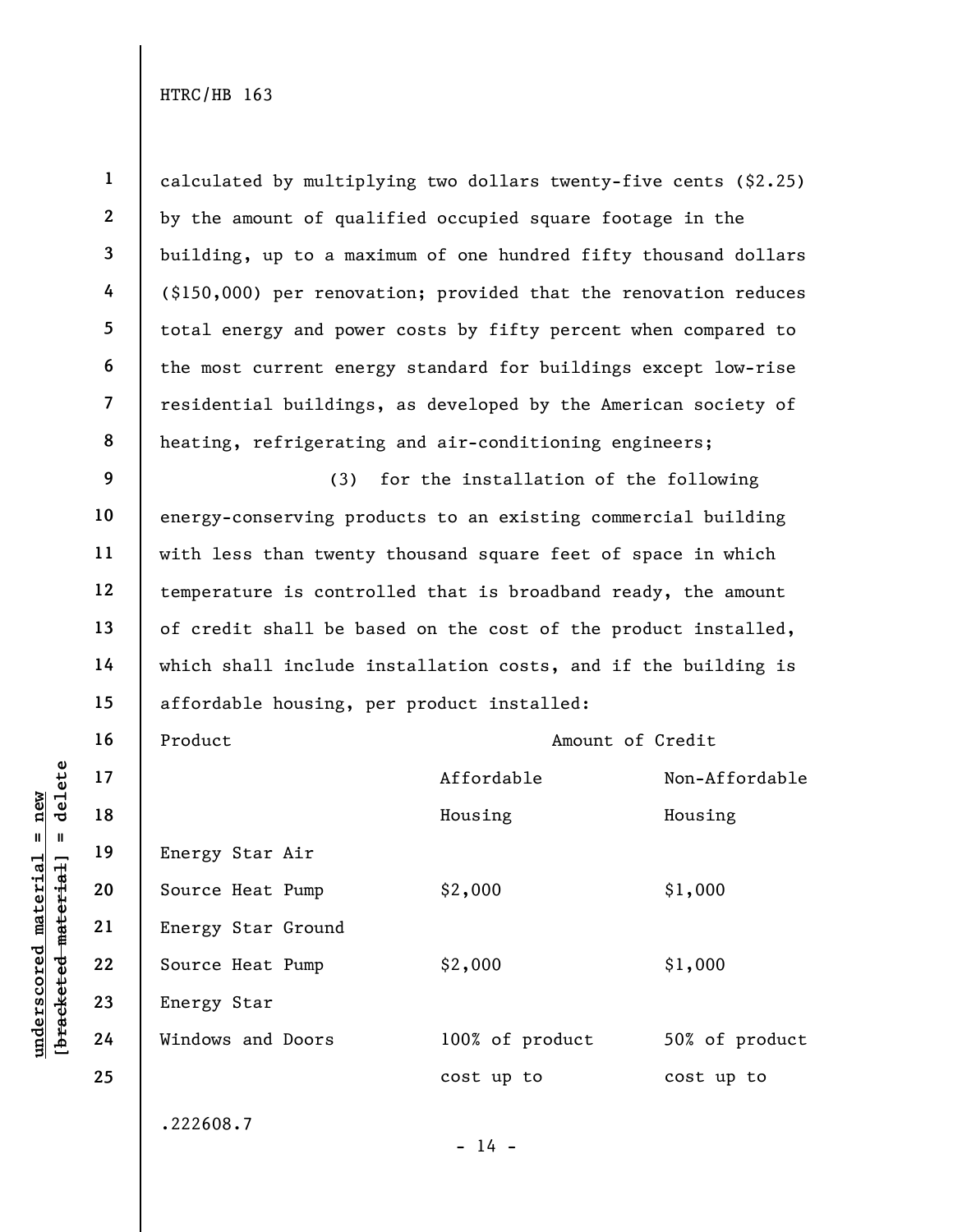|                                                           | $\mathbf{1}$   |                                                                                                                         | \$1,000                                   | \$500          |  |  |
|-----------------------------------------------------------|----------------|-------------------------------------------------------------------------------------------------------------------------|-------------------------------------------|----------------|--|--|
|                                                           | $\mathbf{2}$   | Insulation Improvements That                                                                                            |                                           |                |  |  |
|                                                           | 3              | Meet Rules of the                                                                                                       |                                           |                |  |  |
|                                                           | 4              | Energy, Minerals and Natural                                                                                            |                                           |                |  |  |
|                                                           | 5              | Resources Department                                                                                                    | 100% of product                           | 50% of product |  |  |
|                                                           | 6              |                                                                                                                         | cost up to                                | cost up to     |  |  |
|                                                           | $\overline{7}$ |                                                                                                                         | \$2,000                                   | \$1,000        |  |  |
|                                                           | 8              | Energy Star Heat Pump Water                                                                                             |                                           |                |  |  |
|                                                           | 9              | Heater                                                                                                                  | \$700                                     | \$350          |  |  |
|                                                           | 10             | Electric Vehicle Ready                                                                                                  | 100% of product                           | 50% of product |  |  |
|                                                           | 11             |                                                                                                                         | cost up to                                | cost up to     |  |  |
|                                                           | 12             |                                                                                                                         | \$3,000                                   | \$1,500;       |  |  |
|                                                           | 13             | (4)                                                                                                                     | for the construction of a new sustainable |                |  |  |
|                                                           | 14             | residential building that is broadband ready and electric<br>vehicle ready and is completed on or after [April 1, 2023] |                                           |                |  |  |
|                                                           | 15             |                                                                                                                         |                                           |                |  |  |
|                                                           | 16             | January 1, 2022, the amount of credit shall be calculated:                                                              |                                           |                |  |  |
| delete                                                    | 17             | (a)                                                                                                                     | based on the certification level the      |                |  |  |
| new                                                       | 18             | building has achieved in the rating level and the amount of                                                             |                                           |                |  |  |
| H<br>$\mathbf{I}$                                         | 19             | qualified occupied square footage in the building, as indicated                                                         |                                           |                |  |  |
|                                                           | 20             | on the following chart:                                                                                                 |                                           |                |  |  |
|                                                           | 21             | Rating Level                                                                                                            | Qualified                                 | Tax Credit     |  |  |
| underscored material<br>[ <del>bracketed material</del> ] | 22             |                                                                                                                         | Occupied                                  | per Square     |  |  |
|                                                           | 23             |                                                                                                                         | Square Footage                            | Foot           |  |  |
|                                                           | 24             | LEED-H Platinum                                                                                                         | Up to 2,000                               | \$5.50         |  |  |
|                                                           | 25             | LEED-H Gold                                                                                                             | Up to 2,000                               | \$3.80         |  |  |
|                                                           |                | .222608.7                                                                                                               |                                           |                |  |  |
|                                                           |                |                                                                                                                         | $-15 -$                                   |                |  |  |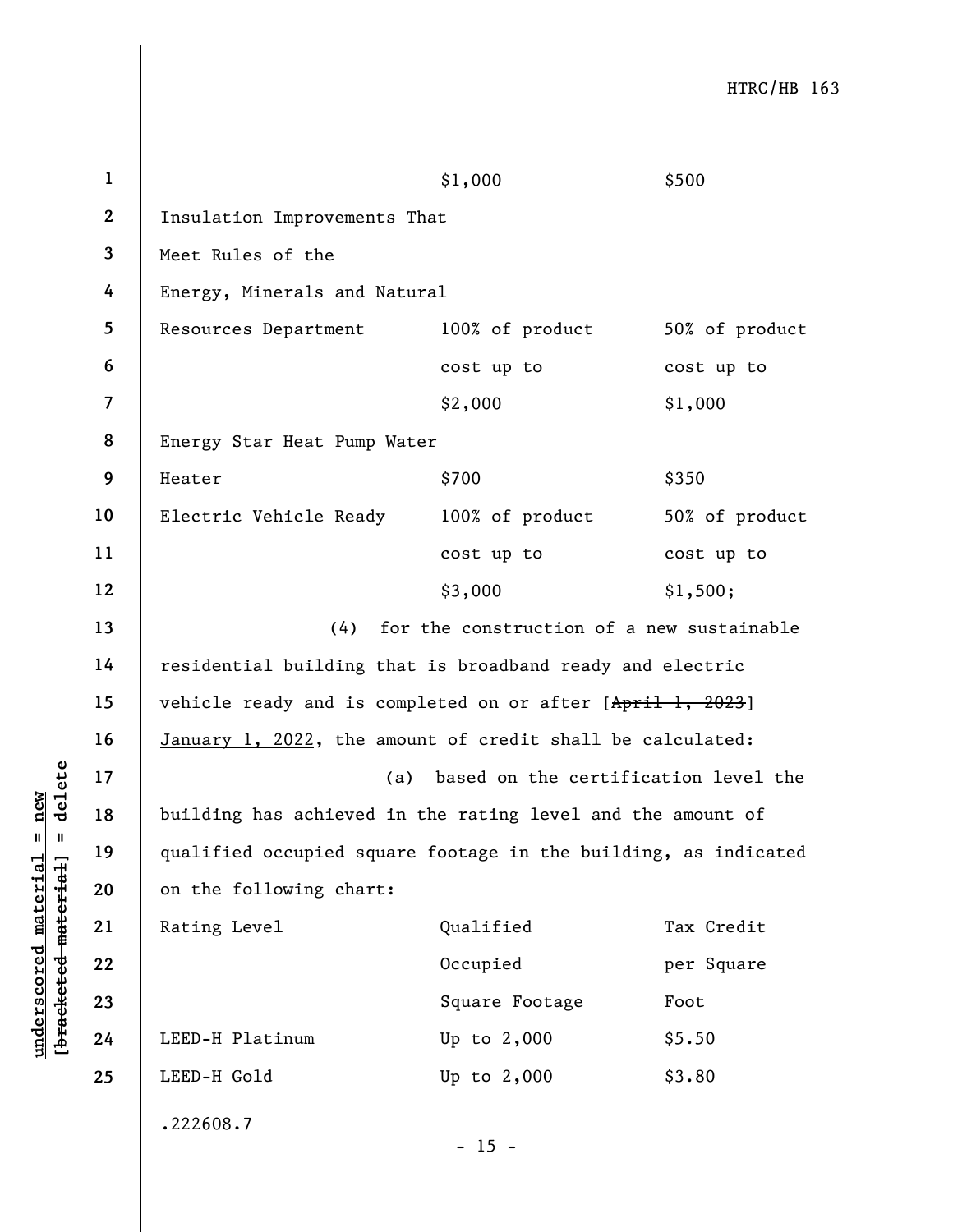| $\mathbf{1}$             | Build Green Emerald                                             | Up to $2,000$                        | \$5.50                                                                                                                                                                                                                                                                       |  |  |
|--------------------------|-----------------------------------------------------------------|--------------------------------------|------------------------------------------------------------------------------------------------------------------------------------------------------------------------------------------------------------------------------------------------------------------------------|--|--|
| $\boldsymbol{2}$         | Build Green Gold                                                | Up to $2,000$                        | \$3.80                                                                                                                                                                                                                                                                       |  |  |
| $\mathbf{3}$             | Manufactured Housing                                            | Up to $2,000$                        | \$2.00; and                                                                                                                                                                                                                                                                  |  |  |
| 4                        | (b)                                                             | with additional amounts based on the |                                                                                                                                                                                                                                                                              |  |  |
| 5                        |                                                                 |                                      |                                                                                                                                                                                                                                                                              |  |  |
| 6                        |                                                                 |                                      |                                                                                                                                                                                                                                                                              |  |  |
| $\overline{\mathcal{L}}$ | Additional Criteria                                             | Qualified                            | Tax Credit                                                                                                                                                                                                                                                                   |  |  |
| 8                        |                                                                 | Occupied                             | per Square                                                                                                                                                                                                                                                                   |  |  |
| 9                        |                                                                 | Square Footage                       | Foot                                                                                                                                                                                                                                                                         |  |  |
| 10                       |                                                                 |                                      | \$1.00                                                                                                                                                                                                                                                                       |  |  |
| 11                       | Zero Carbon, Energy,                                            |                                      |                                                                                                                                                                                                                                                                              |  |  |
| 12                       |                                                                 |                                      | \$0.25; and                                                                                                                                                                                                                                                                  |  |  |
| 13                       | (5)                                                             |                                      |                                                                                                                                                                                                                                                                              |  |  |
| 14                       | energy-conserving products to an existing residential building, |                                      |                                                                                                                                                                                                                                                                              |  |  |
| 15                       | the amount of credit shall be based on the cost of the product  |                                      |                                                                                                                                                                                                                                                                              |  |  |
| 16                       | installed, which shall include installation costs, and if the   |                                      |                                                                                                                                                                                                                                                                              |  |  |
| 17                       | building is affordable housing or the taxpayer is a low-income  |                                      |                                                                                                                                                                                                                                                                              |  |  |
| 18                       |                                                                 |                                      |                                                                                                                                                                                                                                                                              |  |  |
| 19                       | Product                                                         | Amount of Credit                     |                                                                                                                                                                                                                                                                              |  |  |
| 20                       |                                                                 | Affordable                           | Non-Affordable                                                                                                                                                                                                                                                               |  |  |
| 21                       |                                                                 | Housing and                          | Housing and                                                                                                                                                                                                                                                                  |  |  |
| 22                       |                                                                 | Low-Income                           | Non-Low Income                                                                                                                                                                                                                                                               |  |  |
| 23                       | Energy Star Air                                                 |                                      |                                                                                                                                                                                                                                                                              |  |  |
| 24                       | Source Heat Pump                                                | \$2,000                              | \$1,000                                                                                                                                                                                                                                                                      |  |  |
| 25                       | Energy Star Ground                                              |                                      |                                                                                                                                                                                                                                                                              |  |  |
|                          | .222608.7                                                       |                                      |                                                                                                                                                                                                                                                                              |  |  |
|                          |                                                                 | $-16 -$                              |                                                                                                                                                                                                                                                                              |  |  |
| material                 |                                                                 |                                      | additional criteria and the amount of qualified occupied square<br>footage, as indicated in the following chart:<br>Fully Electric Building Up to 2,000<br>Waste or Water Certified Up to 2,000<br>for the installation of the following<br>taxpayer, per product installed: |  |  |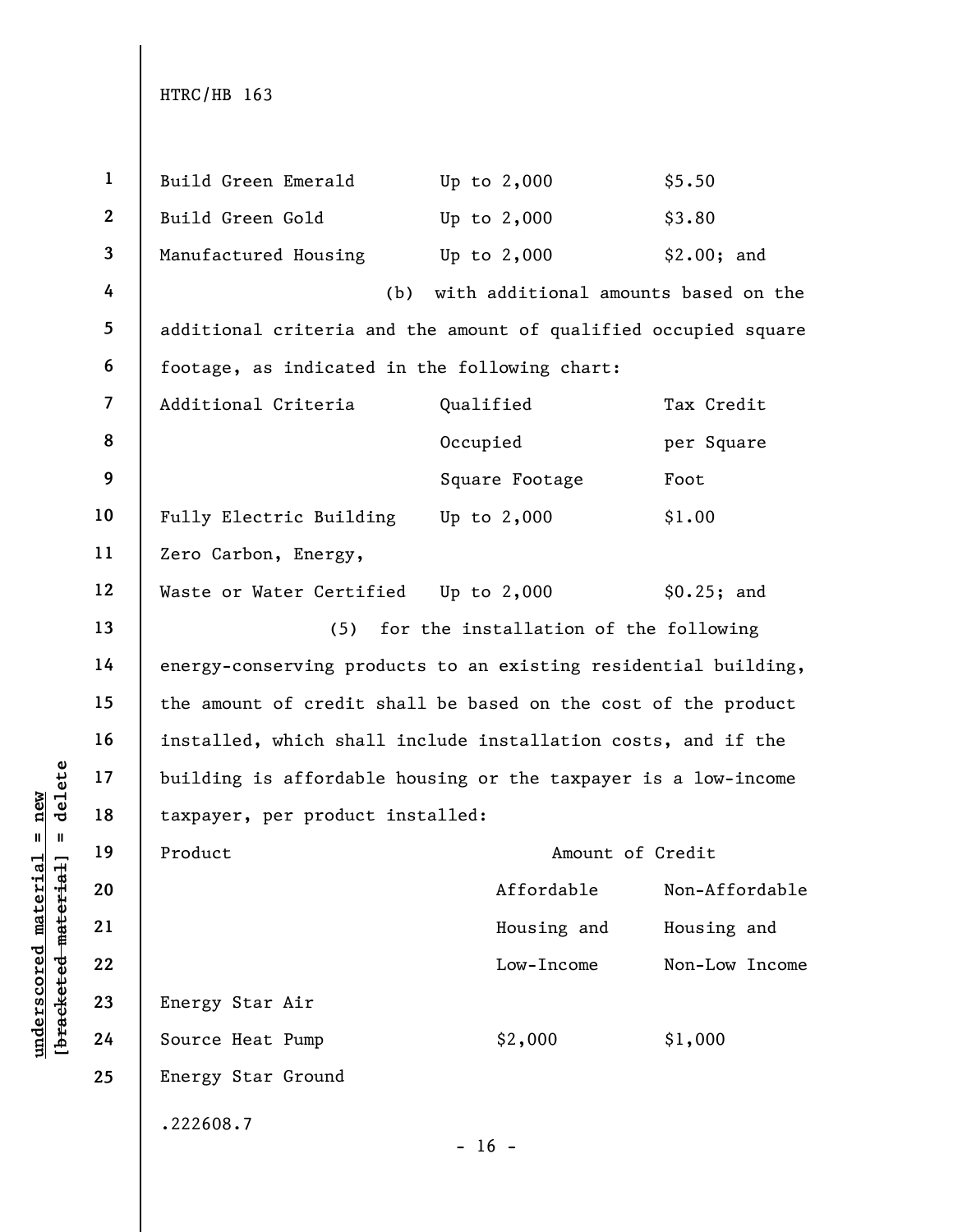| $\mathbf{1}$   | Source Heat Pump                                                  | \$2,000                        | \$1,000        |
|----------------|-------------------------------------------------------------------|--------------------------------|----------------|
| $\mathbf{2}$   | Energy Star                                                       |                                |                |
| $\mathbf{3}$   | Windows and Doors                                                 | $100\%$ of                     | 50% of product |
| 4              |                                                                   | product cost                   | cost up to     |
| $\overline{5}$ |                                                                   | up to \$1,000                  | \$500          |
| 6              | Insulation Improvements That                                      |                                |                |
| $\overline{7}$ | Meet Rules of the                                                 |                                |                |
| 8              | Energy, Minerals and Natural                                      |                                |                |
| 9              | Resources Department                                              | 100% of product 50% of product |                |
| 10             |                                                                   | cost up to cost up to          |                |
| 11             |                                                                   | \$2,000                        | \$1,000        |
| 12             | Energy Star Heat Pump Water                                       |                                |                |
| 13             | Heater                                                            | \$700                          | \$350          |
| 14             | Electric Vehicle Ready                                            | \$1,000                        | \$500.         |
| 15             | A person who is a building owner may apply for a<br>$c_{\bullet}$ |                                |                |
| 16             | certificate of eligibility for the 2021 sustainable building      |                                |                |
| 17             | tax credit from the energy, minerals and natural resources        |                                |                |
| 18             | department after the construction, installation or renovation     |                                |                |
| 19             | of the sustainable building or installation of energy-            |                                |                |
| 20             | conserving products in an existing building is complete.          |                                |                |

21

22

23

24

25

understand material material external material department after the<br>department after the<br>department after the<br>of the sustainable bu<br>conserving products i<br>applications shall be<br>energy, minerals and<br>that the building own<br>mat conserving products in an existing building is complete. Applications shall be considered in the order received. If the energy, minerals and natural resources department determines that the building owner meets the requirements of this subsection and that the building with respect to which the application is made meets the requirements of this section for .222608.7

- 17 -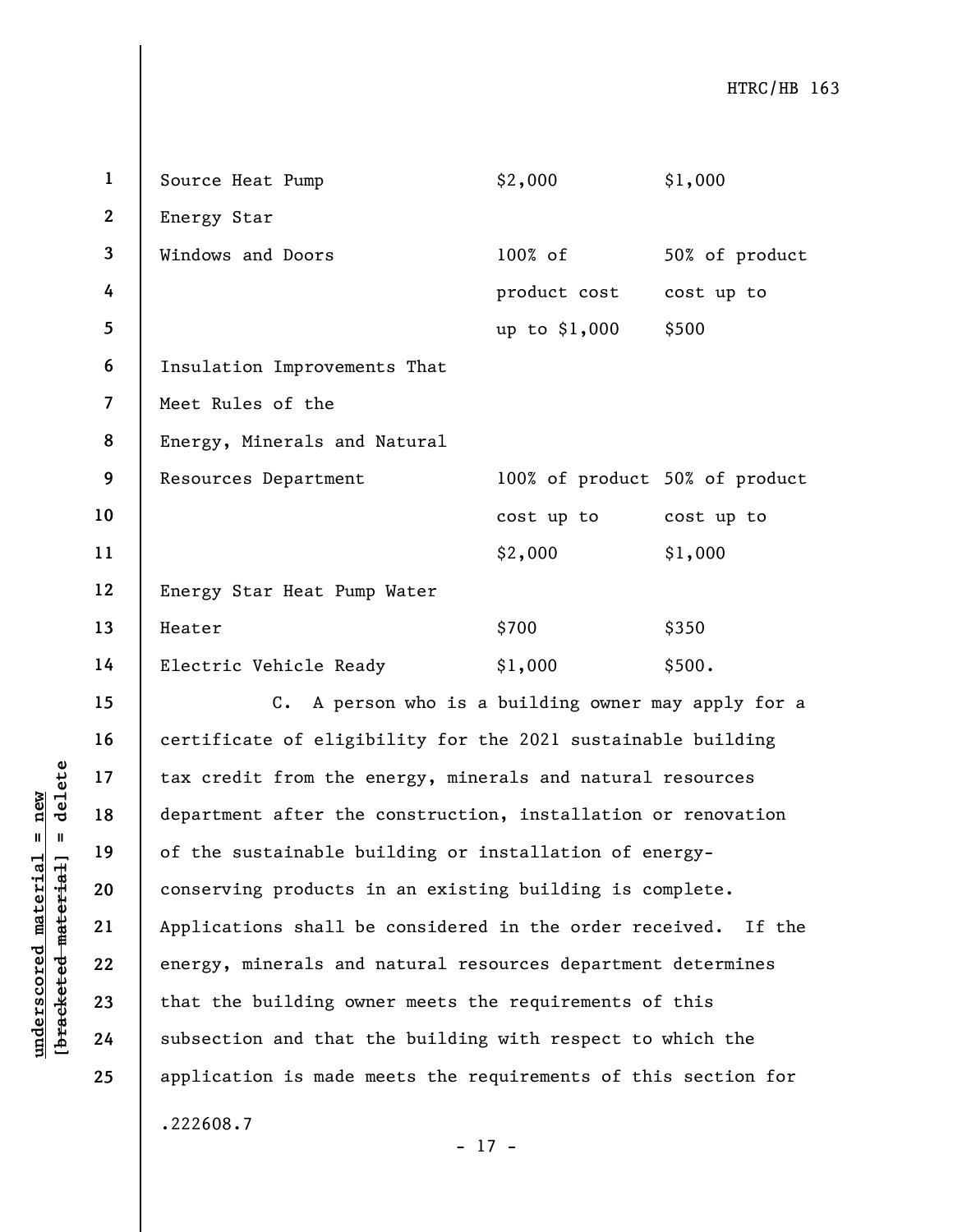1 2 3 4 5 6 7 8 9 10 11 12 13 14 15 16 17 a 2021 sustainable building tax credit, the energy, minerals and natural resources department may issue a certificate of eligibility to the building owner, subject to the limitations in Subsection D of this section. The certificate shall include the rating system certification level awarded to the building, the amount of qualified occupied square footage in the building, a calculation of the maximum amount of 2021 sustainable building tax credit for which the building owner would be eligible, the identification number, date of issuance and the first taxable year that the credit shall be claimed. The energy, minerals and natural resources department may issue rules governing the procedure for administering the provisions of this subsection. If the certification level for the sustainable residential building is awarded on or after January 1, [2021] 2022, the energy, minerals and natural resources department may issue a certificate of eligibility to a building owner who is:

understand material material points.<br>
We can also the set of the set of the set of the set of the set of the set of the set of the set of the set of the set of the set of the set of the set of the set of the set of the set (1) the owner of the sustainable residential building at the time the certification level for the building is awarded; or

(2) the subsequent purchaser of a sustainable residential building with respect to which no tax credit has been previously claimed.

D. Except as provided in Subsection E of this section, the energy, minerals and natural resources department .222608.7

18

19

20

21

22

23

24

25

- 18 -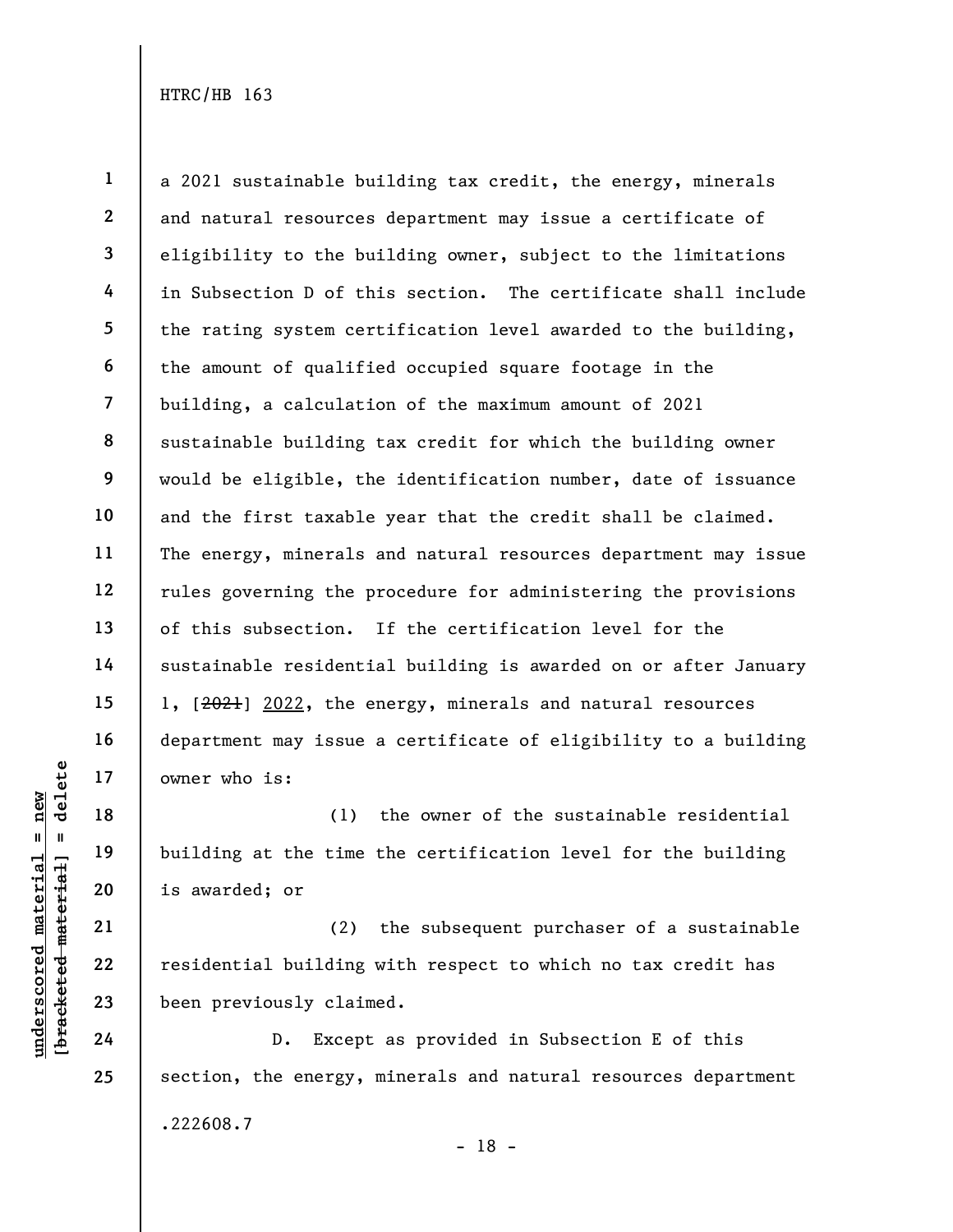|                     | $\mathbf 1$    | may issue a certificate of eligibility only if the total amount |
|---------------------|----------------|-----------------------------------------------------------------|
|                     | $\mathbf{2}$   | of 2021 sustainable building tax credits represented by         |
|                     | 3              | certificates of eligibility issued by the energy, minerals and  |
|                     | 4              | natural resources department pursuant to this section and       |
|                     | 5              | pursuant to the Corporate Income and Franchise Tax Act shall    |
|                     | 6              | not exceed in any calendar year an aggregate amount of:         |
|                     | $\overline{7}$ | one million dollars (\$1,000,000) with<br>(1)                   |
|                     | 8              | respect to the construction of new sustainable commercial       |
|                     | 9              | buildings;                                                      |
|                     | 10             | two million dollars (\$2,000,000) with<br>(2)                   |
|                     | 11             | respect to the construction of new sustainable residential      |
|                     | 12             | buildings that are not manufactured housing;                    |
|                     | 13             | two hundred fifty thousand dollars<br>(3)                       |
|                     | 14             | (\$250,000) with respect to the construction of new sustainable |
|                     | 15             | residential buildings that are manufactured housing;            |
|                     | 16             | one million dollars (\$1,000,000) with<br>(4)                   |
| delete              | 17             | respect to the renovation of large commercial buildings; and    |
| new                 | 18             | two million nine hundred thousand dollars<br>(5)                |
| $\pmb{\mathsf{II}}$ | 19             | (\$2,900,000) with respect to the installation of energy-       |
| materia<br>material | 20             | conserving products in existing commercial buildings pursuant   |
|                     | 21             | to Paragraph (3) of Subsection B of this section and existing   |
|                     | 22             | residential buildings pursuant to Paragraph (5) of Subsection B |
| [bracketed          | 23             | of this section.                                                |
| underscored         | 24             | For any taxable year that the energy, minerals<br>Ε.            |
|                     | 25             | and natural resources department determines that applications   |

.222608.7

- 19 -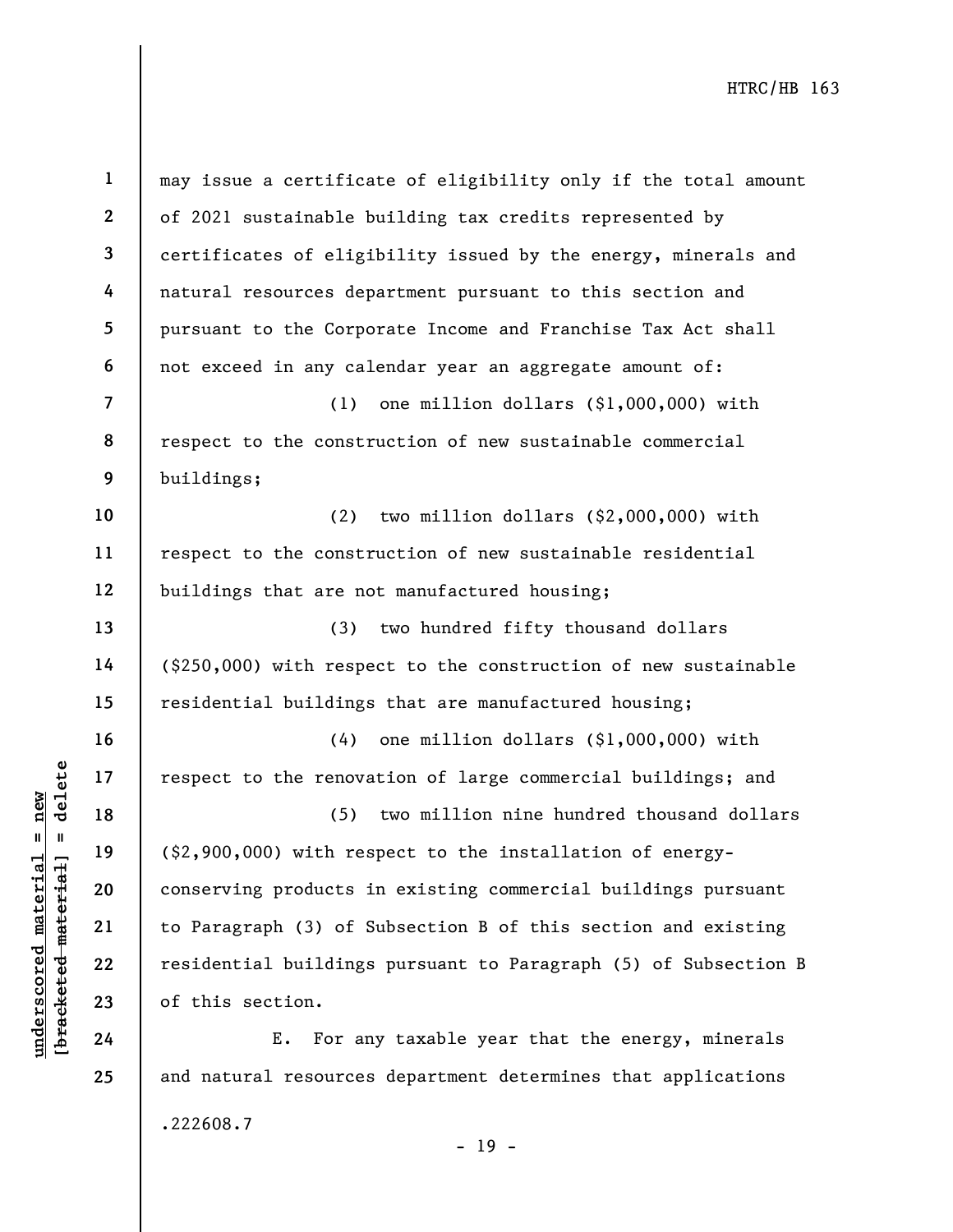1 2 3 4 5 6 7 8 9 10 for sustainable building tax credits for any type of sustainable building pursuant to Subsection D of this section are less than the aggregate limit for that type of sustainable building for that taxable year, the energy, minerals and natural resources department shall allow the difference between the aggregate limit and the applications to be added to the aggregate limit of another type of sustainable building for which applications exceeded the aggregate limit for that taxable year. Any excess not used in a taxable year shall not be carried forward to subsequent taxable years.

underscored material = new [bracketed material] = delete F. Installation of a solar thermal system or a photovoltaic system eligible for the new solar market development tax credit pursuant to Section [7-2-18.14] 7-2-18.31 NMSA 1978 shall not be used as a component of qualification for the rating system certification level used in determining eligibility for the 2021 sustainable building tax credit, unless a new solar market development tax credit pursuant to Section  $[7-2-18.14]$  7-2-18.31 NMSA 1978 has not been claimed with respect to that system and the building owner and the taxpayer claiming the 2021 sustainable building tax credit certify that such a tax credit will not be claimed with respect to that system.

G. To claim the 2021 sustainable building tax credit, the building owner shall provide to the taxation and revenue department a certificate of eligibility issued by the .222608.7

 $- 20 -$ 

11

12

13

14

15

16

17

18

19

20

21

22

23

24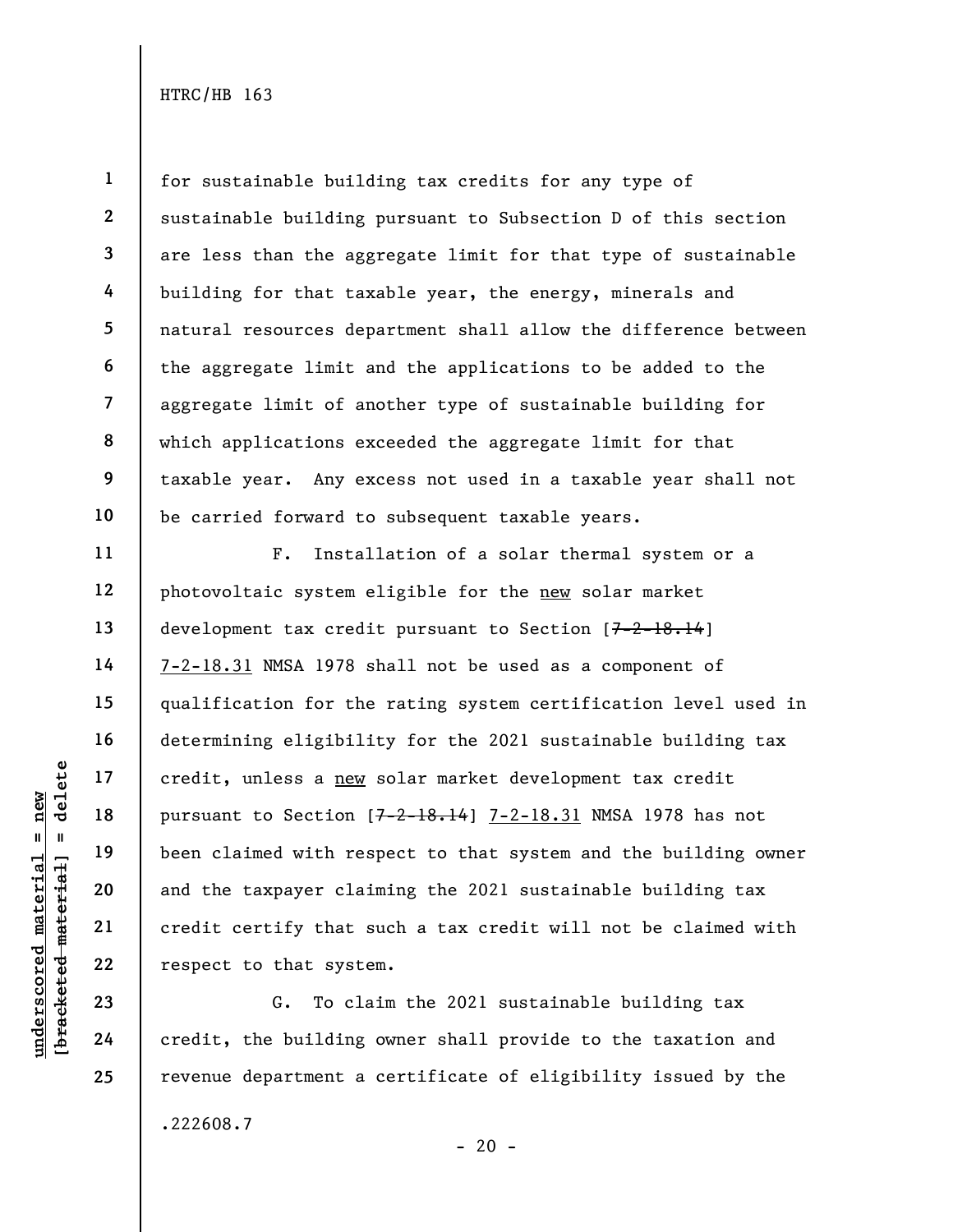energy, minerals and natural resources department pursuant to the requirements of Subsection C of this section and any other information the taxation and revenue department may require.

H. If the approved amount of a 2021 sustainable building tax credit for a taxpayer in a taxable year represented by a document issued pursuant to Subsection C of this section is:

(1) less than one hundred thousand dollars (\$100,000), a maximum of twenty-five thousand dollars (\$25,000) shall be applied against the taxpayer's income tax liability for the taxable year for which the credit is approved and the next three subsequent taxable years as needed depending on the amount of credit; or

(2) one hundred thousand dollars (\$100,000) or more, increments of twenty-five percent of the total credit amount in each of the four taxable years, including the taxable year for which the credit is approved and the three subsequent taxable years, shall be applied against the taxpayer's income tax liability.

understand material of the credit of the credit of the credit of the credit of the credit of the credit of the credit of the credit of the credit of the credit of the credit of the credit of the credit of the credit of the I. If the sum of all 2021 sustainable building tax credits that can be applied to a taxable year for a taxpayer, calculated according to Paragraph (1) or (2) of Subsection H of this section, exceeds the taxpayer's income tax liability for that taxable year, the excess may be carried forward for a period of up to seven years; provided that if the taxpayer is a .222608.7

1

2

3

4

5

6

7

8

9

10

11

12

13

14

15

16

17

18

19

20

21

22

23

24

25

 $-21 -$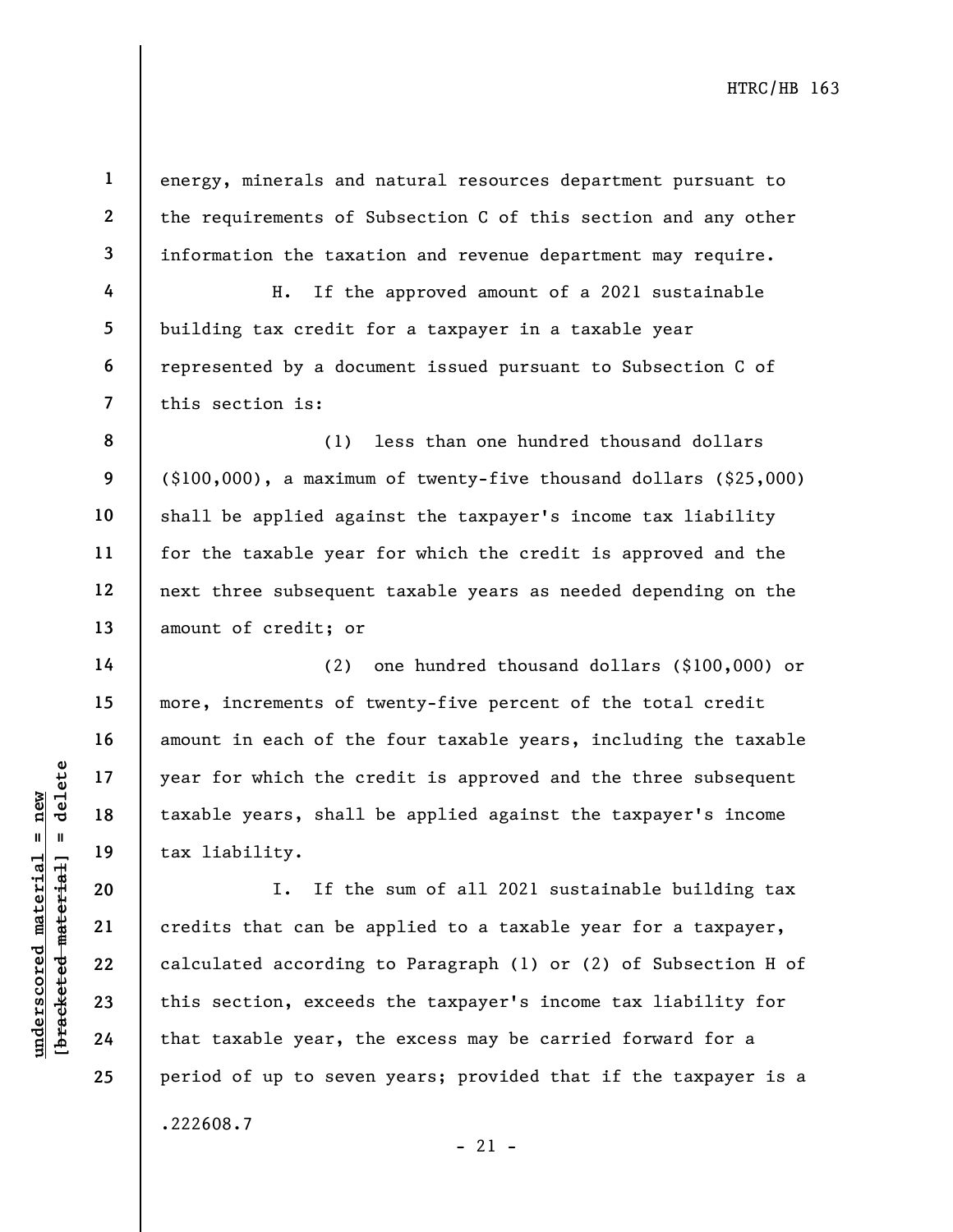1 2 low-income taxpayer, the excess shall be refunded to the taxpayer.

3 4 5 6 7 8 9 10 11 12 J. A taxpayer who otherwise qualifies and claims a 2021 sustainable building tax credit with respect to a sustainable building owned by a partnership or other business association of which the taxpayer is a member may claim a credit only in proportion to that taxpayer's interest in the partnership or association. The total credit claimed in the aggregate by all members of the partnership or association with respect to the sustainable building shall not exceed the amount of the credit that could have been claimed by a sole owner of the property.

K. Married individuals who file separate returns for a taxable year in which they could have filed a joint return may each claim only one-half of the 2021 sustainable building tax credit that would have been allowed on a joint return.

underscored material = new [bracketed material] = delete L. If the requirements of this section have been complied with, the department shall issue to the building owner a document granting a 2021 sustainable building tax credit. The document shall be numbered for identification and declare its date of issuance and the amount of the tax credit allowed pursuant to this section. The document may be submitted by the building owner with that taxpayer's income tax return, if applicable, or may be sold, exchanged or otherwise transferred .222608.7

13

14

15

16

17

18

19

20

21

22

23

24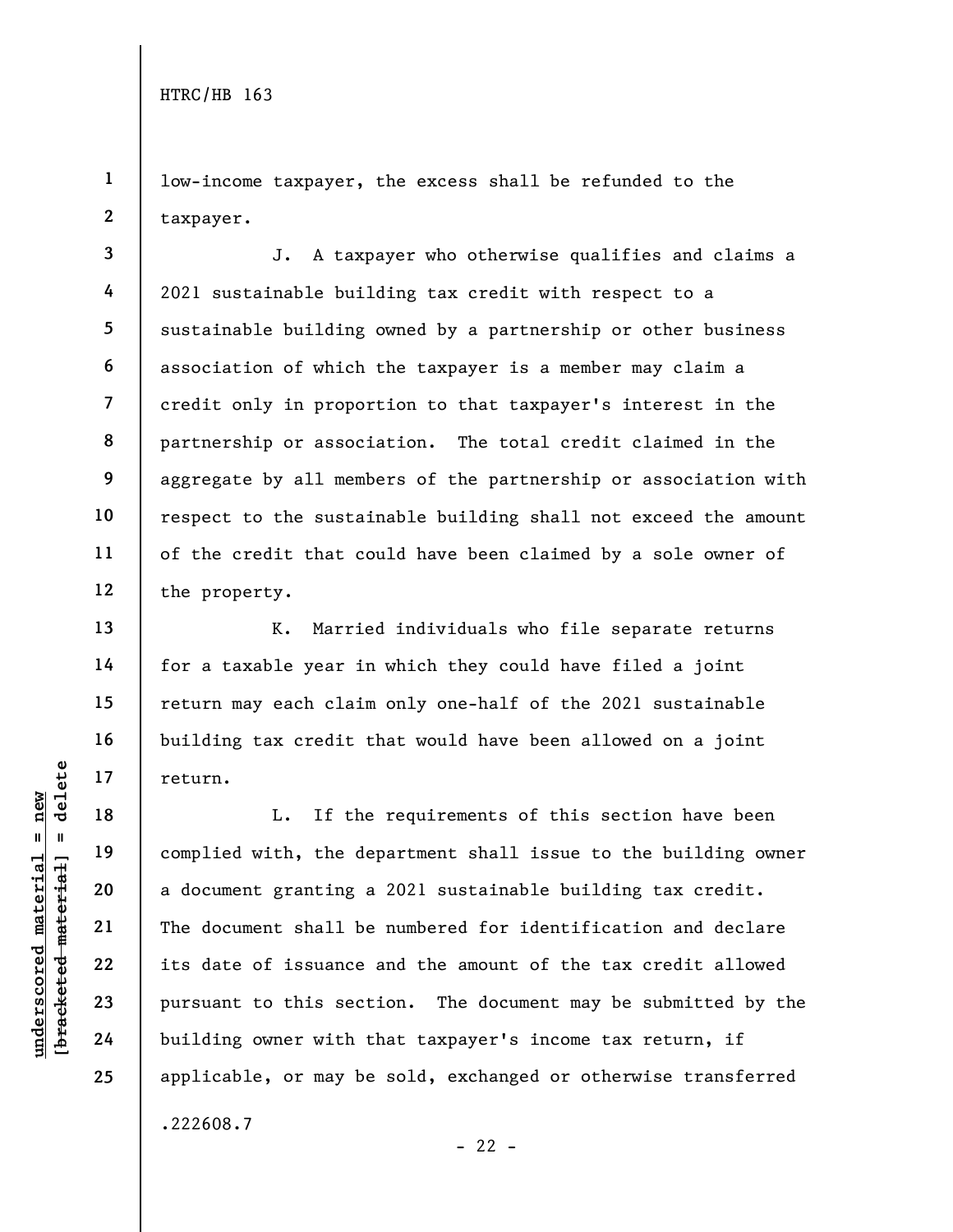to another taxpayer. The parties to such a transaction shall notify the department of the sale, exchange or transfer within ten days of the sale, exchange or transfer.

M. The department and the energy, minerals and natural resources department shall compile an annual report on the 2021 sustainable building tax credit created pursuant to this section that shall include the number of taxpayers approved to receive the tax credit, the aggregate amount of tax credits approved and any other information necessary to evaluate the effectiveness of the tax credit. The department shall present the report to the revenue stabilization and tax policy committee and the legislative finance committee with an analysis of the effectiveness and cost of the tax credit.

N. For the purposes of this section:

(1) "broadband ready" means a building with an internet connection capable of connecting to a broadband provider;

underscored material material and the set of the most current regulation and licens<br>gradient 23 promulgated by the control of the most current regulation<br>of the most current regulation and licens<br>example 24 regulation and (2) "build green emerald" means the emerald level certification standard adopted by build green New Mexico, which includes water conservation standards and uses forty percent less energy than is required by the prescriptive path of the most current residential energy conservation code promulgated by the construction industries division of the regulation and licensing department;

> (3) "build green gold" means the gold level .222608.7  $- 23 -$

24 25

1

2

3

4

5

6

7

8

9

10

11

12

13

14

15

16

17

18

19

20

21

22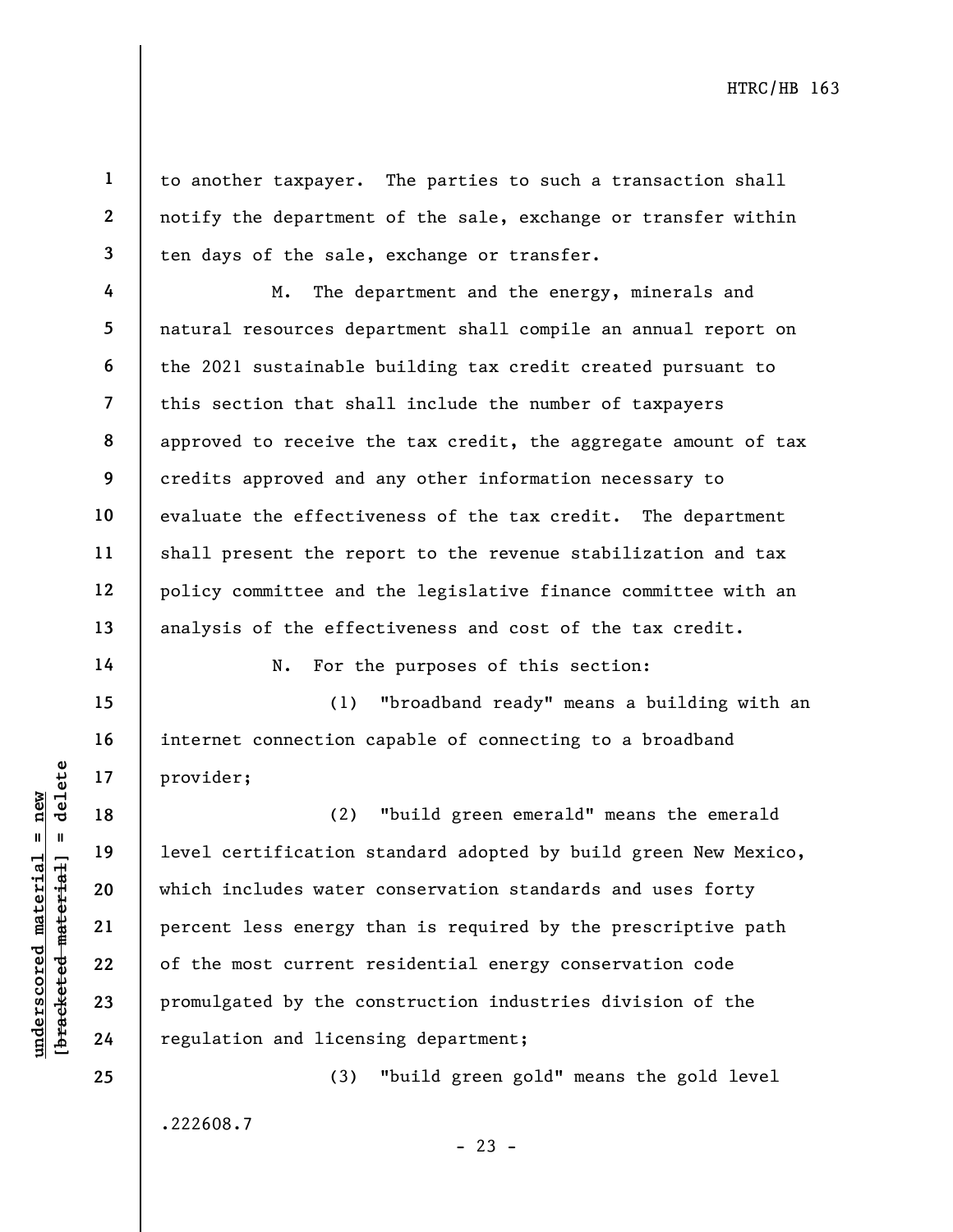1

4

5

6

16

17

18

19

20

21

22

23

24

25

2 3 certification standard adopted by build green New Mexico, which includes water conservation standards and uses thirty percent less energy than is required by the prescriptive path of the most current residential energy conservation code promulgated by the construction industries division of the regulation and licensing department;

7 8 9 10 11 12 13 14 15 (4) "electric vehicle ready" means a property that for commercial buildings provides at least ten percent of parking spaces and for residential buildings at least one parking space with one forty-ampere, two-hundred-eight-volt or two-hundred-forty-volt dedicated branch circuit for servicing electric vehicles that terminates in a suitable termination point, such as a receptacle or junction box, and is located in reasonably close proximity to the proposed location of the parking spaces;

understand material score given<br>  $\begin{bmatrix}\n1 & 1 & 1 & 1 \\
0 & 1 & 1 & 1 & 1 \\
0 & 0 & 0 & 0 & 0 \\
0 & 0 & 0 & 0 & 0 \\
0 & 0 & 0 & 0 & 0 \\
0 & 0 & 0 & 0 & 0 \\
0 & 0 & 0 & 0 & 0 \\
0 & 0 & 0 & 0 & 0 \\
0 & 0 & 0 & 0 & 0 \\
0 & 0 & 0 & 0 & 0 \\
0 & 0 & 0 & 0 & 0 \\
0 & 0 & 0 & 0 & 0 \\
0 & 0 & 0 & 0 & 0 \\
0 &$ (5) "energy rating system index" means a numerical score given to a building where one hundred is equivalent to the 2006 international energy conservation code and zero is equivalent to a net-zero home. As used in this paragraph, "net-zero home" means an energy-efficient home where, on a source energy basis, the actual annual delivered energy is less than or equal to the on-site renewable exported energy;

(6) "Energy Star" means products and devices certified under the energy star program administered by the .222608.7

 $- 24 -$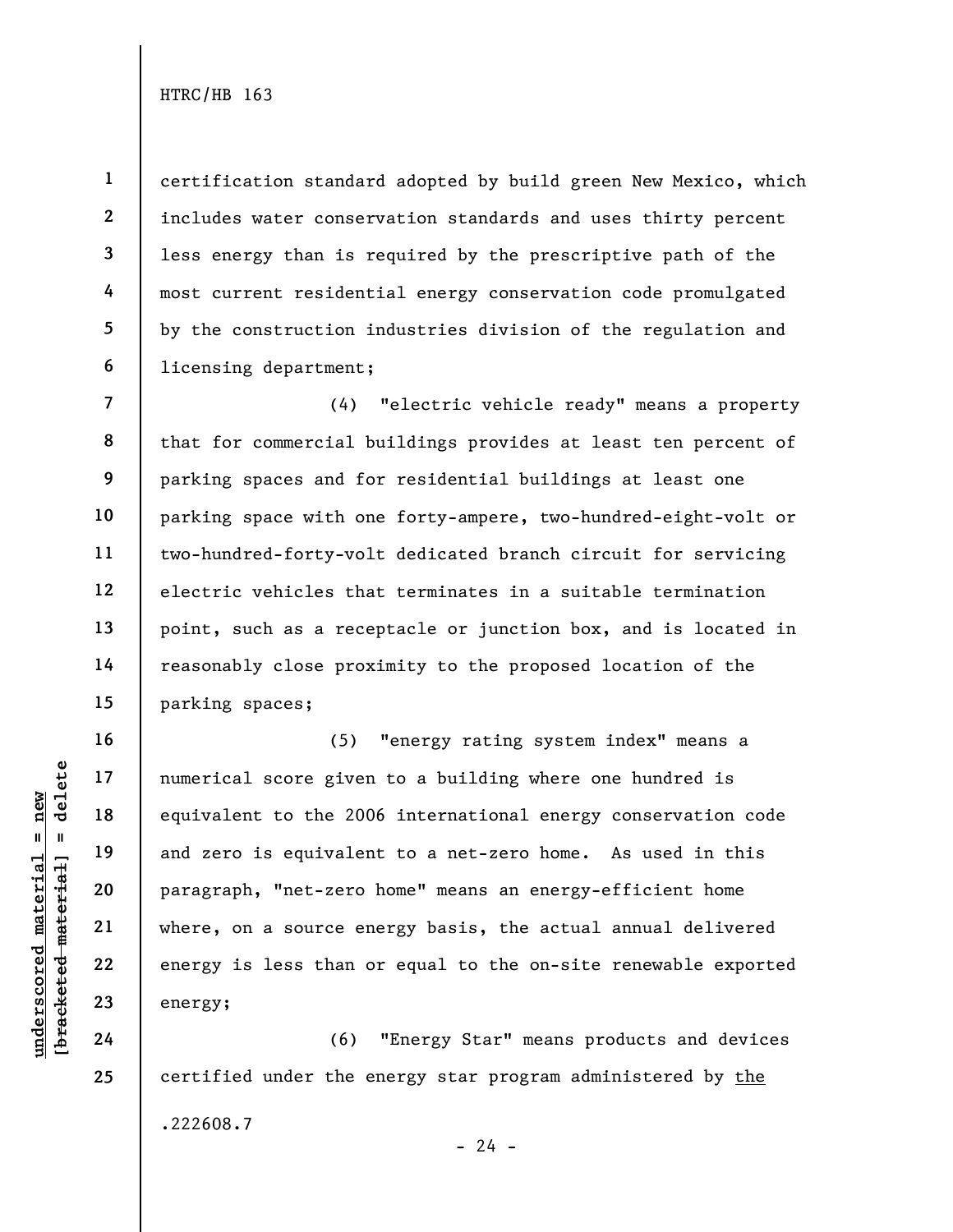understand material interiors;<br>  $\begin{bmatrix}\n1 & 1 & 1 & 1 \\
0 & 1 & 1 & 1 & 1 \\
0 & 0 & 0 & 0 & 0 \\
0 & 0 & 0 & 0 & 0 \\
0 & 0 & 0 & 0 & 0 \\
0 & 0 & 0 & 0 & 0 \\
0 & 0 & 0 & 0 & 0 \\
0 & 0 & 0 & 0 & 0 \\
0 & 0 & 0 & 0 & 0 \\
0 & 0 & 0 & 0 & 0 \\
0 & 0 & 0 & 0 & 0 \\
0 & 0 & 0 & 0 & 0 \\
0 & 0 & 0 & 0 & 0 \\
0 &$ 1 2 3 4 5 6 7 8 9 10 11 12 13 14 15 16 17 18 19 20 21 22 23 24 25 United States environmental protection agency and United States department of energy that meet the specified performance requirements at the installed locations; (7) "fully electric building" means a building that uses a permanent supply of electricity as the source of energy for all space heating, water heating, including pools and spas, cooking appliances and clothes drying appliances and, in the case of a new building, has no natural gas or propane plumbing installed in the building or, in the case of an existing building, has no connected natural gas or propane plumbing; (8) "LEED" means the most current leadership in energy and environmental design green building rating system guidelines developed and adopted by the United States green building council; (9) "LEED-CI" means the LEED rating system for commercial interiors; (10) "LEED-CS" means the LEED rating system for the core and shell of buildings; (11) "LEED-EB" means the LEED rating system for existing buildings; (12) "LEED gold" means the rating in compliance with, or exceeding, the second-highest rating awarded by the LEED certification process; (13) "LEED-H" means the LEED rating system for .222608.7  $- 25 -$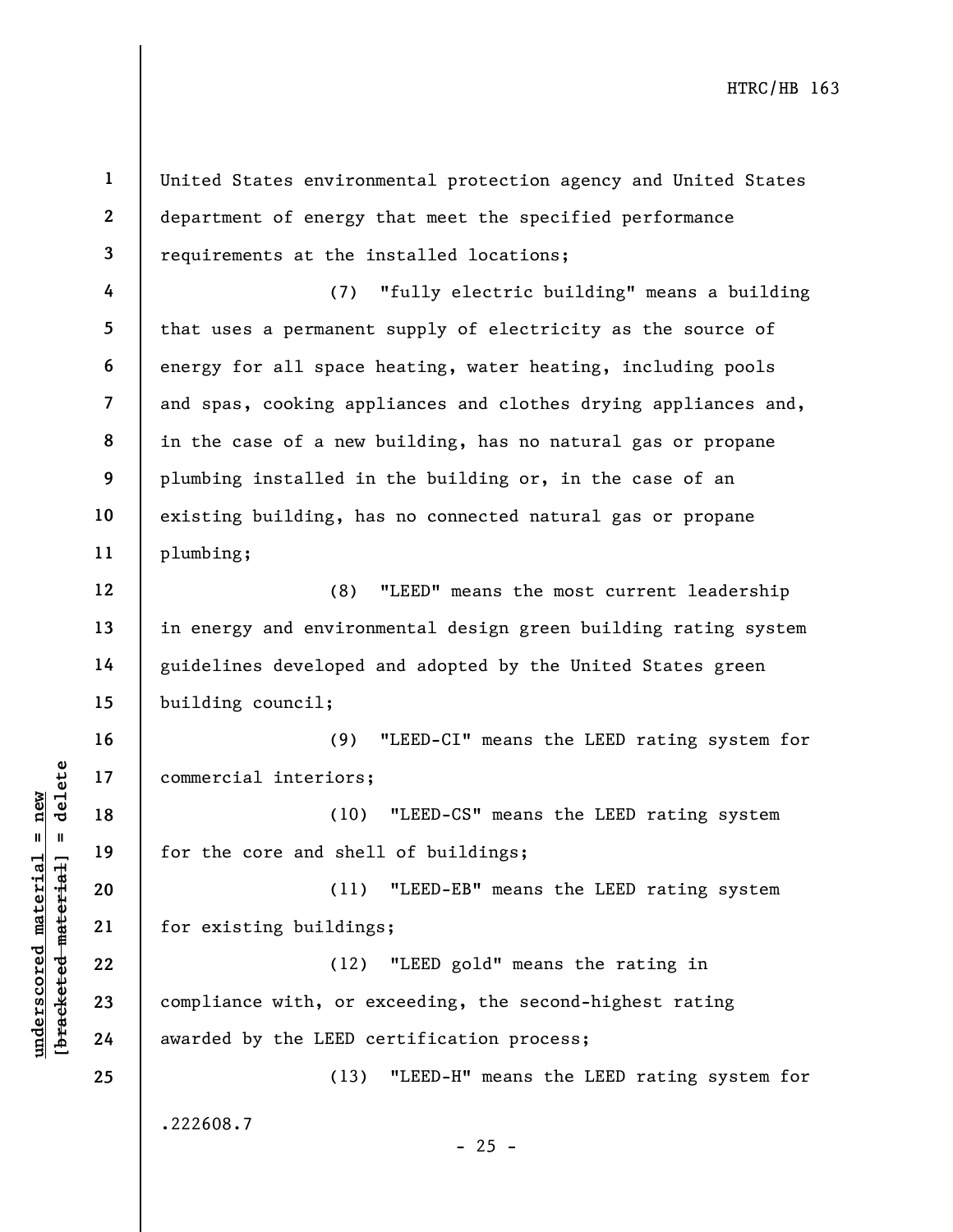underscored material and the Unit of the Unit of the Unit of the Unit of the Unit of the Unit of the Unit of the Unit of the Nati Safety Standards Act Development Zone Code the date of the unit'<br>and the date of the unit'<br>a 1 2 3 4 5 6 7 8 9 10 11 12 13 14 15 16 17 18 19 20 21 22 23 24 25 homes; (14) "LEED-NC" means the LEED rating system for new buildings and major renovations; (15) "LEED platinum" means the rating in compliance with, or exceeding, the highest rating awarded by the LEED certification process; (16) "low-income taxpayer" means a taxpayer with an annual household adjusted gross income equal to or less than two hundred percent of the federal poverty level guidelines published by the United States department of health and human services; (17) "manufactured housing" means a multisectioned home that is: (a) a manufactured home or modular home; (b) a single-family dwelling with a heated area of at least thirty-six feet by twenty-four feet and a total area of at least eight hundred sixty-four square feet; (c) constructed in a factory to the standards of the United States department of housing and urban development, the National Manufactured Housing Construction and Safety Standards Act of 1974 and the Housing and Urban Development Zone Code 2 or New Mexico construction codes up to the date of the unit's construction; and (d) installed consistent with the Manufactured Housing Act and rules adopted pursuant to that act .222608.7

 $- 26 -$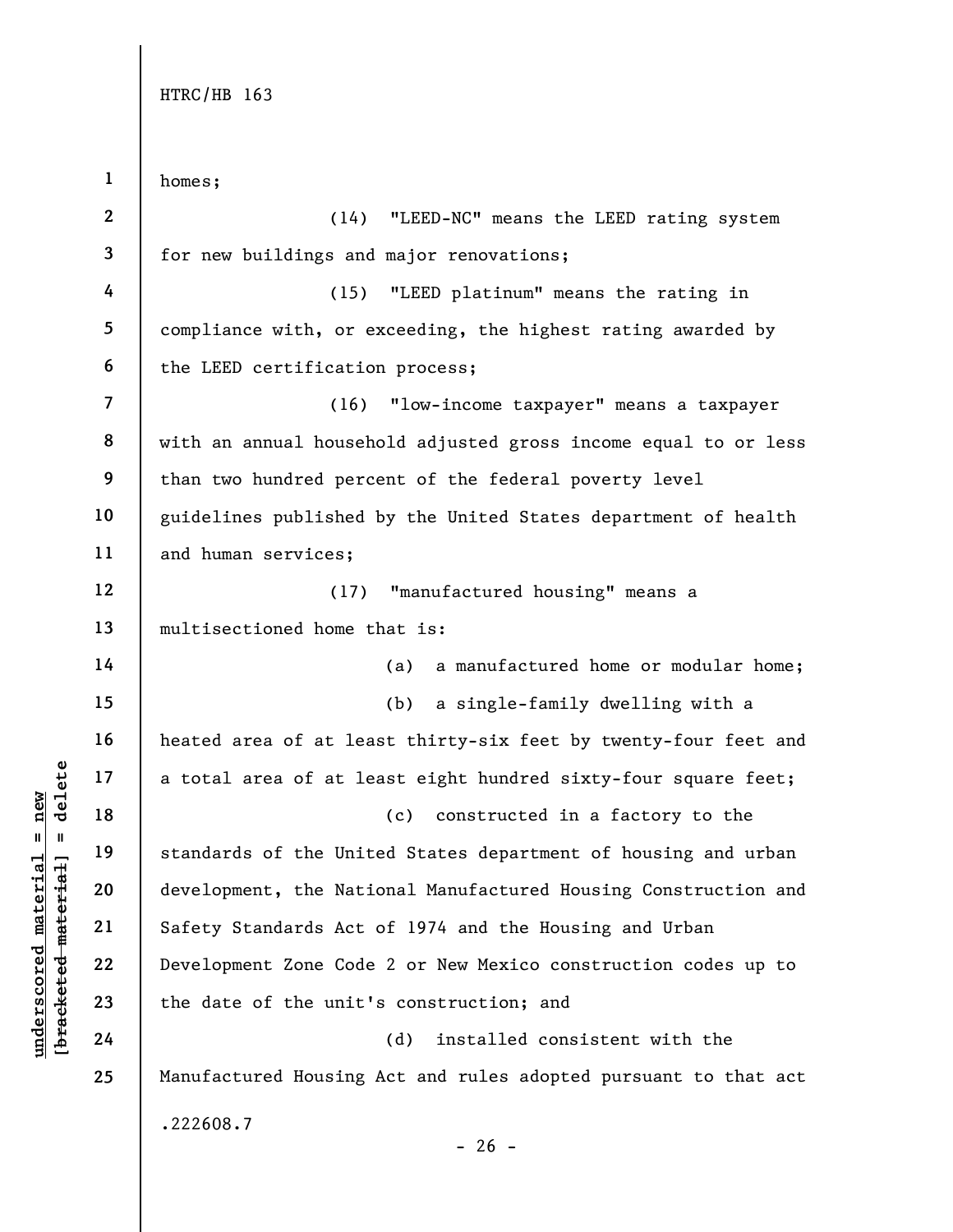UN DERECTED 18<br>
UN DERECTED 18<br>
UN DERECTED 19<br>
UN DERECTED 19<br>
UN DERECTED 20<br>
UN DERECTED 21<br>
UN DERECTED 22<br>
UN DERECTED 22<br>
UN DERECTED 19<br>
UN DERECTED 19<br>
UN DERECTED 19<br>
UN DERECTED 19<br>
UN DERECTED 19<br>
UN DERECTED 19 1 2 3 4 5 6 7 8 9 10 11 12 13 14 15 16 17 18 19 20 21 22 23 24 25 relating to permanent foundations; (18) "qualified occupied square footage" means the occupied spaces of the building as determined by: (a) the United States green building council for those buildings obtaining LEED certification; (b) the administrators of the build green New Mexico rating system for those homes obtaining build green New Mexico certification; and (c) the United States environmental protection agency for Energy Star-certified manufactured homes; (19) "person" does not include state, local government, public school district or tribal agencies; (20) "sustainable building" means either a sustainable commercial building or a sustainable residential building; (21) "sustainable commercial building" means: (a) a commercial building that is certified as any LEED platinum or gold for commercial buildings; (b) a multifamily dwelling unit that is certified as LEED-H platinum or gold or build green emerald or gold and uses at least thirty percent less energy than is required by the prescriptive path of the most current applicable energy conservation code promulgated by the construction industries division of the regulation and .222608.7 - 27 -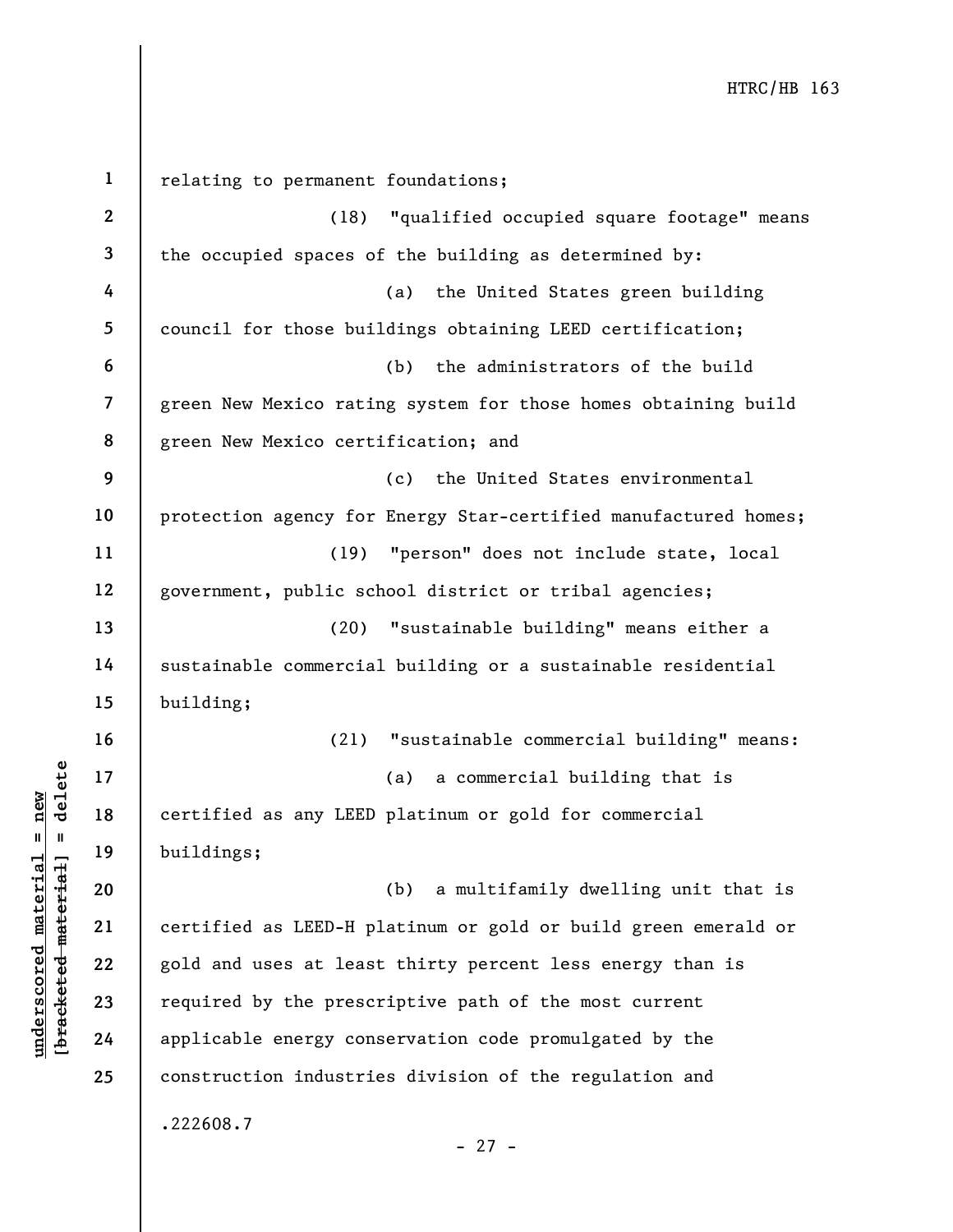1 2 3 4 5 6 licensing department for build green gold or LEED-H, or uses at least forty percent less energy than is required by the prescriptive path of the most current residential energy conservation code promulgated by the construction industries division of the regulation and licensing department for build green emerald or LEED platinum; or

8 9 12 (c) a building that: 1) is certified at LEED-NC, LEED-EB, LEED-CS or LEED-CI platinum or gold levels; 2) achieves any prerequisite for and at least one point related to commissioning under the LEED energy and atmosphere category, if included in the applicable rating system; and 3) has reduced energy consumption beginning January 1, 2012 by forty percent based on the national average for that building type as published by the United States department of energy as substantiated by the United States environmental protection agency target finder energy performance results form, dated no sooner than the schematic design phase of development;

(22) "sustainable residential building" means:

(a) a building used as a single-family

understand material material of the schem<br>  $\begin{bmatrix}\n1 & 1 & 1 & 1 \\
0 & 1 & 1 & 1 & 1 \\
0 & 0 & 0 & 0 & 0 \\
0 & 0 & 0 & 0 & 0 \\
0 & 0 & 0 & 0 & 0 \\
0 & 0 & 0 & 0 & 0 \\
0 & 0 & 0 & 0 & 0 \\
0 & 0 & 0 & 0 & 0 \\
0 & 0 & 0 & 0 & 0 \\
0 & 0 & 0 & 0 & 0 \\
0 & 0 & 0 & 0 & 0 \\
0 & 0 & 0 & 0 & 0 \\
0 & 0 &$ residence that: 1) is certified as LEED-H platinum or gold or build green emerald or gold; 2) uses at least thirty percent less energy than is required by the prescriptive path of the most current residential energy conservation code promulgated by the construction industries division of the regulation and licensing department for build green gold or LEED-H, or uses at .222608.7

7

10

11

13

14

15

16

17

18

19

20

21

22

23

24

25

- 28 -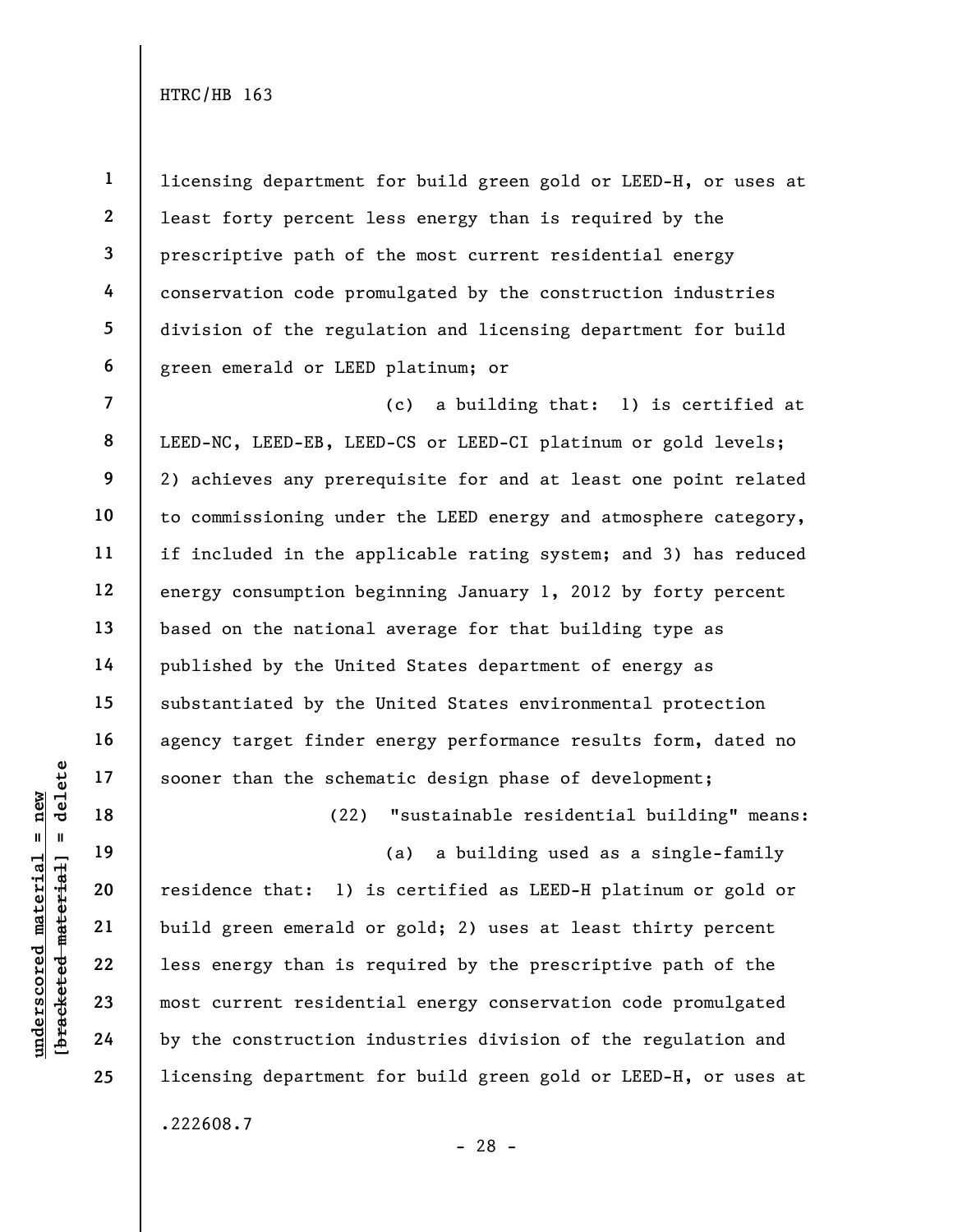15

16

17

18

19

20

21

22

23

24

25

1 2 3 4 5 6 7 8 9 10 11 12 13 14 least forty percent less energy than is required by the prescriptive path of the most current residential energy conservation code promulgated by the construction industries division of the regulation and licensing department for build green emerald or LEED platinum; 3) has indoor plumbing fixtures and water-using appliances that, on average, have flow rates equal to or lower than the flow rates required for certification by WaterSense; 4) if landscape area is available at the front of the property, has at least one water line outside the building below the frost line that may be connected to a drip irrigation system; and 5) if landscape area is available at the rear of the property, has at least one water line outside the building below the frost line that may be connected to a drip irrigation system; or

(b) manufactured housing that is Energy Star-qualified;

(23) "tribal" means of, belonging to or created by a federally recognized Indian nation, tribe or pueblo;

underscored material and the federal material pueblo;<br>
which is a selected material pueblo;<br>
which is a selected material environment<br>
which is a selected material environment<br>
which is a selected material environment<br>
whi (24) "WaterSense" means a program created by the federal environmental protection agency that certifies water-using products that meet the environmental protection agency's criteria for efficiency and performance;

(25) "zero carbon certified" means a building that is certified as LEED zero carbon by achieving a carbon- .222608.7 - 29 -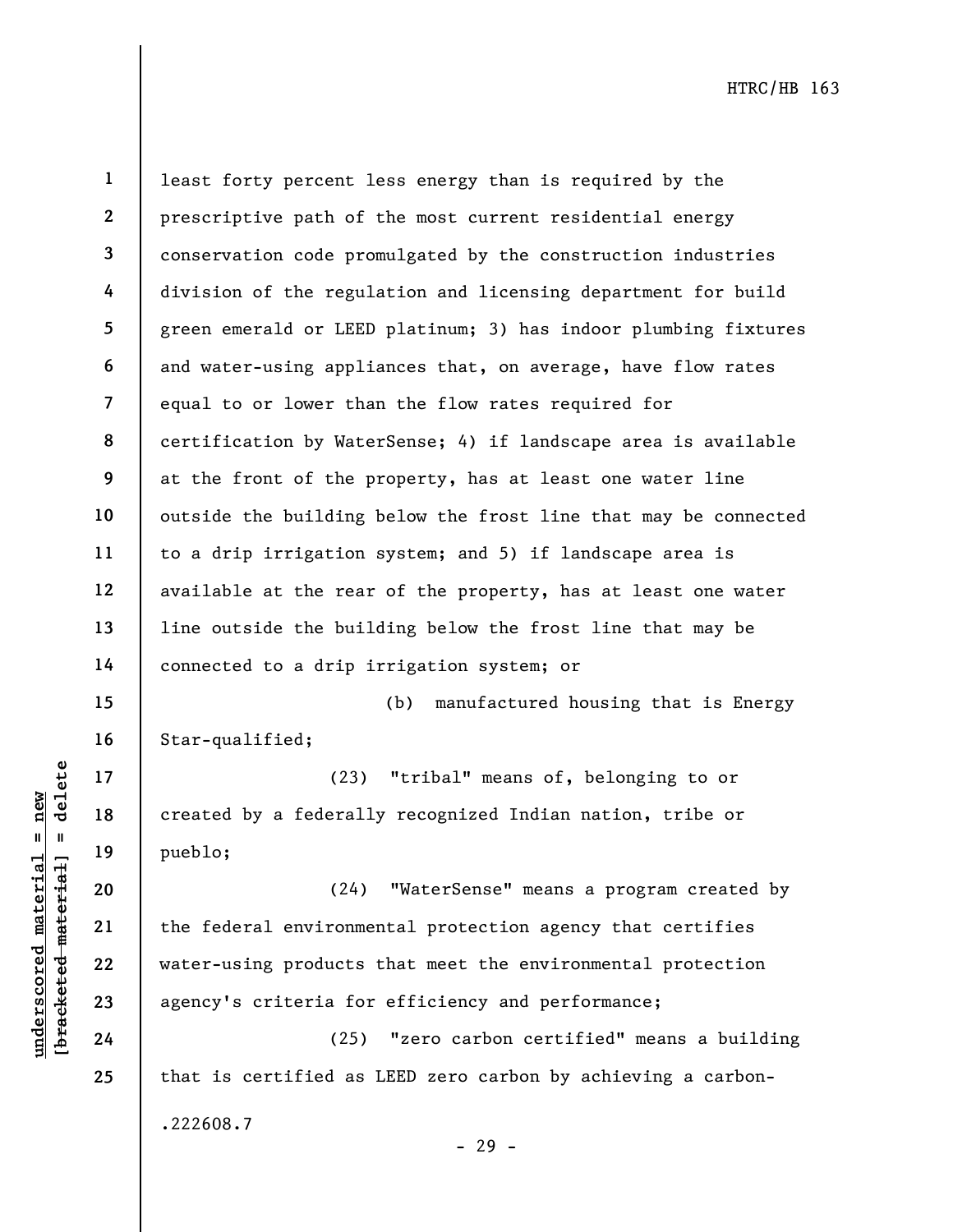| $\mathbf{1}$             | dioxide-equivalent balance of zero for the building;            |
|--------------------------|-----------------------------------------------------------------|
| $\mathbf{2}$             | (26) "zero energy certified" means a building                   |
| $\mathbf{3}$             | that is certified as LEED zero energy by achieving a source     |
| 4                        | energy use balance of zero for the building;                    |
| $5\phantom{.0}$          | "zero waste certified" means a building<br>(27)                 |
| 6                        | that is certified as LEED zero waste by achieving green         |
| $\overline{\phantom{a}}$ | building certification incorporated's true zero waste           |
| 8                        | certification at the platinum level; and                        |
| 9                        | (28) "zero water certified" means a building                    |
| 10                       | that is certified as LEED zero water by achieving a potable     |
| 11                       | water use balance of zero for the building."                    |
| 12                       | SECTION 6. Section 7-2A-28.1 NMSA 1978 (being Laws 2021,        |
| 13                       | Chapter 84, Section 4) is amended to read:                      |
| 14                       | "7-2A-28.1. 2021 SUSTAINABLE BUILDING TAX CREDIT.--             |
| 15                       | The tax credit provided by this section may be<br>Α.            |
| 16                       | referred to as the "2021 sustainable building tax credit". For  |
| 17                       | taxable years prior to January 1, [2030] 2028, a taxpayer that  |
| 18                       | is a building owner and files a corporate income tax return is  |
| 19                       | eligible to be granted a 2021 sustainable building tax credit   |
| 20                       | by the department if the requirements of this section are met.  |
| 21                       | The 2021 sustainable building tax credit shall be available for |
| 22                       | the construction in New Mexico of a sustainable building, the   |
| 23                       | renovation of an existing building in New Mexico, the permanent |
| 24                       | installation of manufactured housing, regardless of where the   |
| 25                       | housing is manufactured, that is a sustainable building or the  |
|                          | .222608.7                                                       |

 $\frac{\text{underscored material = new}}{\text{beac detected-matter}+\text{d}}$  = delete

- 30 -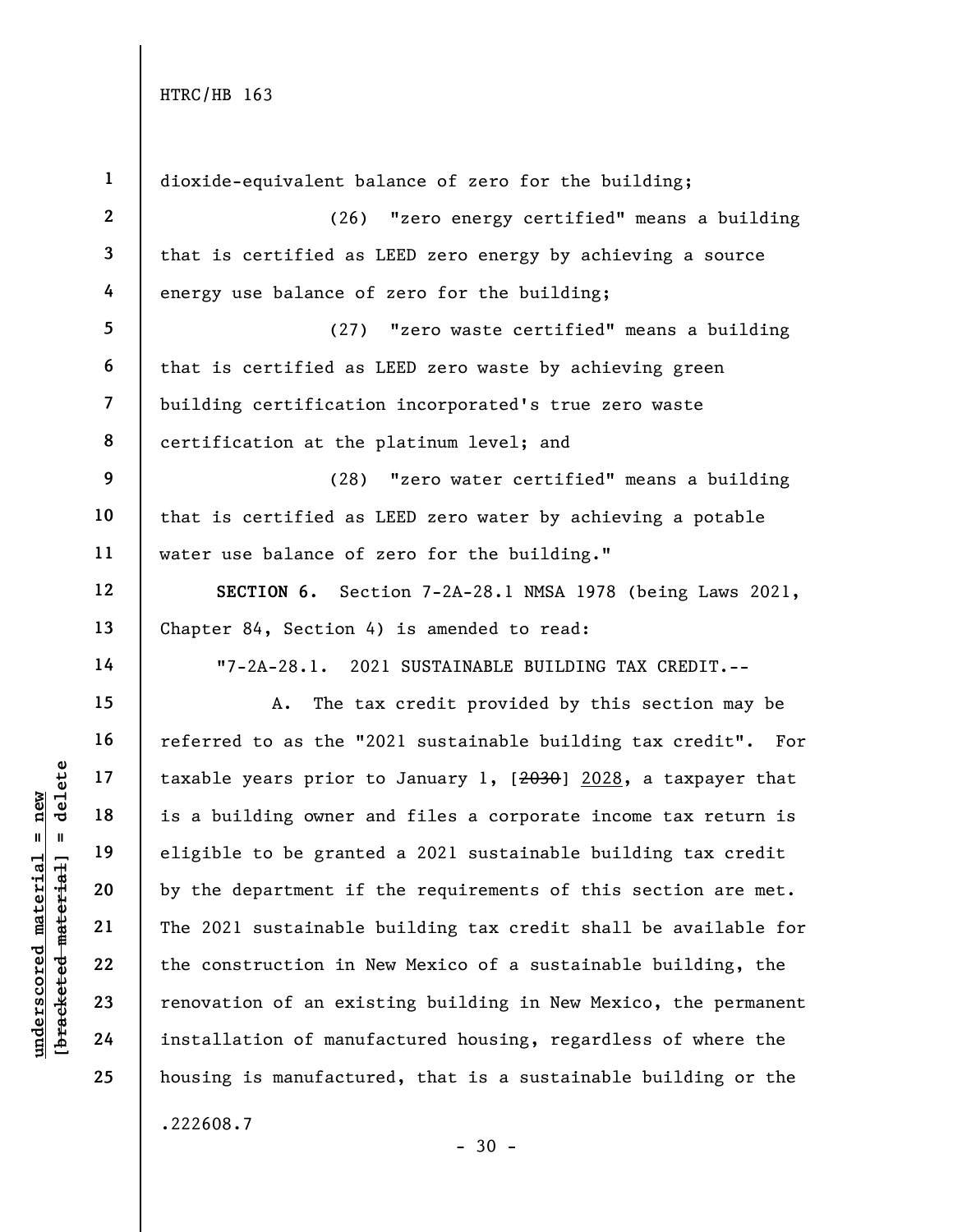| $\mathbf{1}$             | installation of energy-conserving products to existing          |                                               |            |
|--------------------------|-----------------------------------------------------------------|-----------------------------------------------|------------|
| $\mathbf{2}$             | buildings in New Mexico, as provided in this section. The tax   |                                               |            |
| $\mathbf{3}$             | credit provided in this section may not be claimed with respect |                                               |            |
| 4                        | to the same sustainable building for which the 2021 sustainable |                                               |            |
| 5                        | building tax credit provided in the Income Tax Act or the 2015  |                                               |            |
| 6                        | sustainable building tax credit pursuant to the Income Tax Act  |                                               |            |
| $\overline{\mathcal{L}}$ | or the Corporate Income and Franchise Tax Act has been claimed. |                                               |            |
| 8                        | В.                                                              | The amount of a 2021 sustainable building tax |            |
| 9                        | credit shall be determined as follows:                          |                                               |            |
| 10                       | (1)                                                             | for the construction of a new sustainable     |            |
| 11                       | commercial building that is broadband ready and electric        |                                               |            |
| 12                       | vehicle ready and is completed on or after [April 1, 2023]      |                                               |            |
| 13                       | January 1, 2022, the amount of credit shall be calculated:      |                                               |            |
| 14                       | based on the certification level the<br>(a)                     |                                               |            |
| 15                       | building has achieved in the rating level and the amount of     |                                               |            |
| 16                       | qualified occupied square footage in the building, as indicated |                                               |            |
| 17                       | on the following chart:                                         |                                               |            |
| 18                       | Rating Level                                                    | Qualified                                     | Tax Credit |
| 19                       |                                                                 | Occupied                                      | per Square |
| 20                       |                                                                 | Square Footage                                | Foot       |
| 21                       | LEED-NC Platinum                                                | First 10,000                                  | \$5.25     |
| 22                       |                                                                 | Next 40,000                                   | \$2.25     |
| 23                       |                                                                 | Over 50,000                                   |            |
| 24                       |                                                                 | up to 200,000                                 | \$1.00     |
| 25                       | LEED-EB or CS Platinum                                          | First 10,000                                  | \$3.40     |
|                          | .222608.7                                                       |                                               |            |
|                          |                                                                 | $-31 -$                                       |            |

 $\frac{\text{underscored material = new}}{\text{theredef} + \text{theref}}$  = delete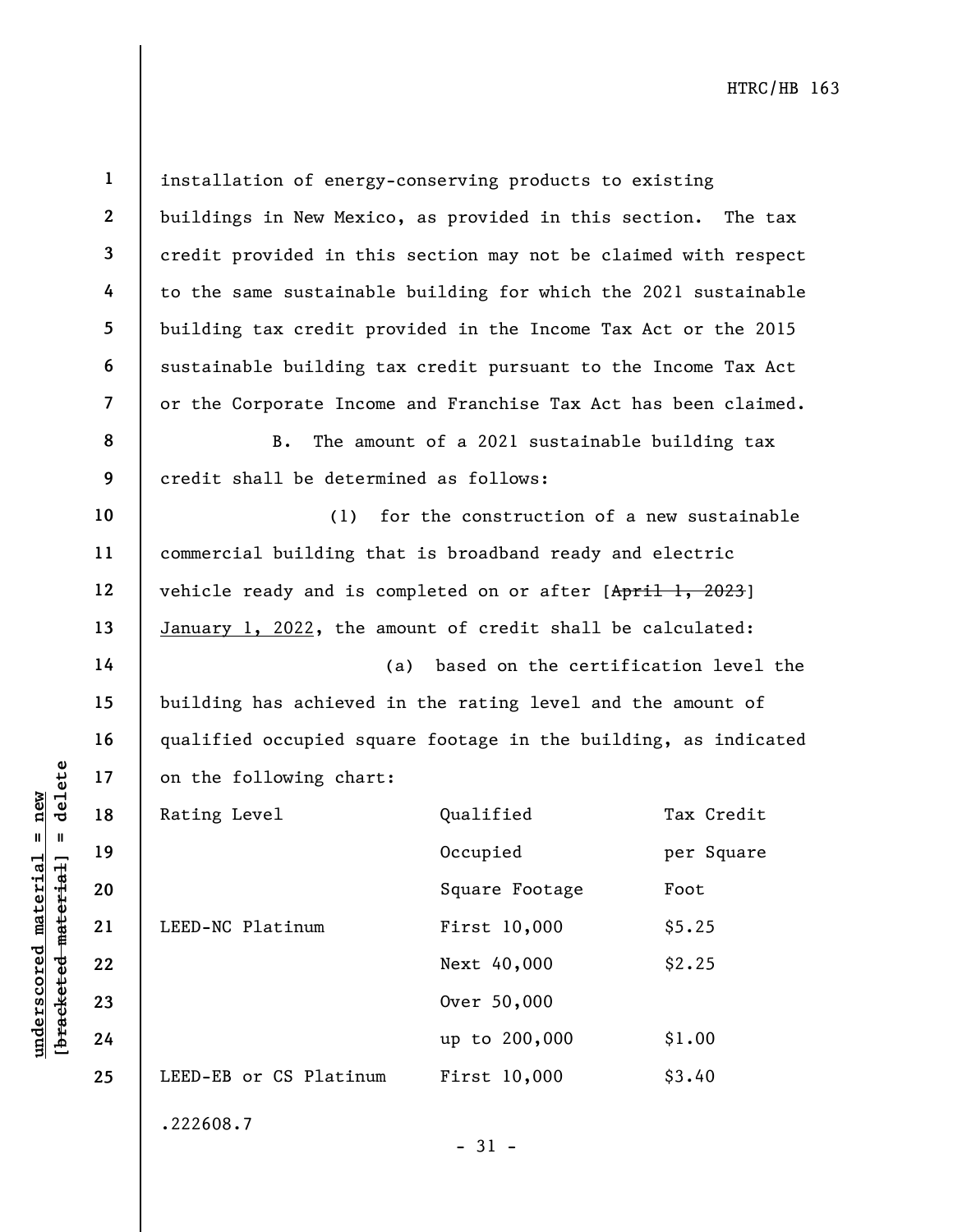| $\mathbf 1$             |                                                                 | Next 40,000                          | \$1.30      |
|-------------------------|-----------------------------------------------------------------|--------------------------------------|-------------|
| $\mathbf{2}$            |                                                                 | Over 50,000                          |             |
| $\overline{\mathbf{3}}$ |                                                                 | up to 200,000                        | \$0.35      |
| 4                       | LEED-CI Platinum                                                | First 10,000                         | \$1.50      |
| 5                       |                                                                 | Next 40,000                          | \$0.40      |
| $\bf 6$                 |                                                                 | Over 50,000                          |             |
| $\overline{\mathbf{z}}$ |                                                                 | up to 200,000                        | \$0.30      |
| 8                       | LEED-NC Gold                                                    | First 10,000                         | \$3.00      |
| $\boldsymbol{9}$        |                                                                 | Next 40,000                          | \$1.00      |
| 10                      |                                                                 | Over 50,000                          |             |
| 11                      |                                                                 | up to 200,000                        | \$0.25      |
| 12                      | LEED-EB or -CS Gold                                             | First 10,000                         | \$2.00      |
| 13                      |                                                                 | Next 40,000                          | \$1.00      |
| 14                      |                                                                 | Over 50,000                          |             |
| 15                      |                                                                 | up to 200,000                        | \$0.25      |
| 16                      | LEED-CI Gold                                                    | First 10,000                         | \$0.90      |
| 17                      |                                                                 | Next 40,000                          | \$0.40      |
| 18                      |                                                                 | Over 50,000                          |             |
| 19                      |                                                                 | up to 200,000                        | \$0.10; and |
| 20                      | (b)                                                             | with additional amounts based on the |             |
| 21                      | additional criteria and the amount of qualified occupied square |                                      |             |
| 22                      | footage, as indicated in the following chart:                   |                                      |             |
| 23                      | Additional Criteria                                             | Qualified                            | Tax Credit  |
| 24                      |                                                                 | Occupied                             | per Square  |
| 25                      |                                                                 | Square Footage                       | Foot        |
|                         | .222608.7                                                       |                                      |             |
|                         |                                                                 | $-32 -$                              |             |

 $\frac{\text{underscored material = new}}{\text{b*aeeketed-material}}$  = delete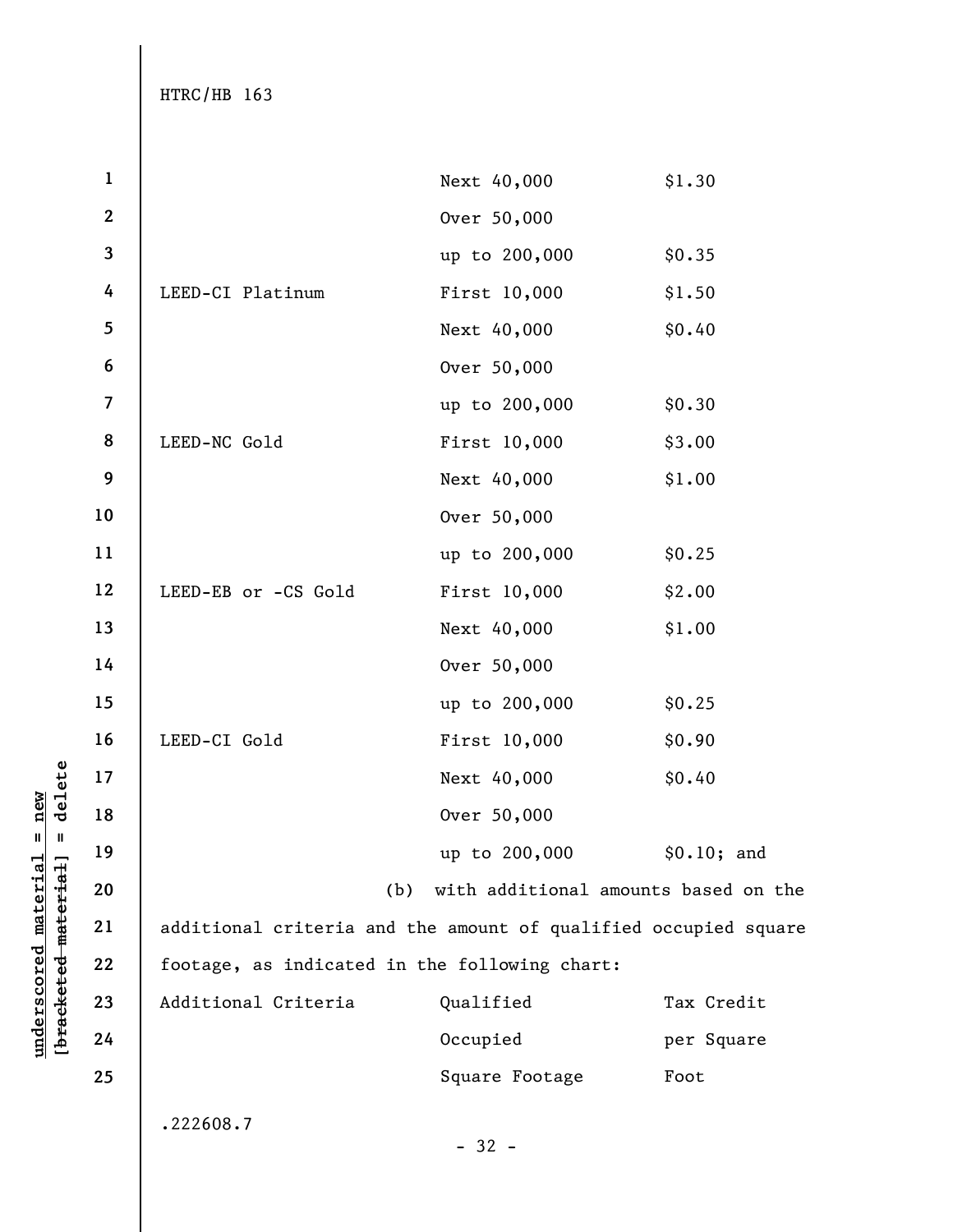| $\mathbf{1}$   | Fully Electric Building  | First 50,000  | \$1.00  |
|----------------|--------------------------|---------------|---------|
| $\overline{2}$ |                          | Over 50,000   |         |
| $\overline{3}$ |                          | up to 200,000 | \$0.50  |
| 4              | Zero Carbon, Energy,     |               |         |
| 5              | Waste or Water Certified | First 50,000  | \$0.25  |
| 6              |                          | Over 50,000   |         |
| $\overline{7}$ |                          | up to 200,000 | \$0.10; |

(2) for the renovation of a commercial

underscored material = new [bracketed material] = delete building that was built at least ten years prior to the date of the renovation, has twenty thousand square feet or more of space in which temperature is controlled and is broadband ready and electric vehicle ready, the amount of credit shall be calculated by multiplying two dollars twenty-five cents (\$2.25) by the amount of qualified occupied square footage in the building, up to a maximum of one hundred fifty thousand dollars (\$150,000) per renovation; provided that the renovation reduces total energy and power costs by fifty percent when compared to the most current energy standard for buildings except low-rise residential buildings, as developed by the American society of heating, refrigerating and air-conditioning engineers;

(3) for the installation of the following energy-conserving products to an existing commercial building with less than twenty thousand square feet of space in which temperature is controlled that is broadband ready, the amount of credit shall be based on the cost of the product installed,

8

9

10

11

12

13

14

15

16

17

18

19

20

21

22

23

24

25

.222608.7

- 33 -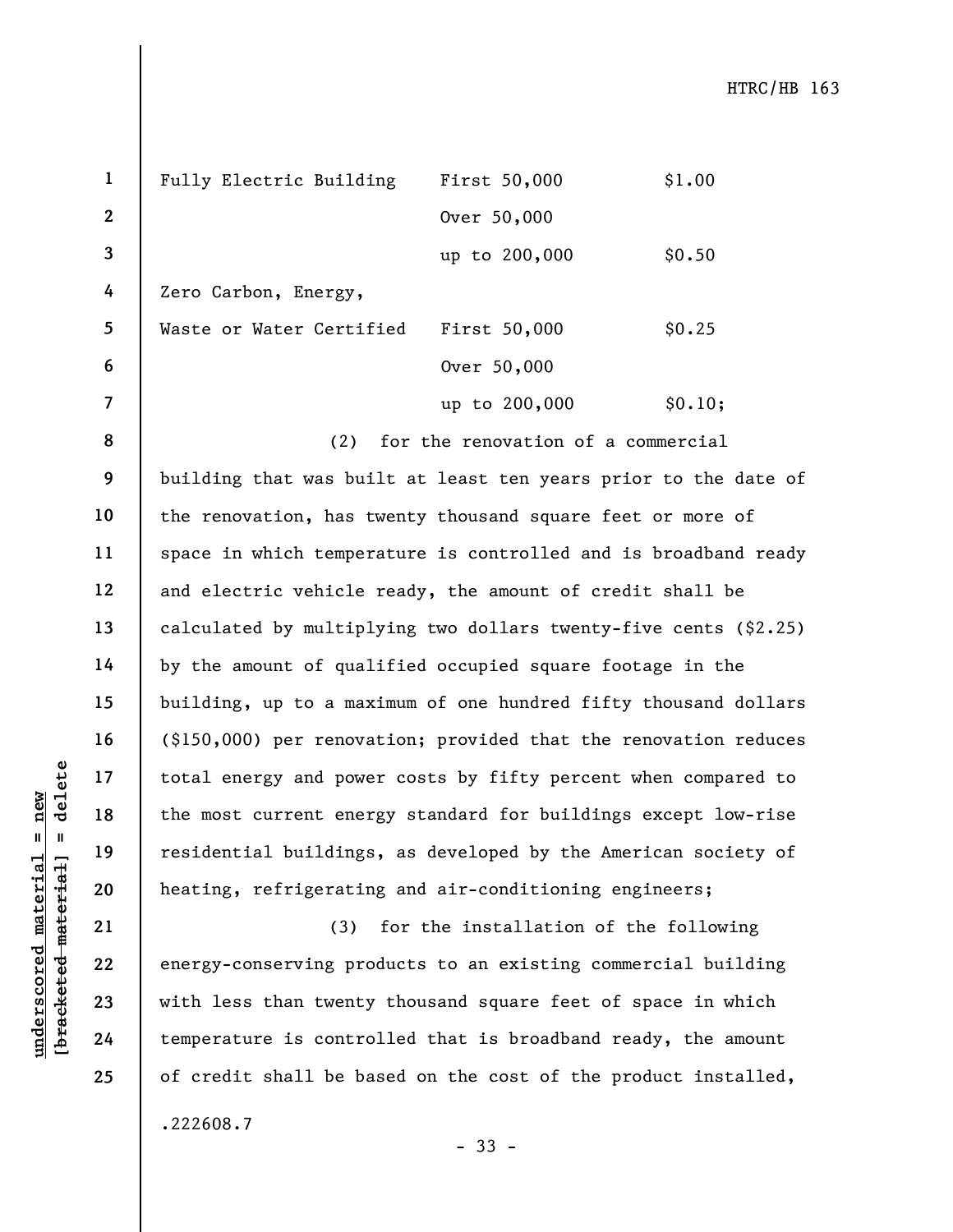underschieden in der alle anderes einer alle material einer der alle materiale material einer der alle materiale materiale et al.<br>
19 Energy Star Heat Pump<br>
Electric Vehicle Read<br>
23 24 24 24 24 25 25 24 25 25 26 27 27 27 1 2 3 4 5 6 7 8 9 10 11 12 13 14 15 16 17 18 19 20 21 22 23 24 25 which shall include installation costs, and if the building is affordable housing, per product installed: Product Amount of Credit Affordable Non-Affordable Housing Housing Energy Star Air Source Heat Pump  $$2,000$   $$1,000$ Energy Star Ground Source Heat Pump  $$2,000$   $$1,000$ Energy Star Windows and Doors 100% of product 50% of product cost up to cost up to \$1,000 \$500 Insulation Improvements That Meet Rules of the Energy, Minerals and Natural Resources Department 100% of product 50% of product cost up to cost up to \$2,000 \$1,000 Energy Star Heat Pump Water  $\text{Heater}$   $\text{\$700}$   $\text{\$350}$ Electric Vehicle Ready 100% of product 50% of product cost up to cost up to \$3,000 \$1,500; (4) for the construction of a new sustainable .222608.7  $-34 -$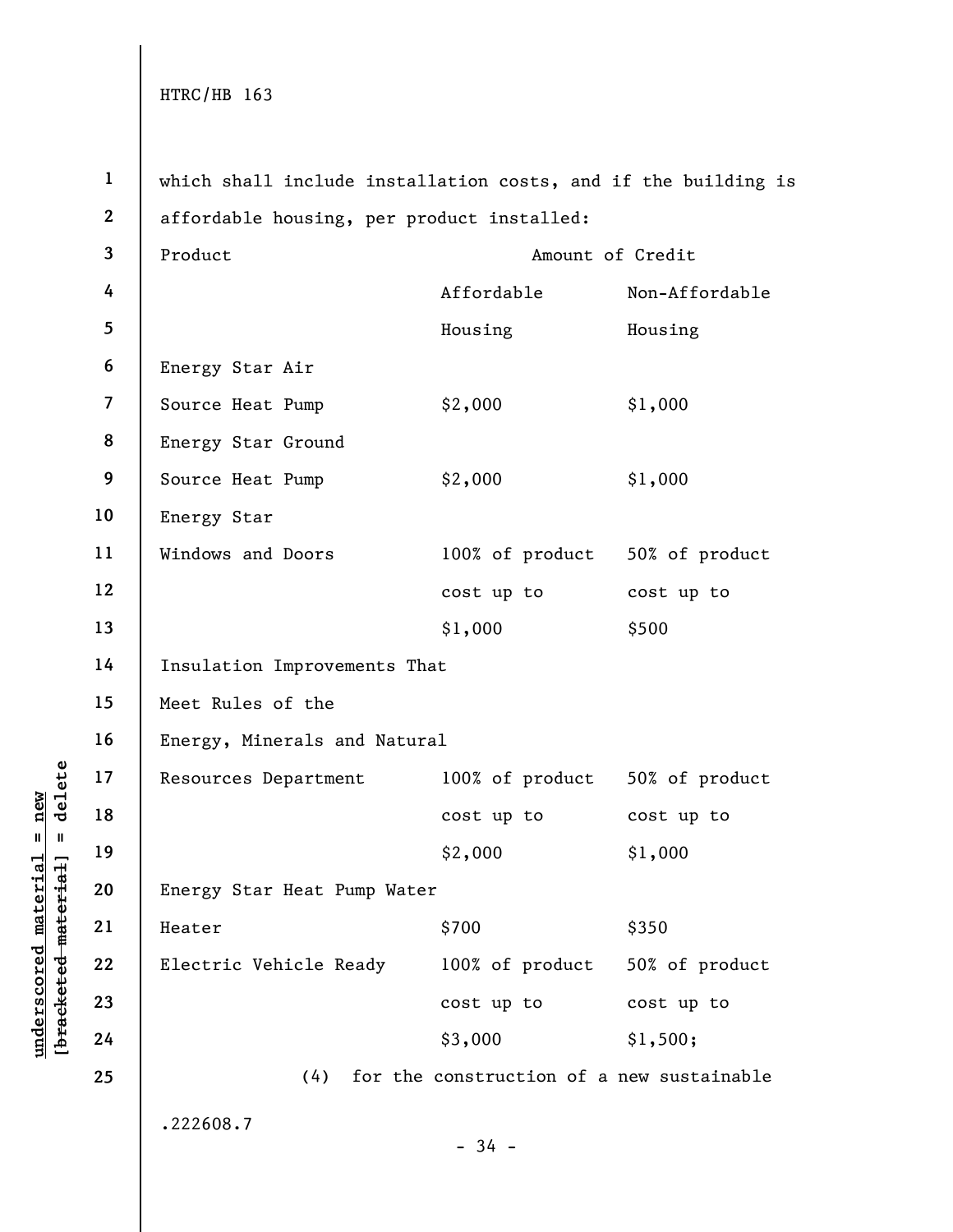|                        | $\mathbf{1}$             | residential building that is broadband ready and electric       |                                       |             |
|------------------------|--------------------------|-----------------------------------------------------------------|---------------------------------------|-------------|
|                        | $\mathbf{2}$             | vehicle ready and is completed on or after [April 1, 2023]      |                                       |             |
|                        | 3                        | January 1, 2022, the amount of credit shall be calculated:      |                                       |             |
|                        | 4                        | (a)                                                             | based on the certification level the  |             |
|                        | 5                        | building has achieved in the rating level and the amount of     |                                       |             |
|                        | 6                        | qualified occupied square footage in the building, as indicated |                                       |             |
|                        | $\overline{\mathcal{L}}$ | on the following chart:                                         |                                       |             |
|                        | 8                        | Rating Level                                                    | Qualified                             | Tax Credit  |
|                        | 9                        |                                                                 | Occupied                              | per Square  |
|                        | 10                       |                                                                 | Square Footage                        | Foot        |
|                        | 11                       | LEED-H Platinum                                                 | Up to $2,000$                         | \$5.50      |
|                        | 12                       | LEED-H Gold                                                     | Up to $2,000$                         | \$3.80      |
|                        | 13                       | Build Green Emerald                                             | Up to $2,000$                         | \$5.50      |
|                        | 14                       | Build Green Gold                                                | Up to $2,000$                         | \$3.80      |
|                        | 15                       | Manufactured Housing                                            | Up to $2,000$                         | \$2.00; and |
|                        | 16                       | (b)                                                             | with additional amounts based on the  |             |
| delete                 | 17                       | additional criteria and the amount of qualified occupied square |                                       |             |
| new                    | 18                       | footage, as indicated in the following chart:                   |                                       |             |
| Ш<br>ಡ<br>ᆊ            | 19                       | Additional Criteria                                             | Qualified                             | Tax Credit  |
|                        | 20                       |                                                                 | Occupied                              | per Square  |
| materia                | 21                       |                                                                 | Square Footage                        | Foot        |
| underscored materi     | 22                       | Fully Electric Building                                         | Up to $2,000$                         | \$1.00      |
| [ <del>bracketed</del> | 23                       | Zero Carbon, Energy,                                            |                                       |             |
|                        | 24                       | Waste or Water Certified                                        | Up to $2,000$                         | \$0.25; and |
|                        | 25                       | (5)                                                             | for the installation of the following |             |
|                        |                          | .222608.7                                                       | $-35 -$                               |             |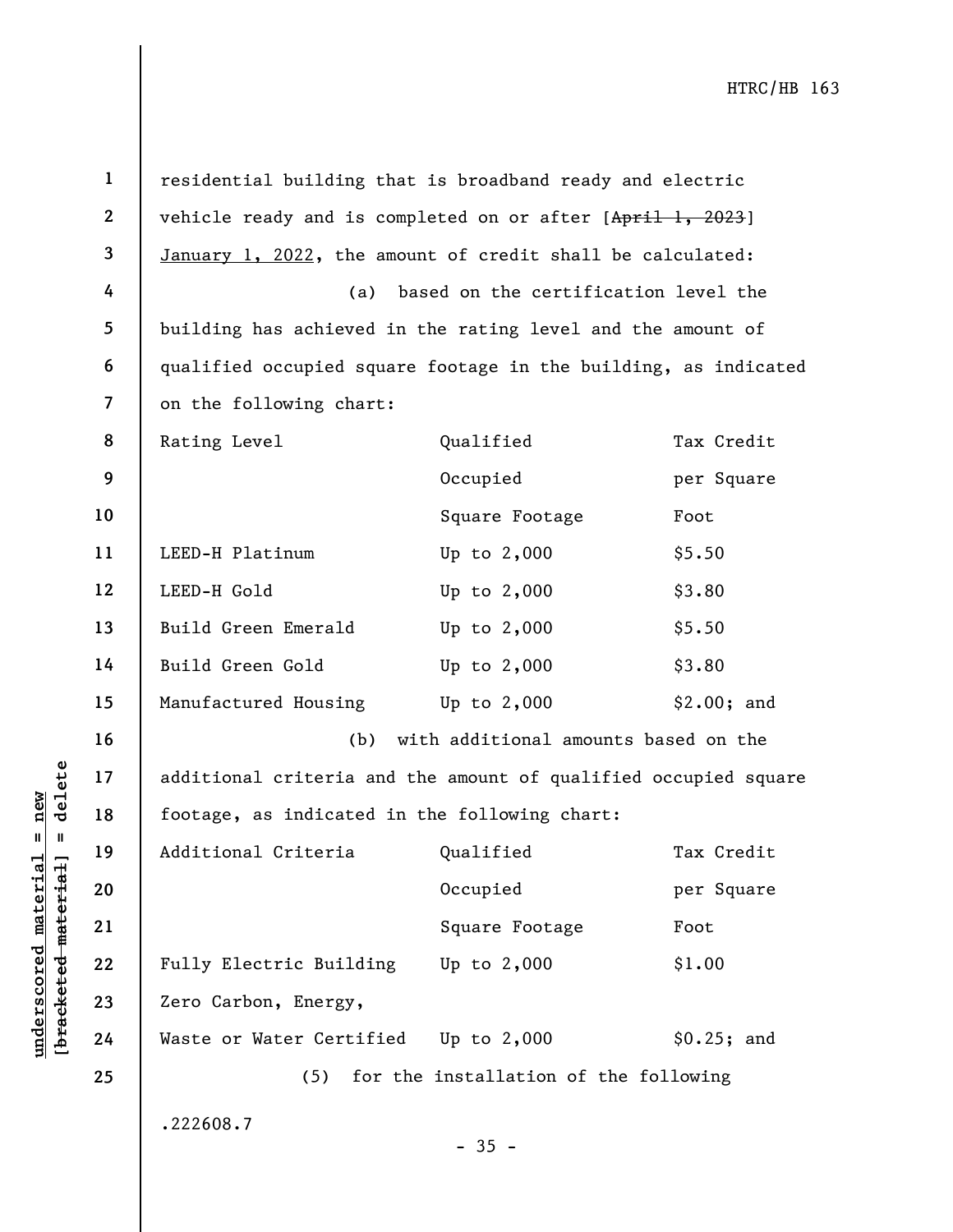under 17<br>
= 18<br>
= 19<br>
= 19<br>
= 19<br>
= 19<br>
= 19<br>
= 19<br>
= 19<br>
= 19<br>
= 19<br>
= 19<br>
= 19<br>
= 19<br>
= 19<br>
= 19<br>
= 19<br>
= 19<br>
= 19<br>
= 19<br>
= 19<br>
= 19<br>
= 19<br>
= 19<br>
= 19<br>
= 19<br>
= 19<br>
= 19<br>
= 19<br>
= 19<br>
= 19<br>
= 19<br>
= 19<br>
= 19<br>
= 19<br>
= 19<br>
= 1 2 3 4 5 6 7 8 9 10 11 12 13 14 15 16 17 18 19 20 21 22 23 24 25 energy-conserving products to an existing residential building, the amount of credit shall be based on the cost of the product installed, which shall include installation costs, and if the building is affordable housing or the taxpayer is a low-income taxpayer, per product installed: Product Amount of Credit Affordable Non-Affordable Housing and Housing and Low-Income Non-Low Income Energy Star Air Source Heat Pump  $$2,000$   $$1,000$ Energy Star Ground Source Heat Pump  $$2,000$   $$1,000$ Energy Star Windows and Doors 100% of product 50% of product cost up to cost up to \$1,000 \$500 Insulation Improvements That Meet Rules of the Energy, Minerals and Natural Resources Department 100% of product 50% of product cost up to cost up to \$2,000 \$1,000 Energy Star Heat Pump Water  $\text{Heater}$   $\text{\$700}$   $\text{\$350}$ .222608.7  $-36 -$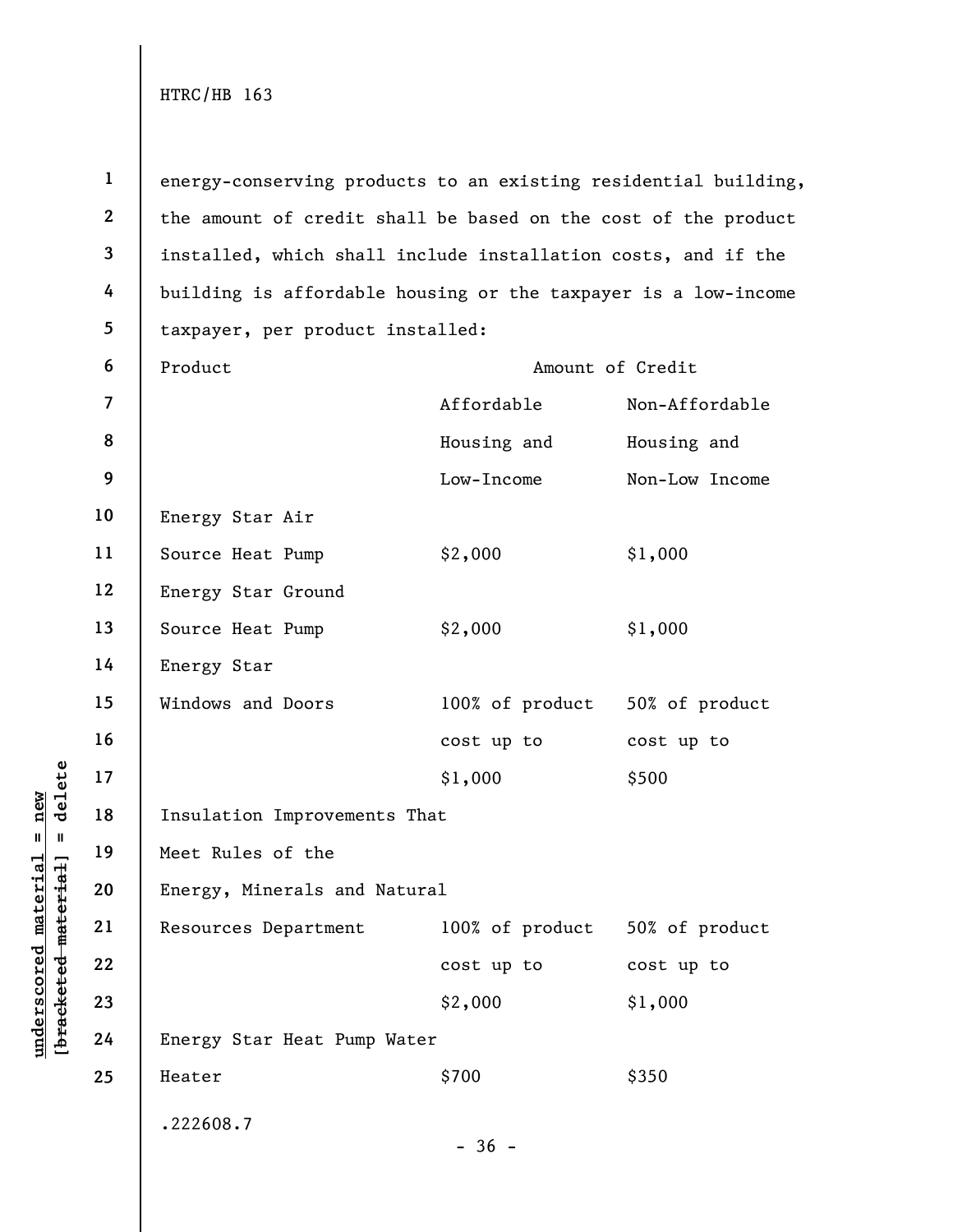1

Electric Vehicle Ready \$1,000 \$500.

understandender and the rating system certified and the amount of qualified material building, a calculation of sustainable building system certified building, a calculation of sustainable building system certified buildin 2 3 4 5 6 7 8 9 10 11 12 13 14 15 16 17 18 19 20 21 22 23 24 25 C. A person that is a building owner may apply for a certificate of eligibility for the 2021 sustainable building tax credit from the energy, minerals and natural resources department after the construction, installation or renovation of the sustainable building or installation of energyconserving products in an existing building is complete. Applications shall be considered in the order received. If the energy, minerals and natural resources department determines that the building owner meets the requirements of this subsection and that the building with respect to which the application is made meets the requirements of this section for a 2021 sustainable building tax credit, the energy, minerals and natural resources department may issue a certificate of eligibility to the building owner, subject to the limitations in Subsection D of this section. The certificate shall include the rating system certification level awarded to the building, the amount of qualified occupied square footage in the building, a calculation of the maximum amount of 2021 sustainable building tax credit for which the building owner would be eligible, the identification number, date of issuance and the first taxable year that the credit shall be claimed. The energy, minerals and natural resources department may issue rules governing the procedure for administering the provisions of this subsection. If the certification level for the

.222608.7

- 37 -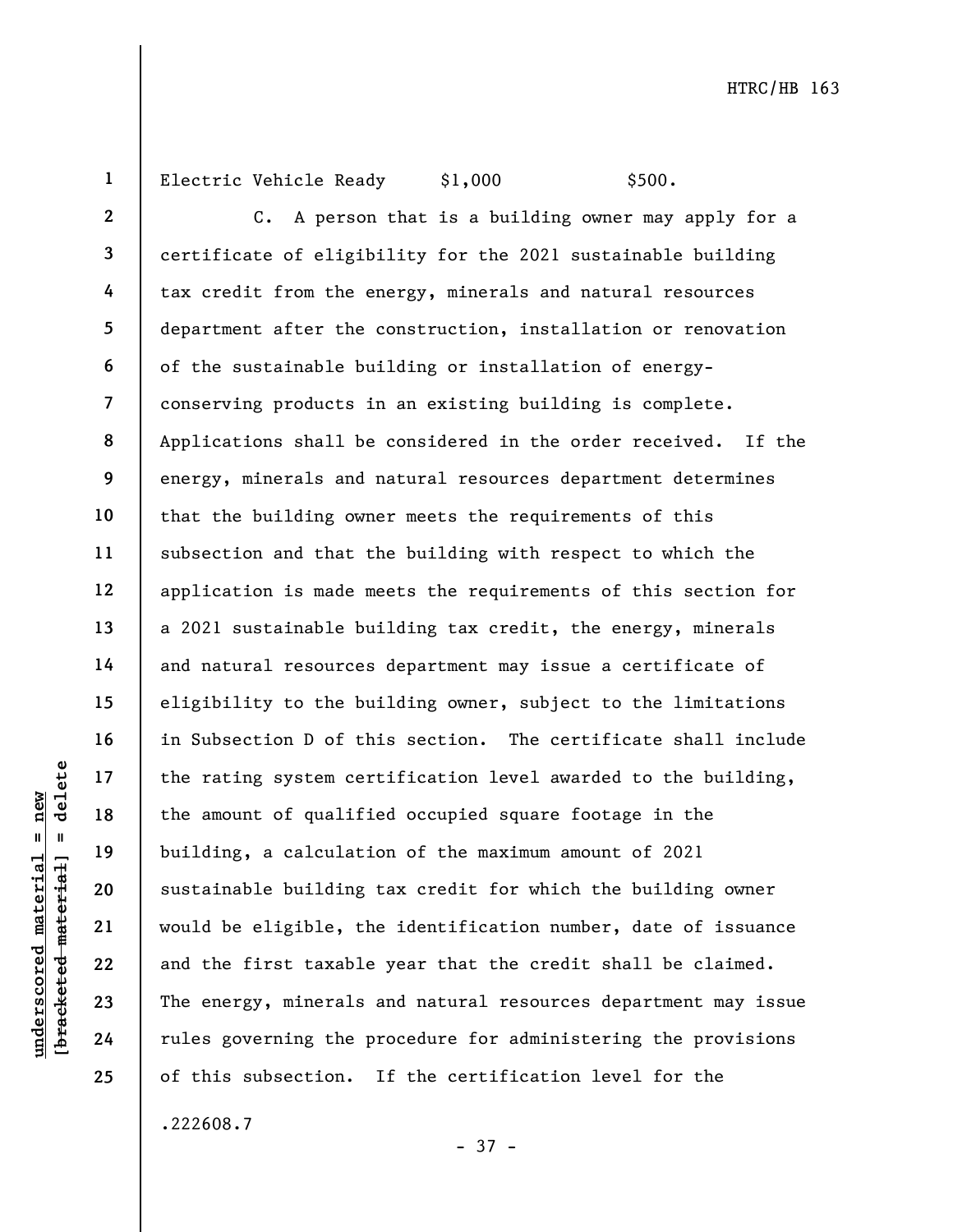1 2 3 4 5 sustainable residential building is awarded on or after January 1, [2021] 2022, the energy, minerals and natural resources department may issue a certificate of eligibility to a building owner  $[\overline{who}]$  that is: (1) the owner of the sustainable residential

6 7 building at the time the certification level for the building is awarded; or

8 9 10 (2) the subsequent purchaser of a sustainable residential building with respect to which no tax credit has been previously claimed.

D. Except as provided in Subsection E of this section, the energy, minerals and natural resources department may issue a certificate of eligibility only if the total amount of 2021 sustainable building tax credits represented by certificates of eligibility issued by the energy, minerals and natural resources department pursuant to this section and pursuant to the Income Tax Act shall not exceed in any calendar year an aggregate amount of:

understand material material of the Incom<br>
understand to the Incom<br>
year an aggregate amount of the Constr<br>
deleterated material<br>
21 buildings;<br>
22 (2) tw<br>
23 respect to the constr<br>
24 buildings that are no (1) one million dollars (\$1,000,000) with respect to the construction of new sustainable commercial buildings;

(2) two million dollars (\$2,000,000) with respect to the construction of new sustainable residential buildings that are not manufactured housing;

(3) two hundred fifty thousand dollars

.222608.7

- 38 -

11

12

13

14

15

16

17

18

19

20

21

22

23

24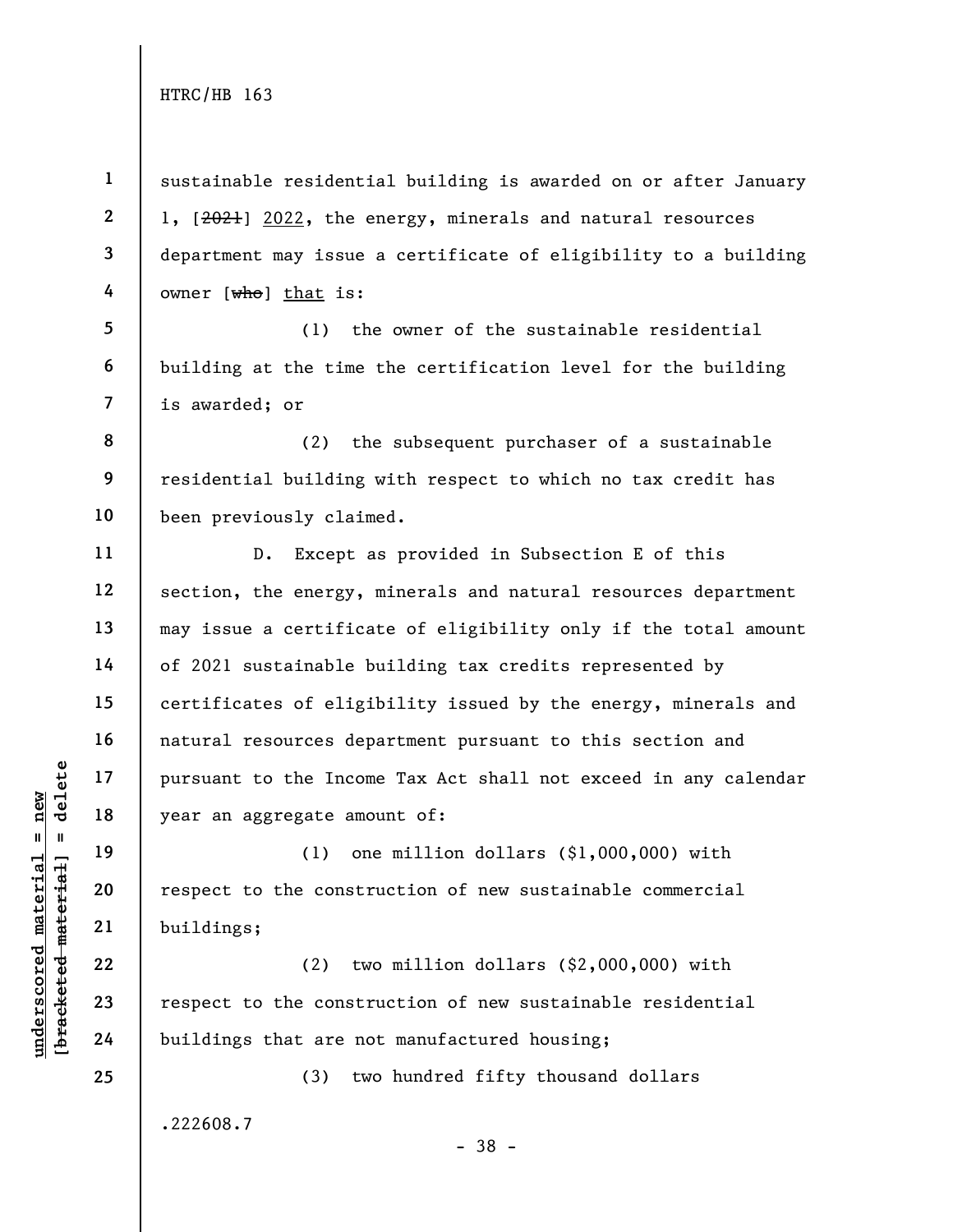1 2 3 4 5 6 7 8 9 10 11 12 13 14 (\$250,000) with respect to the construction of new sustainable residential buildings that are manufactured housing; (4) one million dollars (\$1,000,000) with respect to the renovation of large commercial buildings; and (5) two million nine hundred thousand dollars (\$2,900,000) with respect to the installation of energyconserving products in existing commercial buildings pursuant to Paragraph (3) of Subsection B of this section and existing residential buildings pursuant to Paragraph (5) of Subsection B of this section. E. For any taxable year that the energy, minerals and natural resources department determines that applications for sustainable building tax credits for any type of sustainable

underscored material and the application of another type of subsequent taxable<br>gradient 20<br>application of another type of subsequent taxable<br>along 22<br>application 23<br>application 24<br>photovoltaic system e building pursuant to Subsection D of this section are less than the aggregate limit for that type of sustainable building for that taxable year, the energy, minerals and natural resources department shall allow the difference between the aggregate limit and the applications to be added to the aggregate limit of another type of sustainable building for which applications exceeded the aggregate limit for that taxable year. Any excess not used in a taxable year shall not be carried forward to subsequent taxable years.

F. Installation of a solar thermal system or a photovoltaic system eligible for the new solar market development tax credit pursuant to Section [7-2-18.14]

.222608.7

- 39 -

15

16

17

18

19

20

21

22

23

24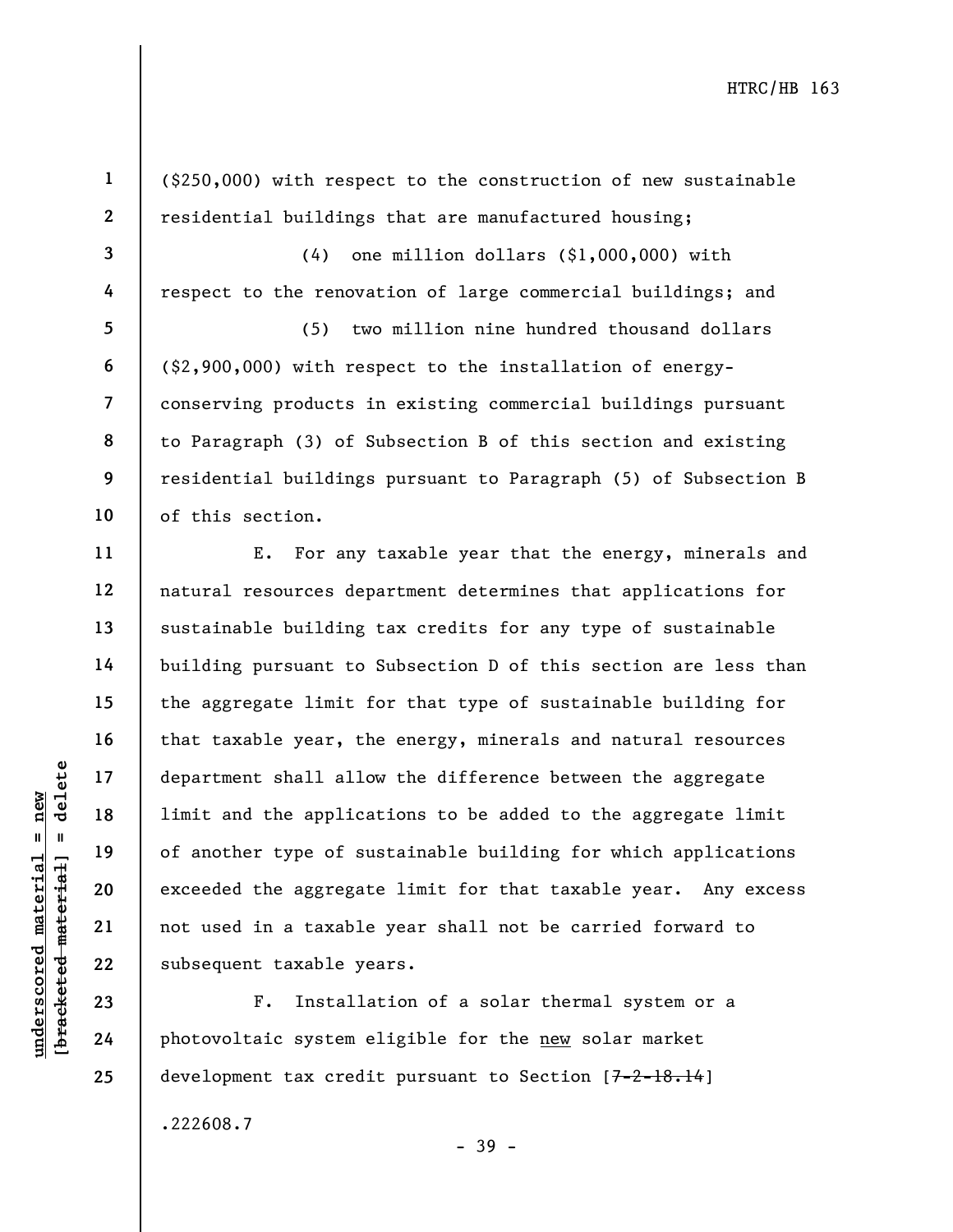1 2 3 4 5 6 7 8 9 7-2-18.31 NMSA 1978 shall not be used as a component of qualification for the rating system certification level used in determining eligibility for the 2021 sustainable building tax credit, unless a new solar market development tax credit pursuant to Section [7-2-18.14] 7-2-18.31 NMSA 1978 has not been claimed with respect to that system and the building owner and the taxpayer claiming the 2021 sustainable building tax credit certify that such a tax credit will not be claimed with respect to that system.

G. To claim the 2021 sustainable building tax credit, the building owner shall provide to the taxation and revenue department a certificate of eligibility issued by the energy, minerals and natural resources department pursuant to the requirements of Subsection C of this section and any other information the taxation and revenue department may require.

H. If the approved amount of a 2021 sustainable building tax credit for a taxpayer in a taxable year represented by a document issued pursuant to Subsection C of this section is:

under 17<br>
= 18<br>
= 18<br>
= 19<br>
= 19<br>
= 19<br>
= 19<br>
= 19<br>
= 19<br>
= 19<br>
= 19<br>
= 19<br>
= 19<br>
= 19<br>
= 19<br>
= 19<br>
= 19<br>
= 19<br>
= 19<br>
= 19<br>
= 19<br>
= 19<br>
= 19<br>
= 19<br>
= 19<br>
= 19<br>
= 19<br>
= 19<br>
= 19<br>
= 19<br>
= 19<br>
= 19<br>
= 19<br>
= 19<br>
= 19<br>
= 19<br>
= (1) less than one hundred thousand dollars (\$100,000), a maximum of twenty-five thousand dollars (\$25,000) shall be applied against the taxpayer's corporate income tax liability for the taxable year for which the credit is approved and the next three subsequent taxable years as needed depending on the amount of credit; or

.222608.7

10

11

12

13

14

15

16

17

18

19

20

21

22

23

24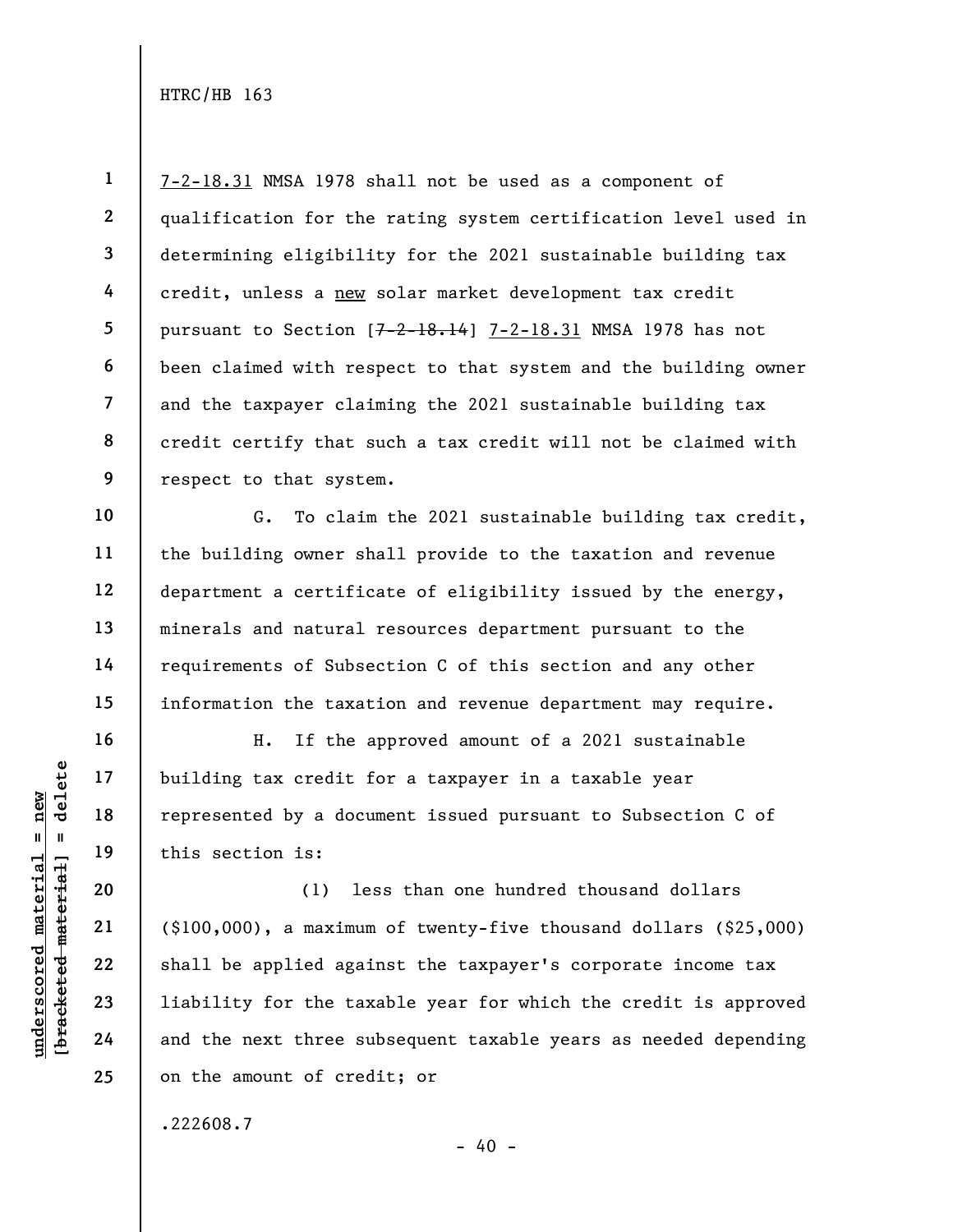1 2

3

4

5

6

7

8

9

10

11

12

13

14

15

16

17

18

19

20

21

22

23

24

25

(2) one hundred thousand dollars (\$100,000) or more, increments of twenty-five percent of the total credit amount in each of the four taxable years, including the taxable year for which the credit is approved and the three subsequent taxable years, shall be applied against the taxpayer's corporate income tax liability.

I. If the sum of all 2021 sustainable building tax credits that can be applied to a taxable year for a taxpayer, calculated according to Paragraph (1) or (2) of Subsection H of this section, exceeds the taxpayer's corporate income tax liability for that taxable year, the excess may be carried forward for a period of up to seven years.

underscored material = new [bracketed material] = delete J. A taxpayer that otherwise qualifies and claims a 2021 sustainable building tax credit with respect to a sustainable building owned by a partnership or other business association of which the taxpayer is a member may claim a credit only in proportion to that taxpayer's interest in the partnership or association. The total credit claimed in the aggregate by all members of the partnership or association with respect to the sustainable building shall not exceed the amount of the credit that could have been claimed by a sole owner of the property.

K. If the requirements of this section have been complied with, the department shall issue to the building owner a document granting a 2021 sustainable building tax credit.

 $- 41 -$ 

.222608.7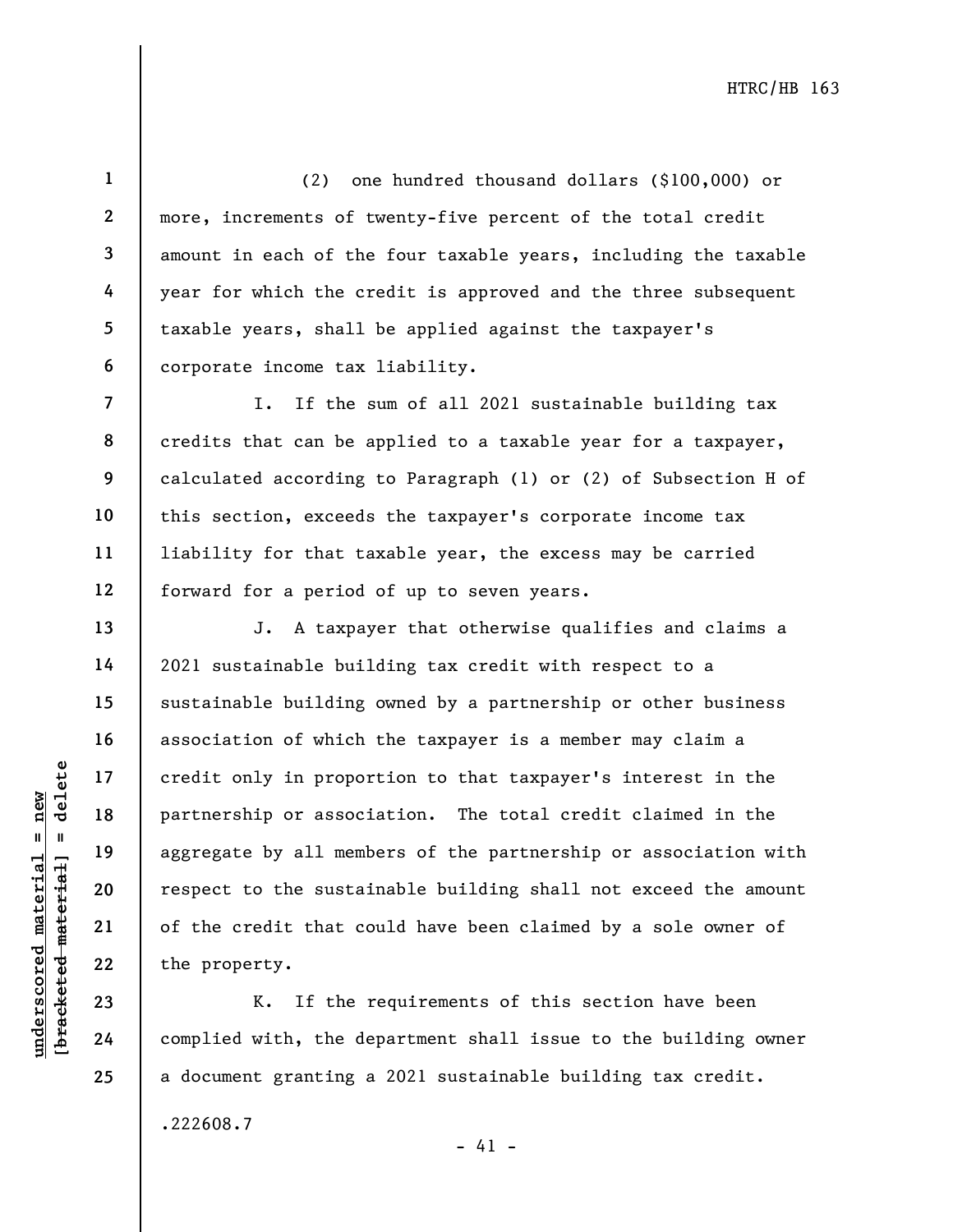1 2 3 4 5 6 7 8 The document shall be numbered for identification and declare its date of issuance and the amount of the tax credit allowed pursuant to this section. The document may be submitted by the building owner with that taxpayer's income tax return, if applicable, or may be sold, exchanged or otherwise transferred to another taxpayer. The parties to such a transaction shall notify the department of the sale, exchange or transfer within ten days of the sale, exchange or transfer.

L. The department and the energy, minerals and natural resources department shall compile an annual report on the 2021 sustainable building tax credit created pursuant to this section that shall include the number of taxpayers approved to receive the tax credit, the aggregate amount of tax credits approved and any other information necessary to evaluate the effectiveness of the tax credit. The department shall present the report to the revenue stabilization and tax policy committee and the legislative finance committee with an analysis of the effectiveness and cost of the tax credit.

M. For the purposes of this section:

underscored material = new [bracketed material] = delete (1) "broadband ready" means a building with an internet connection capable of connecting to a broadband provider;

(2) "build green emerald" means the emerald level certification standard adopted by build green New Mexico, which includes water conservation standards and uses forty .222608.7  $- 42 -$ 

9

10

11

12

13

14

15

16

17

18

19

20

21

22

23

24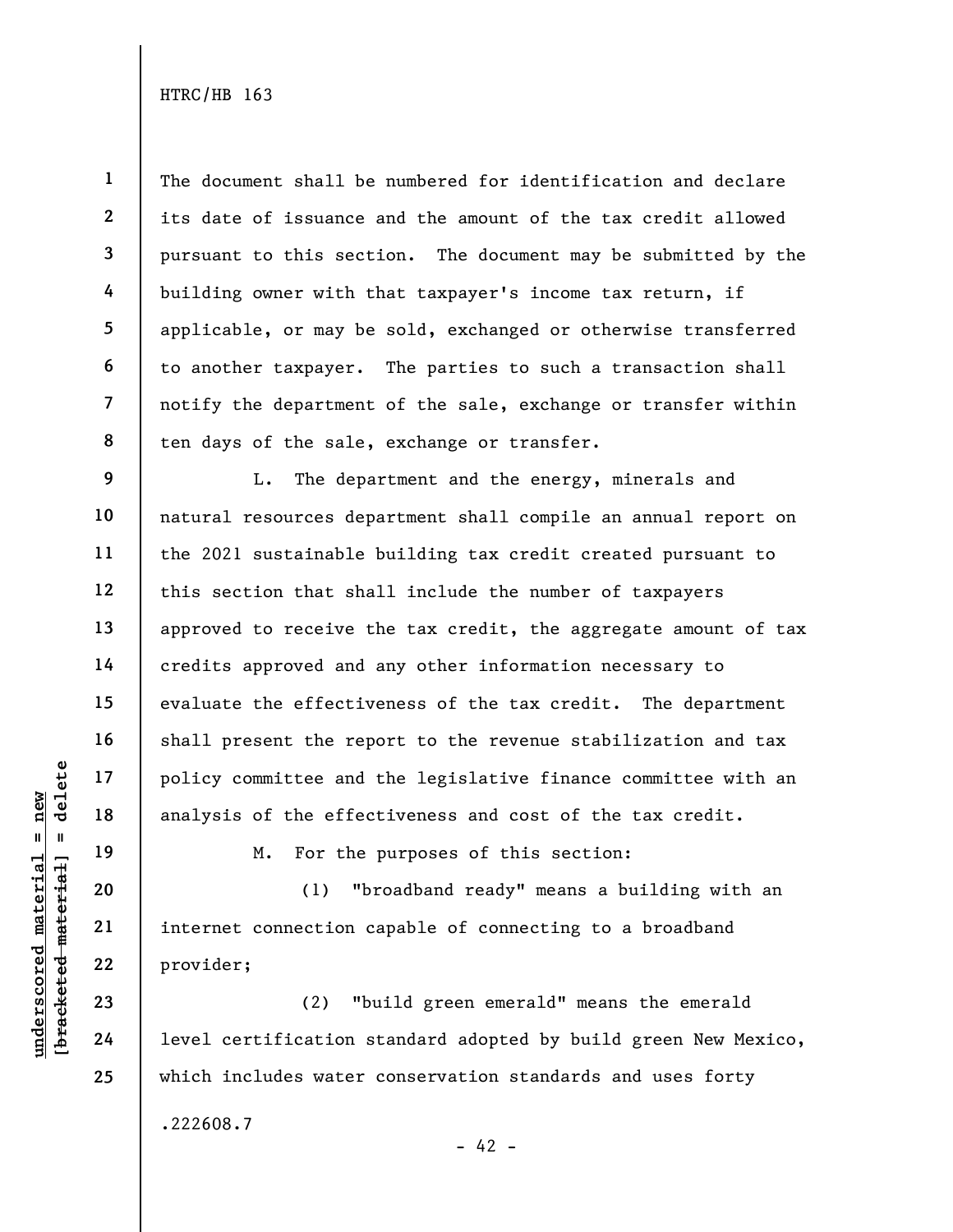8

9

10

11

12

13

14

15

16

17

18

19

20

21

22

23

24

25

1

percent less energy than is required by the prescriptive path of the most current residential energy conservation code promulgated by the construction industries division of the regulation and licensing department;

(3) "build green gold" means the gold level certification standard adopted by build green New Mexico, which includes water conservation standards and uses thirty percent less energy than is required by the prescriptive path of the most current residential energy conservation code promulgated by the construction industries division of the regulation and licensing department;

understand material score given<br>
we have the set of the set of the set of the set of the set of the set of the<br>
definition of the set of the set of the set of the set of the set of the set<br>
we have the set of the set of th (4) "electric vehicle ready" means a property that provides for commercial buildings at least ten percent of parking spaces and for residential buildings at least one parking space with one forty-ampere, two-hundred-eight-volt or two-hundred-forty-volt dedicated branch circuit for servicing electric vehicles that terminates in a suitable termination point, such as a receptacle or junction box, and is located in reasonably close proximity to the proposed location of the parking spaces;

(5) "energy rating system index" means a numerical score given to a building where one hundred is equivalent to the 2006 international energy conservation code and zero is equivalent to a net-zero home. As used in this paragraph, "net-zero home" means an energy-efficient home .222608.7

- 43 -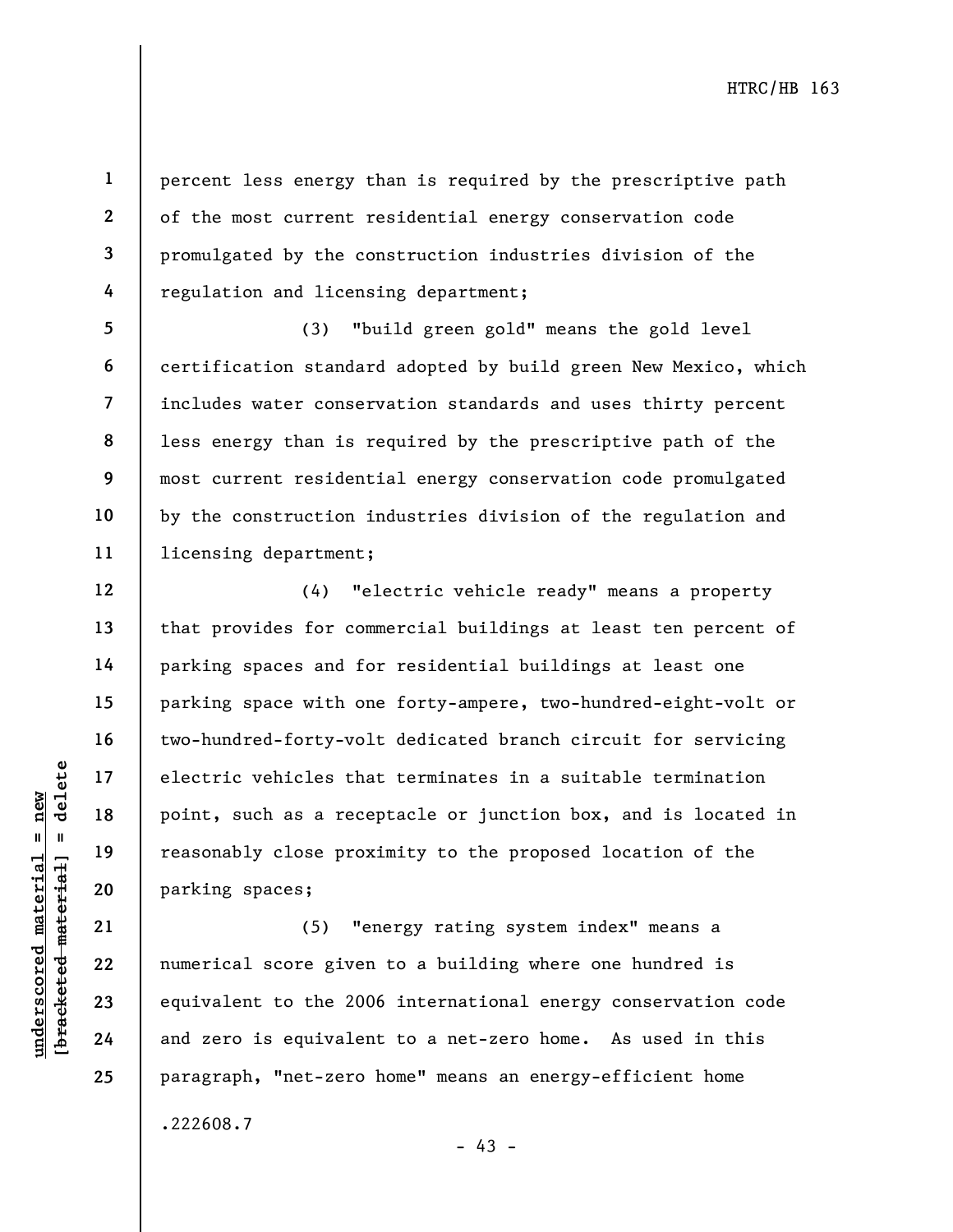4

5

6

7

8

1 2 3 where, on a source energy basis, the actual annual delivered energy is less than or equal to the on-site renewable exported energy;

(6) "Energy Star" means products and devices certified under the energy star program administered by the United States environmental protection agency and United States department of energy that meet the specified performance requirements at the installed locations;

9 10 11 12 13 14 15 16 (7) "fully electric building" means a building that uses a permanent supply of electricity as the source of energy for all space heating, water heating, including pools and spas, cooking appliances and clothes drying appliances and, in the case of a new building, has no natural gas or propane plumbing installed in the building or, in the case of an existing building, has no connected natural gas or propane plumbing;

underscored material = new [bracketed material] = delete (8) "LEED" means the most current leadership in energy and environmental design green building rating system guidelines developed and adopted by the United States green building council;

(9) "LEED-CI" means the LEED rating system for commercial interiors;

(10) "LEED-CS" means the LEED rating system for the core and shell of buildings;

(11) "LEED-EB" means the LEED rating system for .222608.7 - 44 -

24 25

17

18

19

20

21

22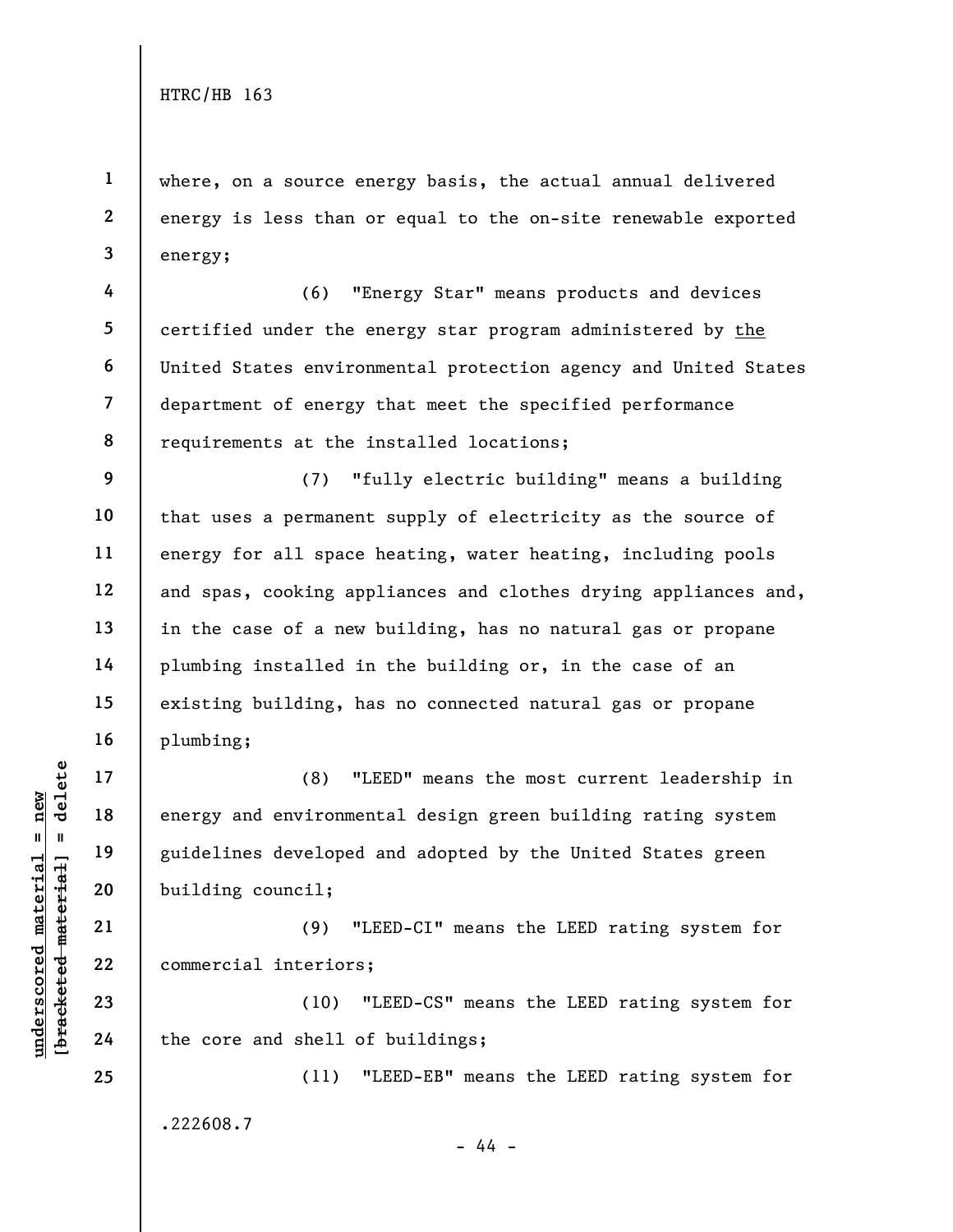underscored home to the Unit<br>
and the material of a last thin<br>
which area of at least thin<br>
which area of at least thin<br>
which area of at least thin<br>
23<br>
24<br>
Standards of the Unit 1 2 3 4 5 6 7 8 9 10 11 12 13 14 15 16 17 18 19 20 21 22 23 24 25 existing buildings; (12) "LEED gold" means the rating in compliance with, or exceeding, the second-highest rating awarded by the LEED certification process; (13) "LEED-H" means the LEED rating system for homes; (14) "LEED-NC" means the LEED rating system for new buildings and major renovations; (15) "LEED platinum" means the rating in compliance with, or exceeding, the highest rating awarded by the LEED certification process; (16) "low-income taxpayer" means a taxpayer with an annual household adjusted gross income equal to or less than two hundred percent of the federal poverty level guidelines published by the United States department of health and human services; (17) "manufactured housing" means a multisectioned home that is: (a) a manufactured home or modular home; (b) a single-family dwelling with a heated area of at least thirty-six feet by twenty-four feet and a total area of at least eight hundred sixty-four square feet; (c) constructed in a factory to the standards of the United States department of housing and urban development, the National Manufactured Housing Construction and .222608.7  $- 45 -$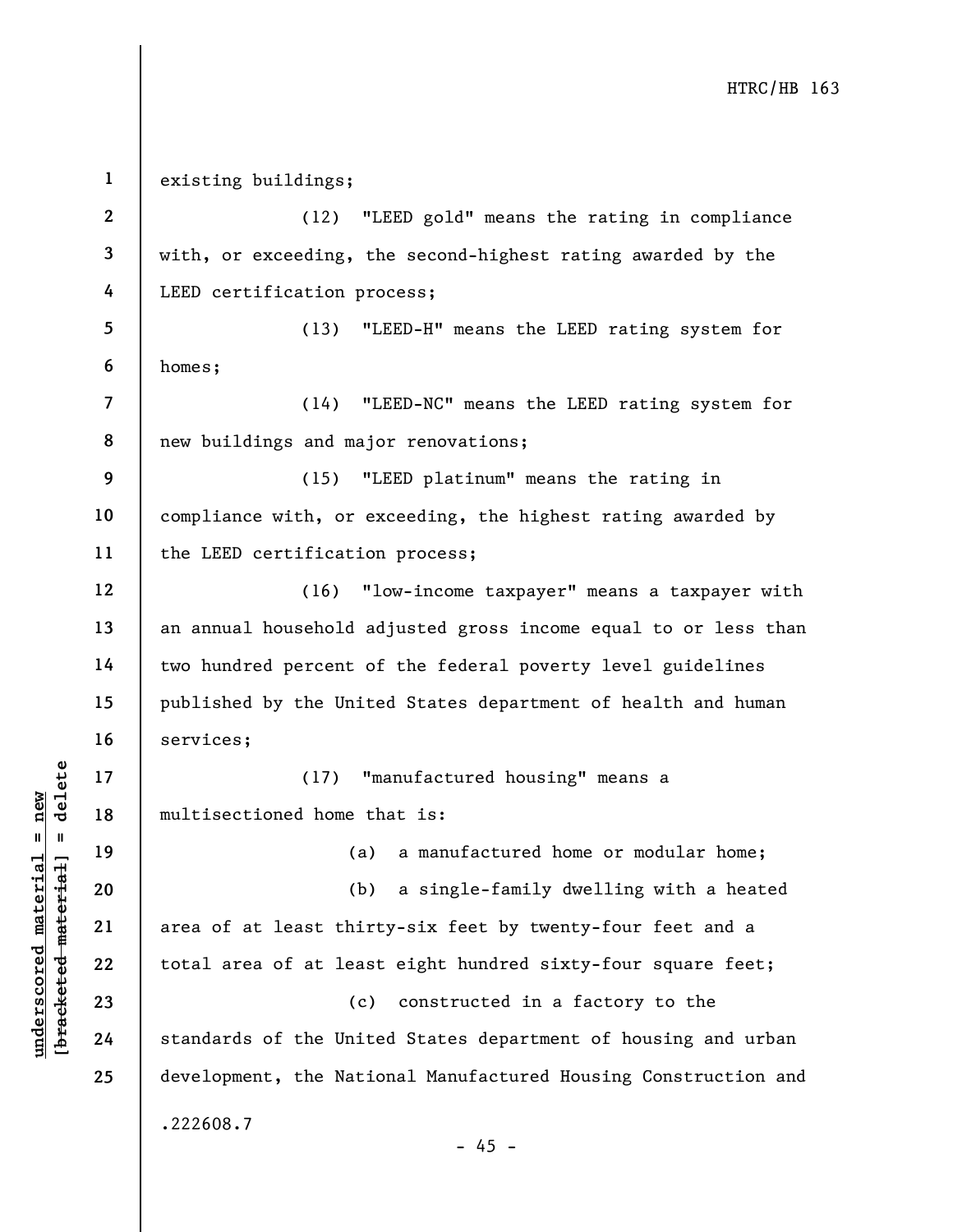underscored material material experiment, public scored material and the material of the sustainable commercial<br>deleteration of the sustainable commercial<br>deleteration 21 (21) "<br>23 as any LEED platinum<br>24 (b) 1 2 3 4 5 6 7 8 9 10 11 12 13 14 15 16 17 18 19 20 21 22 23 24 25 Safety Standards Act of 1974 and the Housing and Urban Development Zone Code 2 or New Mexico construction codes up to the date of the unit's construction; and (d) installed consistent with the Manufactured Housing Act and rules adopted pursuant to that act relating to permanent foundations; (18) "qualified occupied square footage" means the occupied spaces of the building as determined by: (a) the United States green building council for those buildings obtaining LEED certification; (b) the administrators of the build green New Mexico rating system for those homes obtaining build green New Mexico certification; and (c) the United States environmental protection agency for Energy Star-certified manufactured homes; (19) "person" does not include state, local government, public school district or tribal agencies; (20) "sustainable building" means either a sustainable commercial building or a sustainable residential building; (21) "sustainable commercial building" means: (a) a commercial building that is certified as any LEED platinum or gold for commercial buildings; (b) a multifamily dwelling unit that is certified as LEED-H platinum or gold or build green emerald or .222608.7  $- 46 -$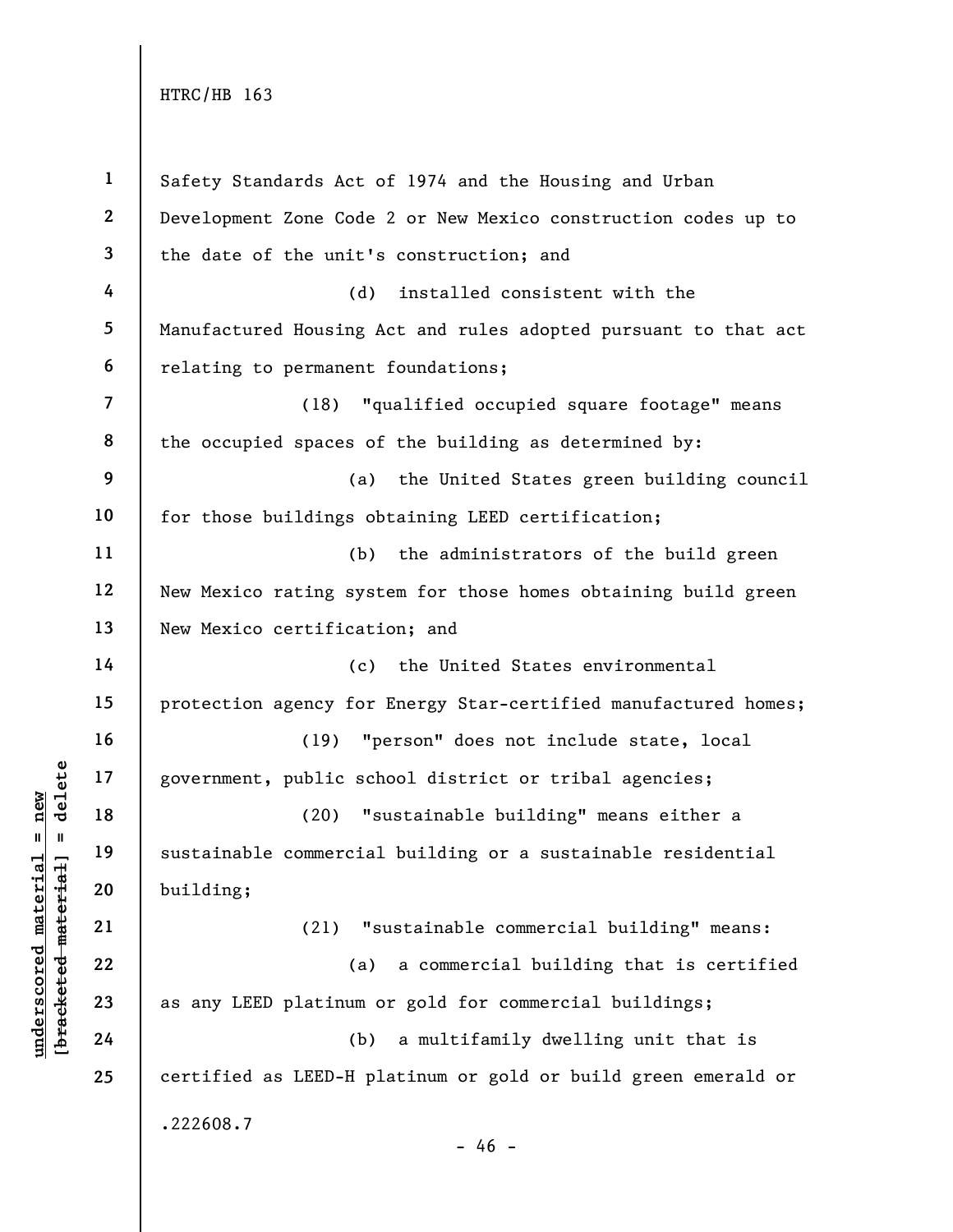11

12

13

14

15

16

17

18

19

20

21

22

23

24

25

1 2 3 4 5 6 7 8 9 10 gold and uses at least thirty percent less energy than is required by the prescriptive path of the most current applicable energy conservation code promulgated by the construction industries division of the regulation and licensing department for build green gold or LEED-H, or uses at least forty percent less energy than is required by the prescriptive path of the most current residential energy conservation code promulgated by the construction industries division of the regulation and licensing department for build green emerald or LEED platinum; or

underscored material = new [bracketed material] = delete (c) a building that: 1) is certified at LEED-NC, LEED-EB, LEED-CS or LEED-CI platinum or gold levels; 2) achieves any prerequisite for and at least one point related to commissioning under the LEED energy and atmosphere category, if included in the applicable rating system; and 3) has reduced energy consumption beginning January 1, 2012 by forty percent based on the national average for that building type as published by the United States department of energy as substantiated by the United States environmental protection agency target finder energy performance results form, dated no sooner than the schematic design phase of development;

(22) "sustainable residential building" means: (a) a building used as a single-family residence that: 1) is certified as LEED-H platinum or gold or build green emerald or gold; 2) uses at least thirty percent .222608.7

- 47 -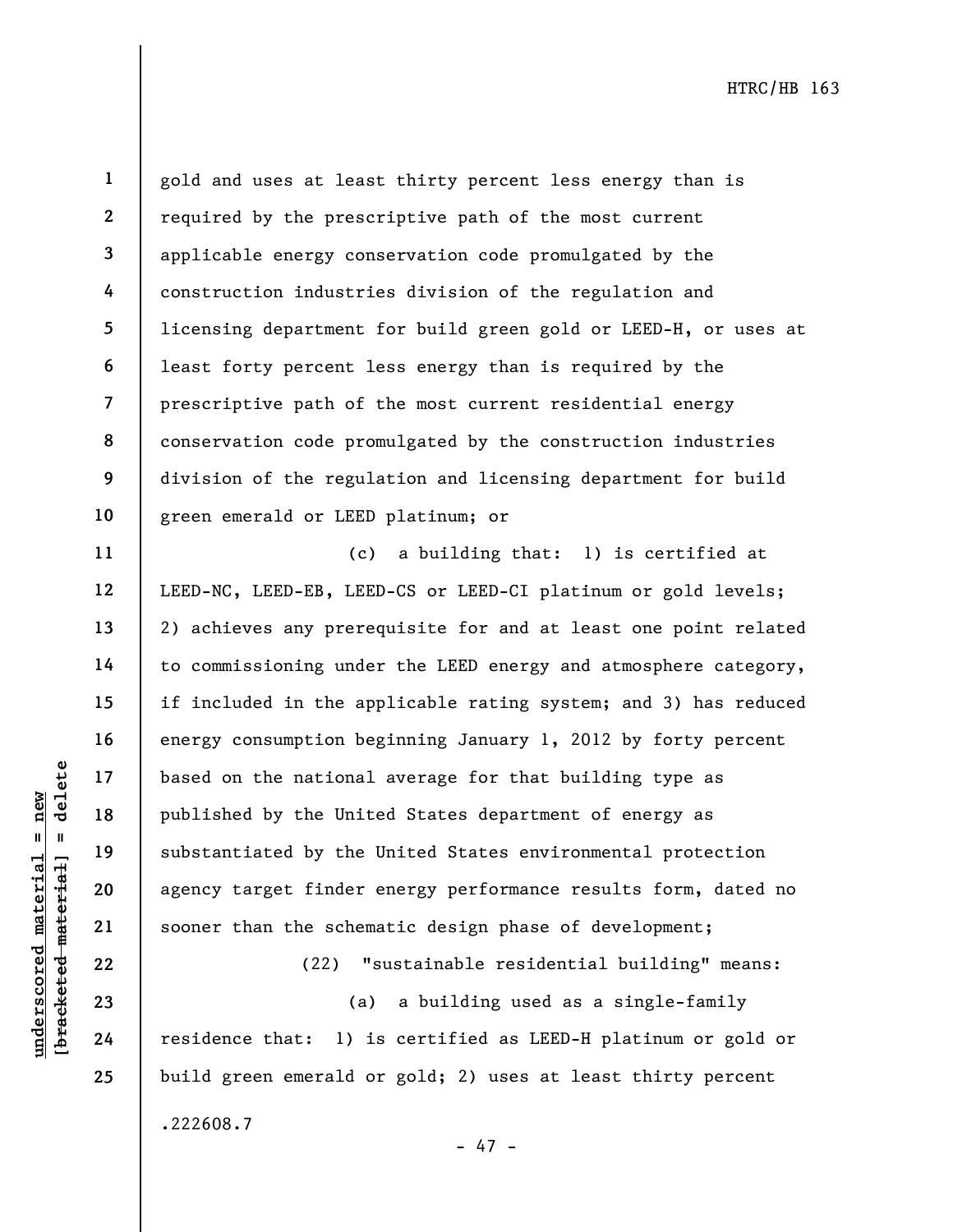underscored material = new [bracketed material] = delete 1 2 3 4 5 6 7 8 9 10 11 12 13 14 15 16 17 18 less energy than is required by the prescriptive path of the most current residential energy conservation code promulgated by the construction industries division of the regulation and licensing department for build green gold or LEED-H, or uses at least forty percent less energy than is required by the prescriptive path of the most current residential energy conservation code promulgated by the construction industries division of the regulation and licensing department for build green emerald or LEED platinum; 3) has indoor plumbing fixtures and water-using appliances that, on average, have flow rates equal to or lower than the flow rates required for certification by WaterSense; 4) if landscape area is available at the front of the property, has at least one water line outside the building below the frost line that may be connected to a drip irrigation system; and 5) if landscape area is available at the rear of the property, has at least one water line outside the building below the frost line that may be connected to a drip irrigation system; or

(b) manufactured housing that is Energy Star-qualified;

(23) "tribal" means of, belonging to or created by a federally recognized Indian nation, tribe or pueblo;

(24) "WaterSense" means a program created by the federal environmental protection agency that certifies waterusing products that meet the environmental protection agency's .222608.7

19

20

21

22

23

24

25

- 48 -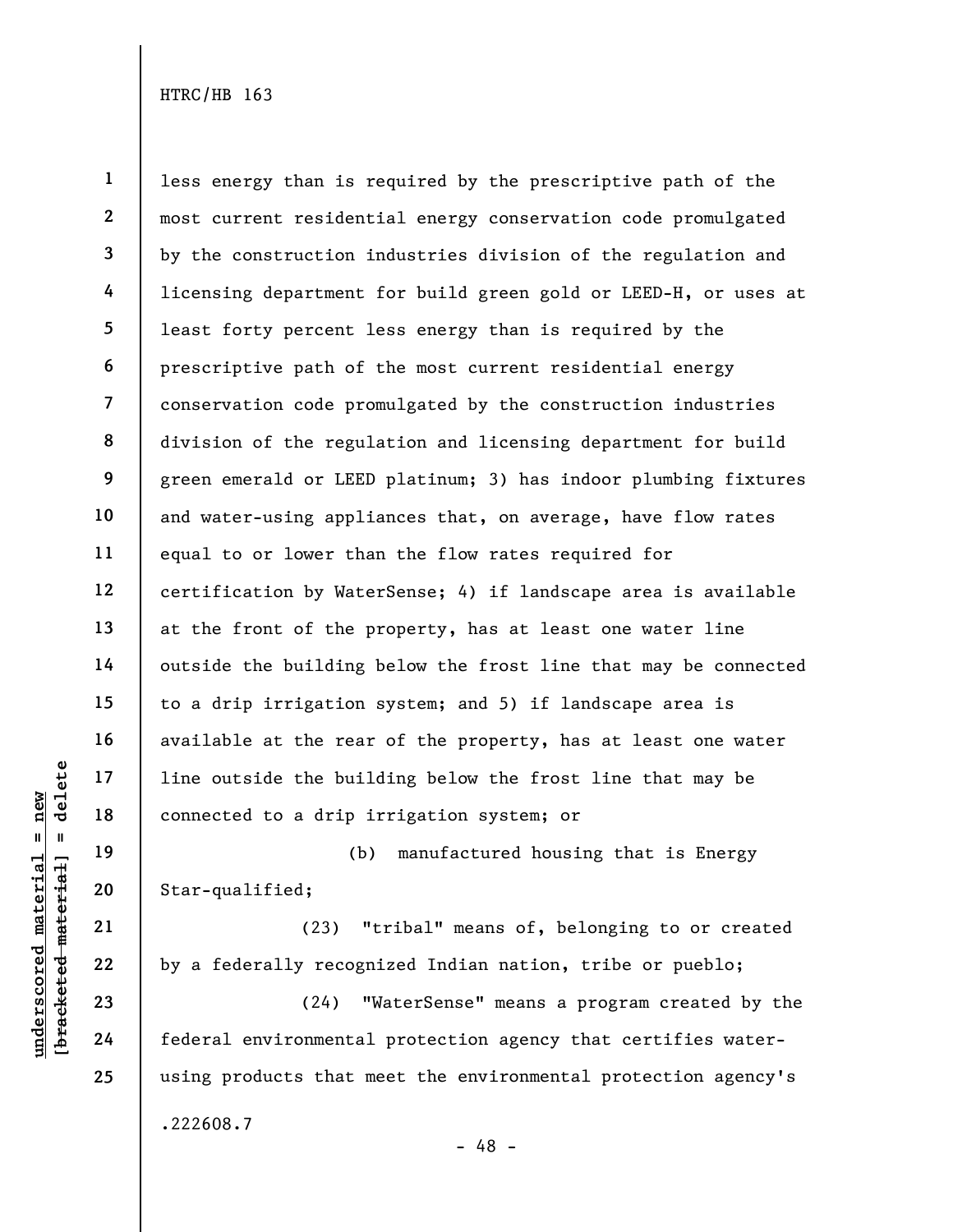underschied material material external and by Law<br>
understand to read:<br>
with the material material material materials of the material of the material discrete<br>
21 a. "buying"<br>
23 consideration;<br>
24 B. "department"<br>
24 B. " 1 2 3 4 5 6 7 8 9 10 11 12 13 14 15 16 17 18 19 20 21 22 23 24 25 criteria for efficiency and performance; (25) "zero carbon certified" means a building that is certified as LEED zero carbon by achieving a carbondioxide-equivalent balance of zero for the building; (26) "zero energy certified" means a building that is certified as LEED zero energy by achieving a source energy use balance of zero for the building; (27) "zero waste certified" means a building that is certified as LEED zero waste by achieving green building certification incorporated's true zero waste certification at the platinum level; and (28) "zero water certified" means a building that is certified as LEED zero water by achieving a potable water use balance of zero for the building." SECTION 7. Section 7-9-3 NMSA 1978 (being Laws 1978, Chapter 46, Section 1, as amended by Laws 2021, Chapter 65, Section 11 and by Laws 2021, Chapter 66, Section 1) is amended to read: "7-9-3. DEFINITIONS.--As used in the Gross Receipts and Compensating Tax Act: A. "buying" or "selling" means a transfer of property for consideration or the performance of service for consideration; B. "department" means the taxation and revenue department, the secretary of taxation and revenue or an

- 49 -

.222608.7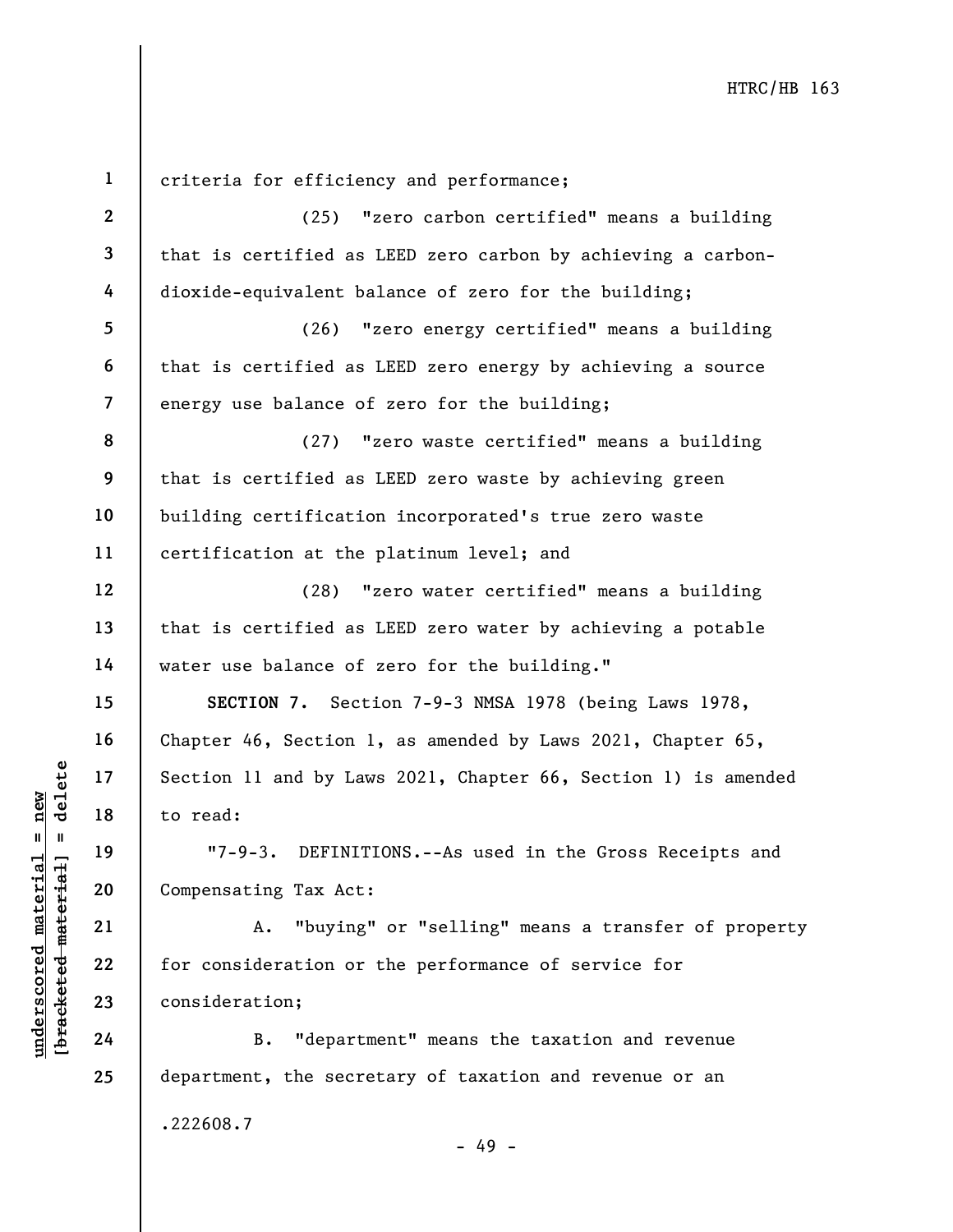underscored material material end of the following activity<br>
and the following activity<br>
and the following activity<br>
and the following activity<br>
(1) ob<br>
performer of services<br>
(2) pa<br>
briefings, consultative<br>
24<br>
(3) re 1 2 3 4 5 6 7 8 9 10 11 12 13 14 15 16 17 18 19 20 21 22 23 24 25 employee of the department exercising authority lawfully delegated to that employee by the secretary; C. "digital good" means a digital product delivered electronically, including software, music, photography, video, reading material, an application and a ringtone; D. "disclosed agency" means an agent receiving money on behalf of a principal if the agent or the agent's principal disclosed the agency relationship to a third party from which the agent receives money, or if the third party otherwise has actual knowledge that the agent receives money on behalf of the principal;  $[\frac{D-1}{2}]$   $\underline{E.}$  "financial corporation" means a savings and loan association or an incorporated savings and loan company, trust company, mortgage banking company, consumer finance company or other financial corporation;  $[E-]$   $F.$  "initial use" or "initially used" means the first employment for the intended purpose and does not include the following activities: (1) observation of tests conducted by the performer of services; (2) participation in progress reviews, briefings, consultations and conferences conducted by the performer of services; (3) review of preliminary drafts, drawings and other materials prepared by the performer of services; .222608.7  $-50 -$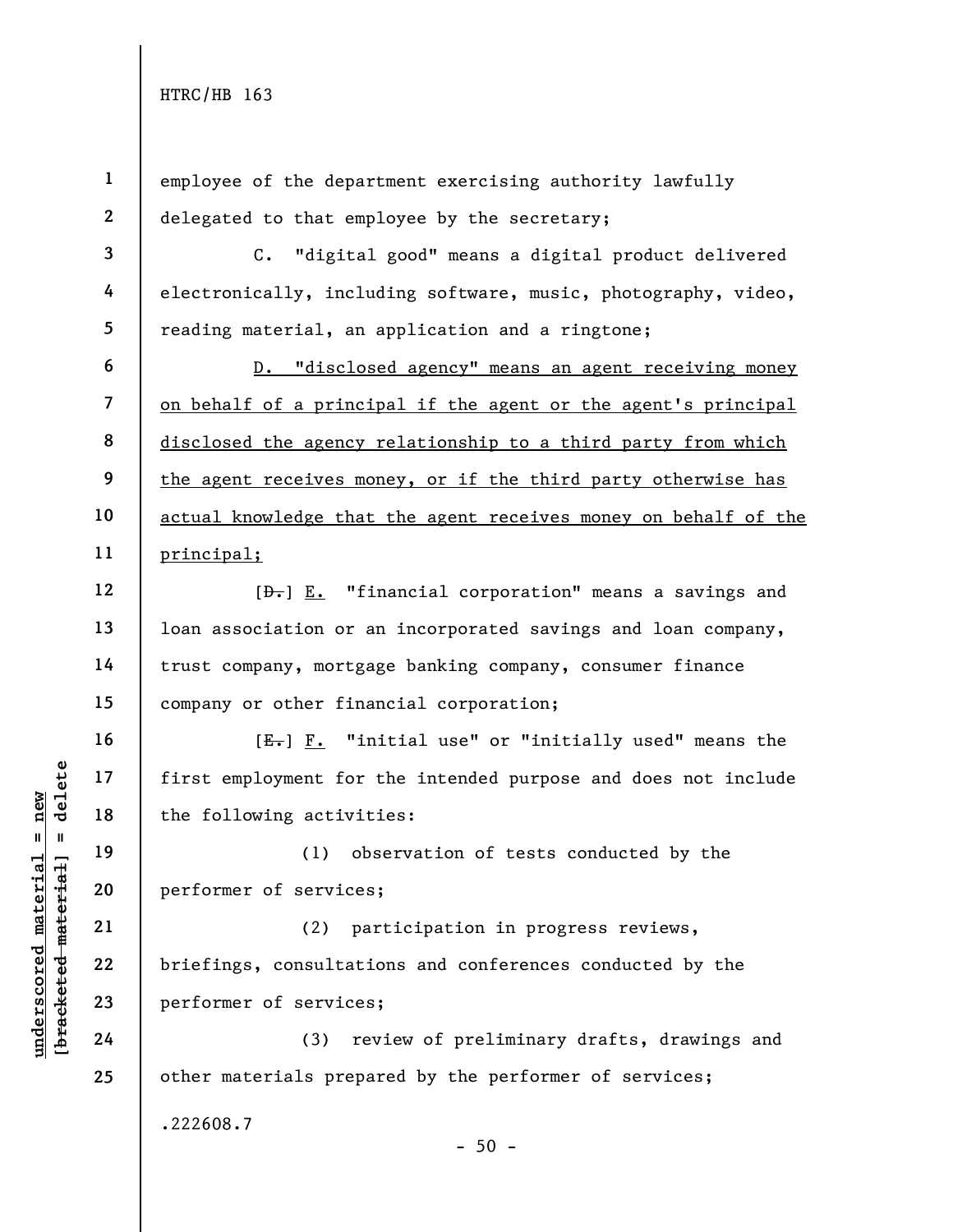understand material material portable housing strue<br>  $\begin{array}{c|c|c|c} \hline \text{u} & \text{u} & \text{u} & \text{u} & \text{u} \\ \hline \text{u} & \text{u} & \text{u} & \text{u} & \text{u} \\ \hline \text{u} & \text{u} & \text{u} & \text{u} & \text{u} \\ \hline \text{u} & \text{u} & \text{u} & \text{u} & \text{u} \\ \hline \text{u} & \text{u} & \text{u} & \text$ 1 2 3 4 5 6 7 8 9 10 11 12 13 14 15 16 17 18 19 20 21 22 23 24 25 (4) inspection of preliminary prototypes developed by the performer of services; or (5) similar activities; [F.] G. "lease" or "leasing" means an arrangement whereby, for a consideration, the owner of property grants another person the exclusive right to possess and use the property for a definite term; [G.] H. "licensing" or "license" means an arrangement whereby, for a consideration, the owner of property grants another person a revocable, non-exclusive right to use the property; [H.] I. "local option gross receipts tax" means a tax authorized to be imposed by a county or municipality upon a taxpayer's gross receipts and required to be collected by the department at the same time and in the same manner as the gross receipts tax;  $[\frac{1}{\sqrt{1}}]$  J. "manufactured home" means a movable or portable housing structure for human occupancy that exceeds either a width of eight feet or a length of forty feet constructed to be towed on its own chassis and designed to be installed with or without a permanent foundation;  $[J<sub>r</sub>]$  K. "manufacturing" means combining or processing components or materials to increase their value for sale in the ordinary course of business, but does not include construction services; farming; electric power generation; processing of

 $-51 -$ 

.222608.7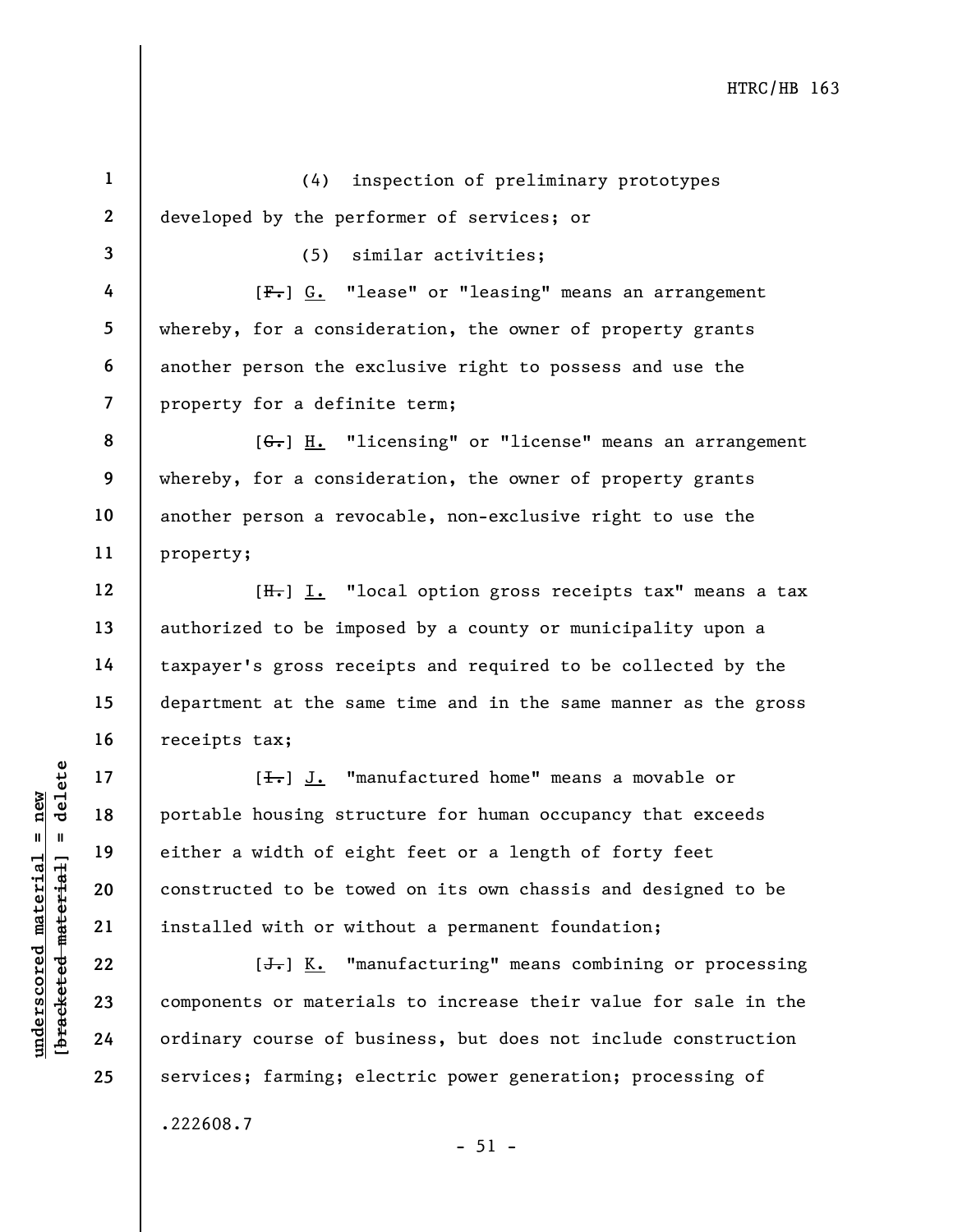6

14

15

16

17

18

19

20

21

22

23

24

25

1 2 natural resources, including hydrocarbons; or the processing or preparation of meals for immediate consumption;

3 4 5 7 8  $[K_{\tau}]$  L. "manufacturing service" means the service of combining or processing components or materials owned by another, but does not include construction services; farming; electric power generation; processing of natural resources, including hydrocarbons; or the processing or preparation of meals for immediate consumption;

9 10 11 12 13  $[\frac{L}{\sqrt{L}}]$  M. "marketplace provider" means a person who facilitates the sale, lease or license of tangible personal property or services or licenses for use of real property on a marketplace seller's behalf, or on the marketplace provider's own behalf, by:

(1) listing or advertising the sale, lease or license, by any means, whether physical or electronic, including by catalog, internet website or television or radio broadcast; and

understand<br>  $\begin{array}{c|c|c} \n\text{u} & \text{u} & \text{u} & \text{u} & \text{u} & \text{u} & \text{u} & \text{u} & \text{u} & \text{u} & \text{u} & \text{u} & \text{u} & \text{u} & \text{u} & \text{u} & \text{u} & \text{u} & \text{u} & \text{u} & \text{u} & \text{u} & \text{u} & \text{u} & \text{u} & \text{u} & \text{u} & \text{u} & \text{u} & \text{u} & \text{u} & \text{u} & \text{u$ (2) either directly or indirectly, through agreements or arrangements with third parties collecting payment from the customer and transmitting that payment to the seller, regardless of whether the marketplace provider receives compensation or other consideration in exchange for the marketplace provider's services;

[M.] N. "marketplace seller" means a person who sells, leases or licenses tangible personal property or .222608.7  $-52 -$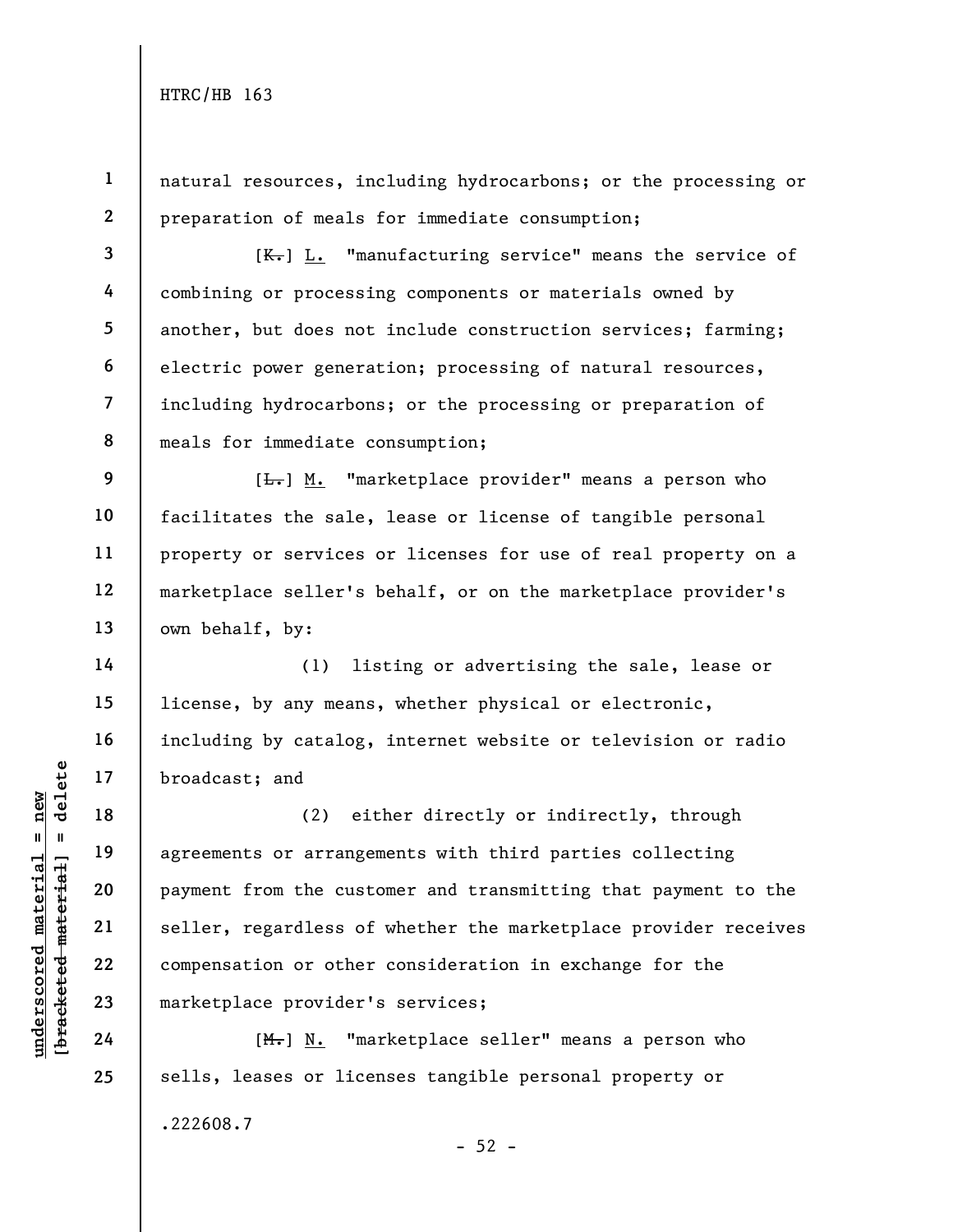understand manuf electricity and manuf<br>  $\begin{array}{c|cc}\n\text{a} & \text{b} & \text{c}} \\
\hline\n\text{a} & \text{d} & \text{e}} \\
\text{b} & \text{e} & \text{d} & \text{f} \\
\text{d} & \text{f} & \text{g} & \text{h} \\
\text{e} & \text{f} & \text{g} & \text{h} \\
\text{f} & \text{g} & \text{h} & \text{g} \\
\text{h} & \text{g} & \text{h} & \text{h} \\
\text{h} & \text{g}$ 1 2 3 4 5 6 7 8 9 10 11 12 13 14 15 16 17 18 19 20 21 22 23 24 25 services or who licenses the use of real property through a marketplace provider;  $[N<sub>1</sub>]$  0. "person" means: (1) an individual, estate, trust, receiver, cooperative association, club, corporation, company, firm, partnership, limited liability company, limited liability partnership, joint venture, syndicate or other entity, including any gas, water or electric utility owned or operated by a county, municipality or other political subdivision of the state; or (2) a national, federal, state, Indian or other governmental unit or subdivision, or an agency, department or instrumentality of any of the foregoing;  $[\theta_{\bullet}]$   $\underline{P}_{\bullet}$  "property" means: (1) real property; (2) tangible personal property, including electricity and manufactured homes; (3) licenses, including licenses of digital goods, but not including the licenses of copyrights, trademarks or patents; and (4) franchises;  $[P_{\tau}]$  Q. "research and development services" means an activity engaged in for other persons for consideration, for one or more of the following purposes: (1) advancing basic knowledge in a recognized .222608.7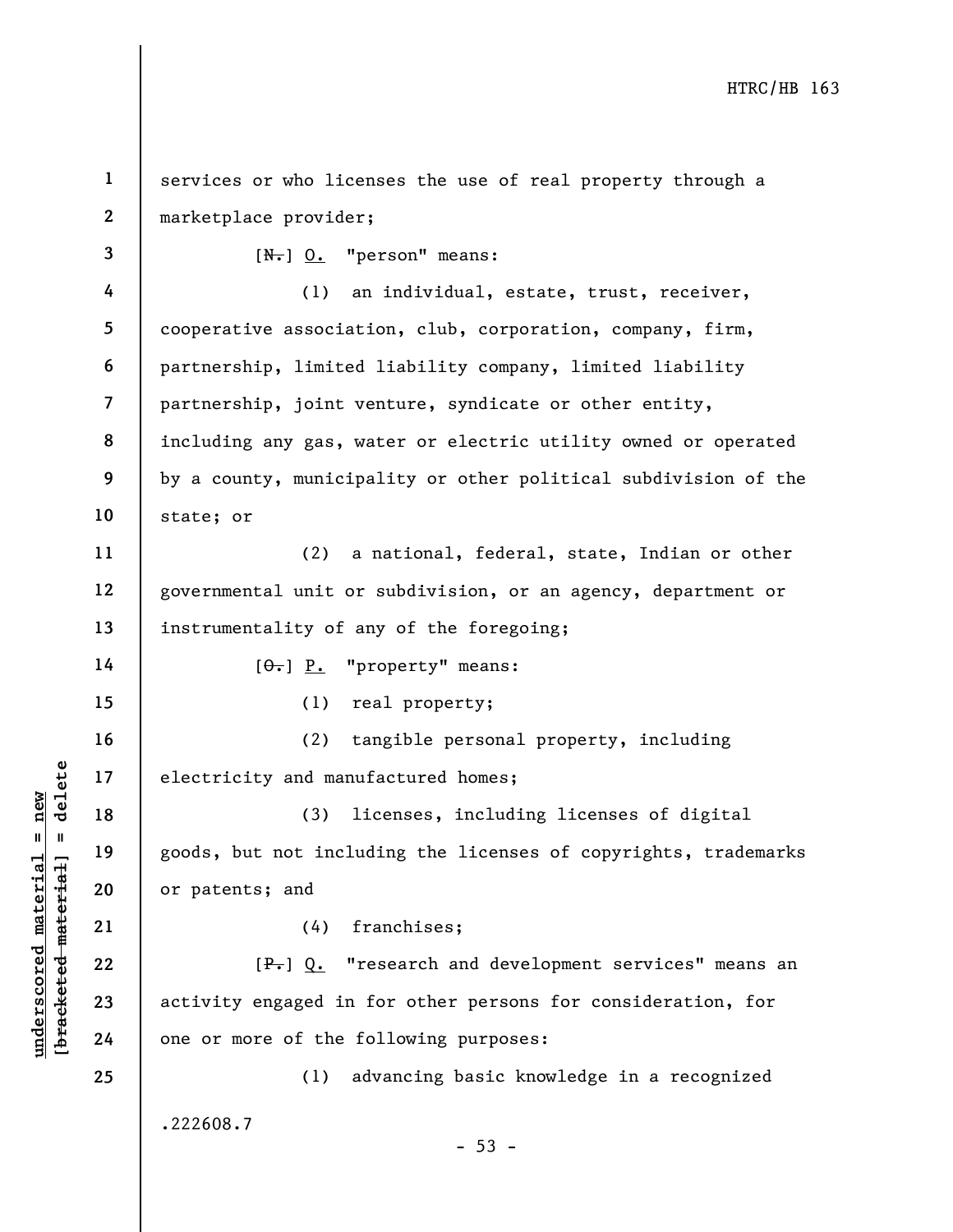2

4

5

6

7

8

9

10

11

12

13

14

15

16

17

18

19

20

21

22

23

24

25

1 field of natural science;

3 (2) advancing technology in a field of technical endeavor;

(3) developing a new or improved product, process or system with new or improved function, performance, reliability or quality, whether or not the new or improved product, process or system is offered for sale, lease or other transfer;

(4) developing new uses or applications for an existing product, process or system, whether or not the new use or application is offered as the rationale for purchase, lease or other transfer of the product, process or system;

(5) developing analytical or survey activities incorporating technology review, application, trade-off study, modeling, simulation, conceptual design or similar activities, whether or not offered for sale, lease or other transfer; or

understand material material integrating systems is<br>  $\begin{array}{c|c|c|c} \mathbf{u} & \mathbf{u} & \mathbf{u} & \mathbf{u} & \mathbf{u} & \mathbf{u} & \mathbf{u} & \mathbf{u} & \mathbf{u} & \mathbf{u} & \mathbf{u} & \mathbf{u} & \mathbf{u} & \mathbf{u} & \mathbf{u} & \mathbf{u} & \mathbf{u} & \mathbf{u} & \mathbf{u} & \mathbf{u} & \mathbf{u} & \mathbf{u} & \$ (6) designing and developing prototypes or integrating systems incorporating the advances, developments or improvements included in Paragraphs (1) through (5) of this subsection;

 $[Q_{\tau}]$  R. "secretary" means the secretary of taxation and revenue or the secretary's delegate;

[R.] S. "service" means all activities engaged in for other persons for a consideration, which activities involve predominantly the performance of a service as distinguished .222608.7  $-54 -$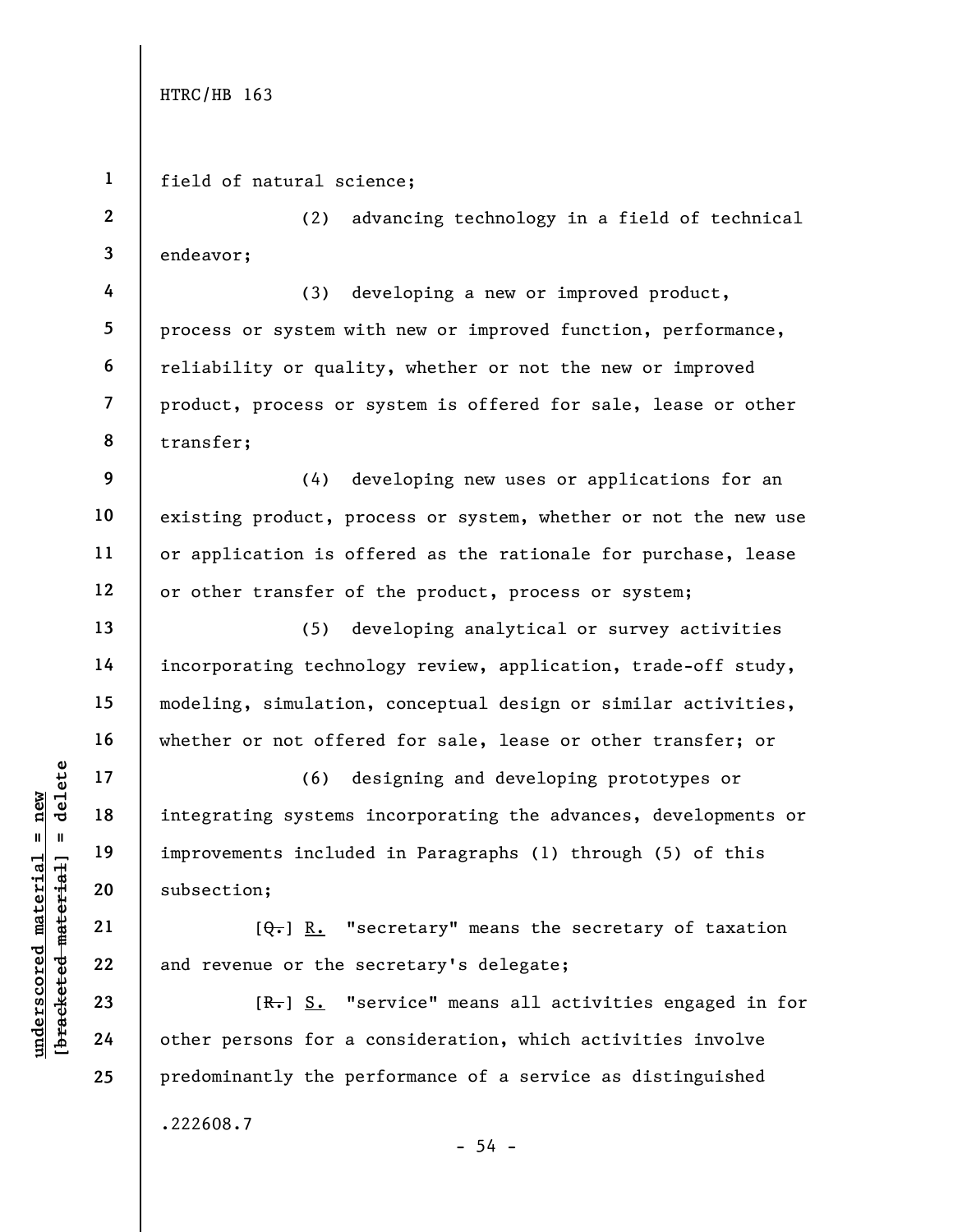25

1

2

from selling or leasing property. "Service" includes activities performed by a person for its members or shareholders. In determining what is a service, the intended use, principal objective or ultimate objective of the contracting parties shall not be controlling. "Service" includes construction activities and all tangible personal property that will become an ingredient or component part of a construction project. That tangible personal property retains its character as tangible personal property until it is installed as an ingredient or component part of a construction project in New Mexico. Sales of tangible personal property that will become an ingredient or component part of a construction project to persons engaged in the construction business are sales of tangible personal property; and

[S.] T. "use" or "using" includes use, consumption or storage other than storage for subsequent sale in the ordinary course of business or for use solely outside this state."

SECTION 8. Section 7-9-4 NMSA 1978 (being Laws 1966, Chapter 47, Section 4, as amended) is amended to read:

"7-9-4. IMPOSITION AND RATE OF TAX--DENOMINATION AS "GROSS RECEIPTS TAX".--

UNDER 17<br>
UNDER 18<br>
UNDER 19<br>
UNDER 19<br>
UNDER 19<br>
UNDER 19<br>
UNDER 19<br>
UNDER 19<br>
UNDER 19<br>
UNDER 19<br>
UNDER 19<br>
UNDER 19<br>
UNDER 19<br>
UNDER 19<br>
UNDER 19<br>
UNDER 19<br>
UNDER 19<br>
UNDER 19<br>
UNDER 19<br>
UNDER 19<br>
UNDER 19<br>
UNDER 19<br>
UN A. For the privilege of engaging in business, an excise tax equal to [five and one-eighth] four and seveneighths percent, except as provided in Subsection C of this section, of gross receipts is imposed on any person engaging in .222608.7

- 55 -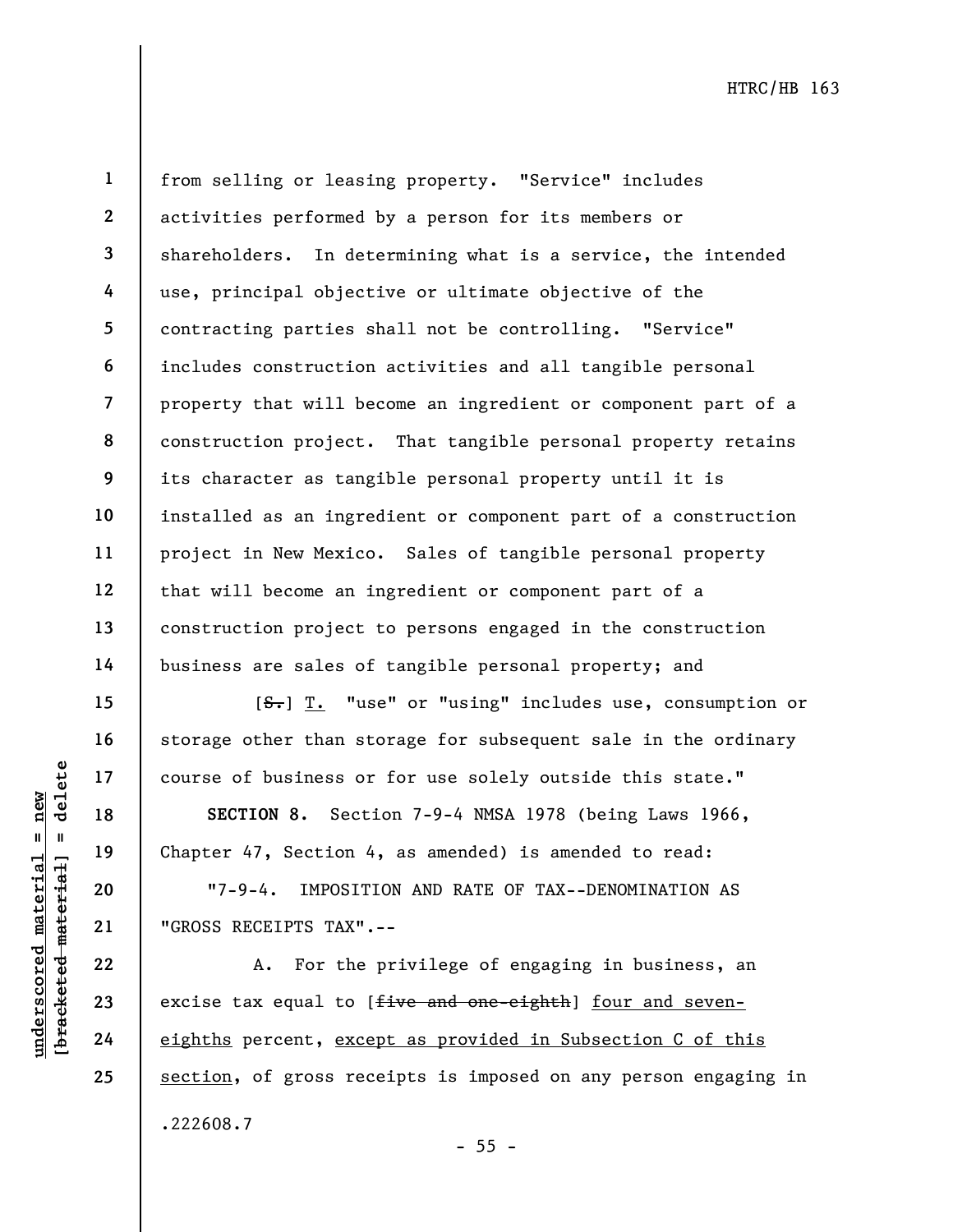1 business in New Mexico.

UN DEN THE CONFIDENT OF THE PRINCIP CONFIDENCE MANUSCRIP (UNIT)<br>
19 Tevenue that the rate<br>
20 and one-eighth percent<br>
21 E. As used<br>
23 Tevenues" means the new final<br>
24 SECTION 9. Sect 2 3 4 5 6 7 8 9 10 11 12 13 14 15 16 17 18 19 20 21 22 B. The tax imposed by this section shall be referred to as the "gross receipts tax". C. If, for any single fiscal year occurring after fiscal year 2023 and prior to fiscal year 2028, gross receipts tax revenues are less than ninety-five percent of the gross receipts tax revenues for the previous fiscal year, as determined by the secretary of finance and administration, the rate of the gross receipts tax shall be five and one-eighth percent beginning on the July 1 following the determination made by the secretary of finance and administration. D. On or before February 1 of each year, until the rate of the gross receipts tax is adjusted to five and oneeighth percent pursuant to Subsection C of this section, the secretary of finance and administration shall make a determination for the purposes of Subsection C of this section. If the rate of tax is adjusted pursuant to that subsection, the secretary shall certify to the secretary of taxation and revenue that the rate of the gross receipts tax shall be five and one-eighth percent, effective on the following July 1. E. As used in this section, "gross receipts tax revenues" means the net receipts attributable to the gross

SECTION 9. Section 7-9-7 NMSA 1978 (being Laws 1966, Chapter 47, Section 7, as amended) is amended to read: .222608.7

 $-56 -$ 

receipts tax and distributed to the general fund."

23

24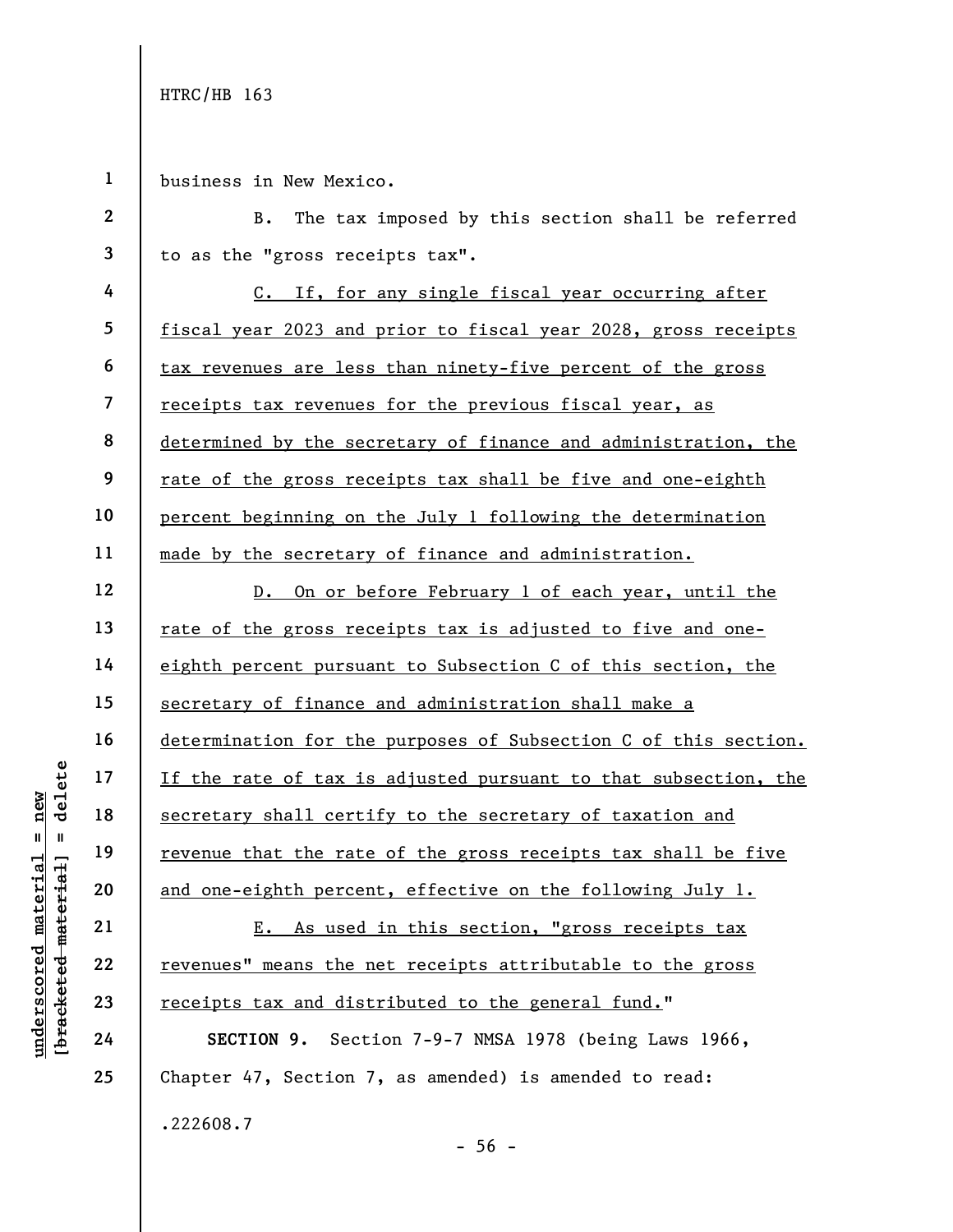underscored material = new [bracketed material] = delete 1 2 3 4 5 6 7 8 9 10 11 12 13 14 15 16 17 18 19 20 21 22 23 24 25 "7-9-7. IMPOSITION AND RATE OF TAX--DENOMINATION AS "COMPENSATING TAX".-- A. For the privilege of making taxable use of tangible personal property in New Mexico, there is imposed on the person using the property an excise tax equal to [five and one-eighth] four and seven-eighths percent, except as provided in Subsection G of this section, of the value of tangible property that was: (1) manufactured by the person using the property in the state; or (2) acquired in a transaction for which the seller's receipts were not subject to the gross receipts tax. B. For the purpose of Subsection A of this section, value of tangible personal property shall be the adjusted basis of the property for federal income tax purposes determined as of the time of acquisition or introduction into this state or of conversion of the property to taxable use, whichever is later. If no adjusted basis for federal income tax purposes is established for the property, a reasonable value of the property shall be used. C. For the privilege of making taxable use of a license or franchise in New Mexico, there is imposed on the person using the license or franchise an excise tax equal to the rate provided in Subsection A or G of this section, as applicable, against the value of the license or franchise in .222608.7

 $- 57 -$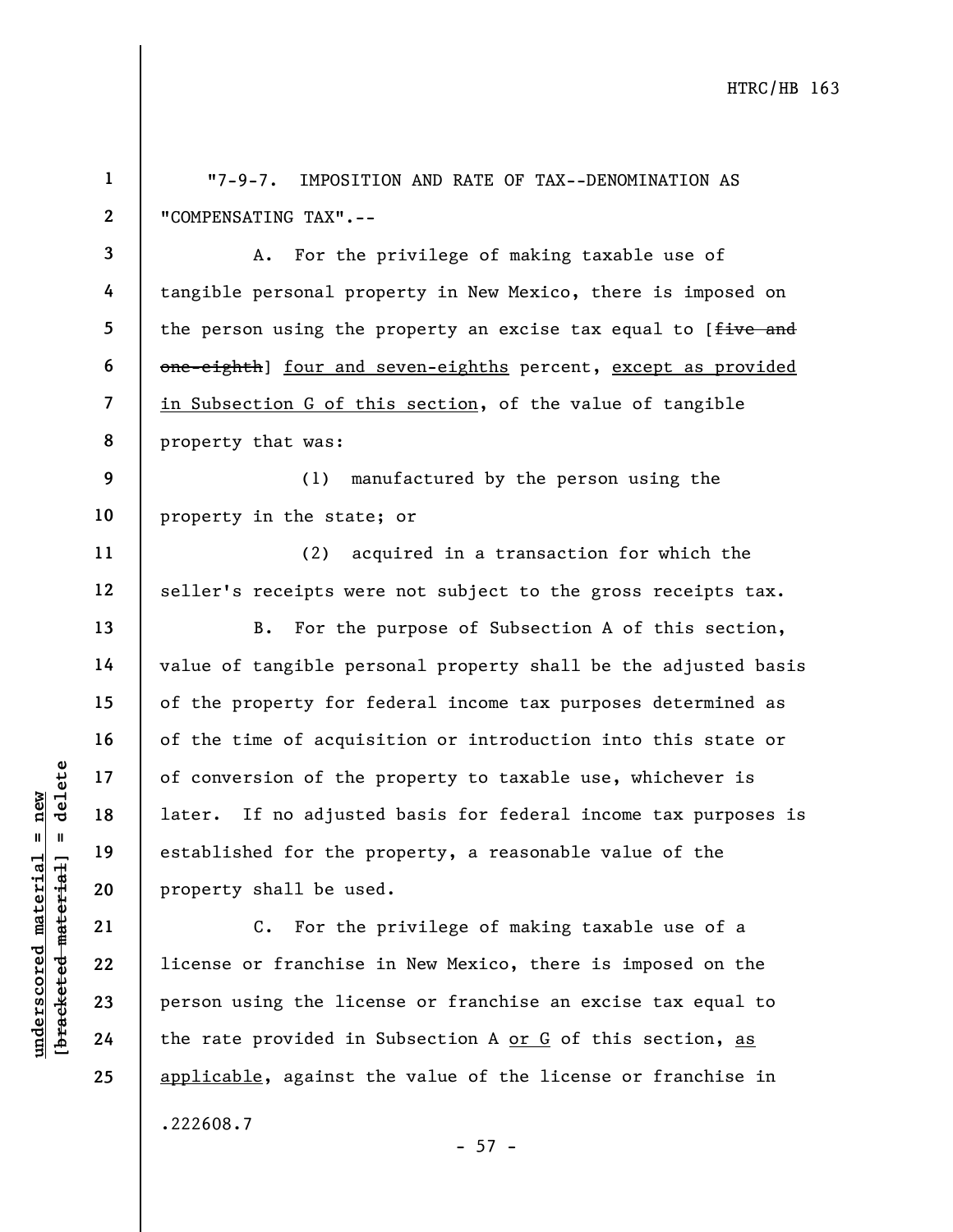1 2 3 4 5 6 7 its use in this state. The department by rule, ruling or instruction shall fairly apportion, where appropriate, the value of a license or franchise to its value in use in New Mexico. The tax shall apply only to the value of a license or franchise used in New Mexico where the license or franchise was acquired in a transaction the receipts from which were not subject to the gross receipts tax.

8 9 10 12 15 16 D. For the privilege of making taxable use of services in New Mexico, there is imposed on the person using the services an excise tax equal to the rate provided in Subsection A or G of this section, as applicable, against the value of the services at the time the services were performed or the product of the service was acquired. For use of services to be a taxable use pursuant to this subsection, the services shall have been acquired in a transaction the receipts from which were not subject to the gross receipts tax.

UNDER THE 22<br>
UNDER THE 19<br>
UNDER THE 19<br>
UNDER THE 20<br>
UNDER THE 22<br>
UNDER THE 22<br>
UNDER THE 22<br>
UNDER THE 22<br>
UNDER THE 22<br>
UNDER THE 22<br>
UNDER THE 23<br>
UNDER THE 24<br>
UNDER THE 24<br>
C. If the 2 E. For purposes of this section, receipts are not subject to the gross receipts tax if the person responsible for the gross receipts tax on those receipts lacked nexus in New Mexico or the receipts were exempt or allowed to be deducted pursuant to the Gross Receipts and Compensating Tax Act.

F. The tax imposed by this section shall be referred to as the "compensating tax".

G. If the gross receipts tax is increased to five and one-eighth percent pursuant to Section 7-9-4 NMSA 1978, the .222608.7

24 25

11

13

14

17

18

19

20

21

22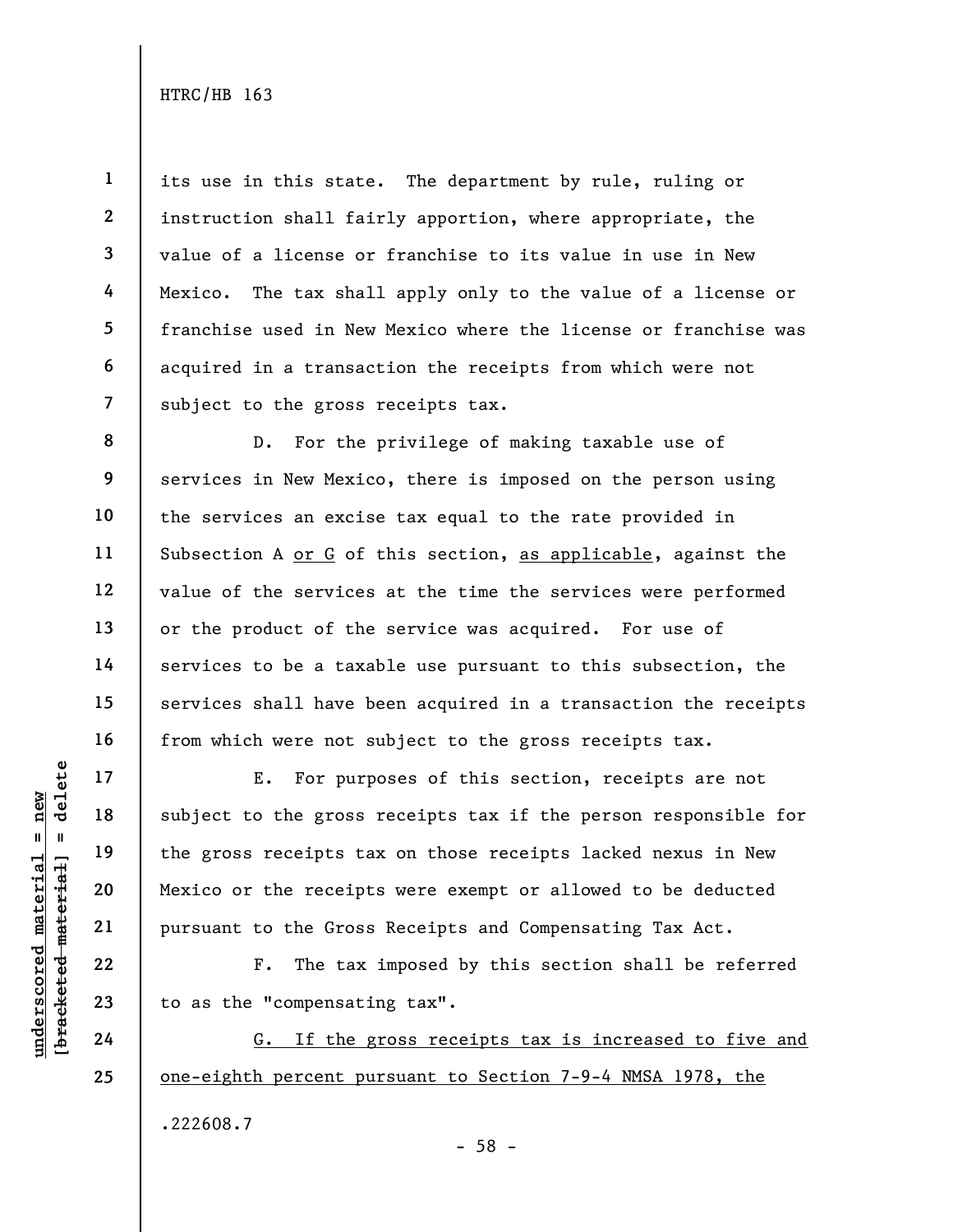rate of the compensating tax shall be five and one-eighth percent.

 $[G<sub>r</sub>]$  H. As used in this section, "taxable use" means use by a person who acquires tangible personal property, a license, a franchise or a service, and the use of which would not have qualified for an exemption or deduction pursuant to the Gross Receipts and Compensating Tax Act."

SECTION 10. A new section of the Gross Receipts and Compensating Tax Act is enacted to read:

"[NEW MATERIAL] DEDUCTION--GROSS RECEIPTS--GOVERNMENTAL GROSS RECEIPTS--SALES OF SERVICES TO MANUFACTURERS.--

A. Receipts from selling professional services may be deducted from gross receipts or from governmental gross receipts if the sale is made to a person engaged in the business of manufacturing who delivers a nontaxable transaction certificate to the seller or provides alternative evidence pursuant to Section 7-9-43 NMSA 1978. The professional services shall be related to the product that the buyer is in the business of manufacturing.

underscored material = new [bracketed material] = delete B. The purpose of the deductions provided in this section is to encourage manufacturing businesses to locate in New Mexico and to reduce the tax burden, including reducing pyramiding, on the professional services that are purchased by manufacturing businesses in New Mexico.

> C. A taxpayer allowed a deduction pursuant to this .222608.7

24 25

1

2

3

4

5

6

7

8

9

10

11

12

13

14

15

16

17

18

19

20

21

22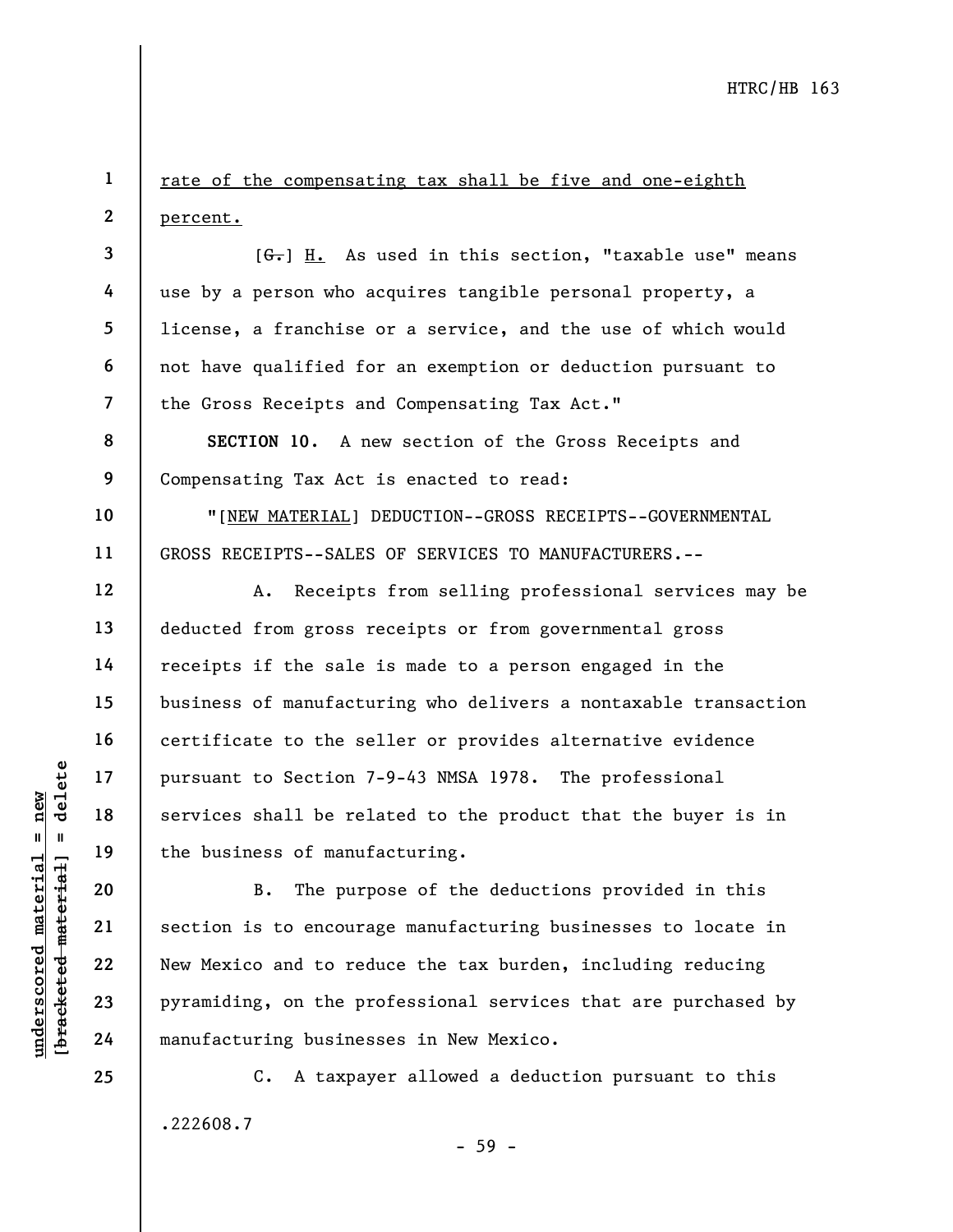section shall report the amount of the deduction separately in a manner required by the department.

3 4 5 6 7 8 9 10 11 12 D. The department shall compile an annual report on the deduction provided by this section that shall include the number of taxpayers that claimed the deduction, the aggregate amount of deductions claimed and any other information necessary to evaluate the effectiveness of the deduction. The department shall compile and present the report to the revenue stabilization and tax policy committee and the legislative finance committee with an analysis of the cost of the deduction and whether the deduction is performing the purpose for which it was created.

13

14

15

16

17

18

19

20

21

22

23

24

25

1

2

E. As used in this section:

under 17<br>
analyzing and reporti<br>
agencies or tax colle<br>
auditing, attest serv<br>
bookkeeping, tax retu<br>
where applicable, rep<br>
agencies. "Accounting"<br>
23<br>
provided with respect<br>
24<br>
investment advice, we (1) "accounting services" means the systematic and comprehensive recording of financial transactions pertaining to a business entity and the process of summarizing, analyzing and reporting these transactions to oversight agencies or tax collection entities, including certified public auditing, attest services and preparing financial statements, bookkeeping, tax return preparation, advice and consulting and, where applicable, representing taxpayers before tax collection agencies. "Accounting services" does not include, except as provided with respect to financial management services, investment advice, wealth management advice or consulting or any tax return preparation, advice, counseling or

.222608.7

 $- 60 -$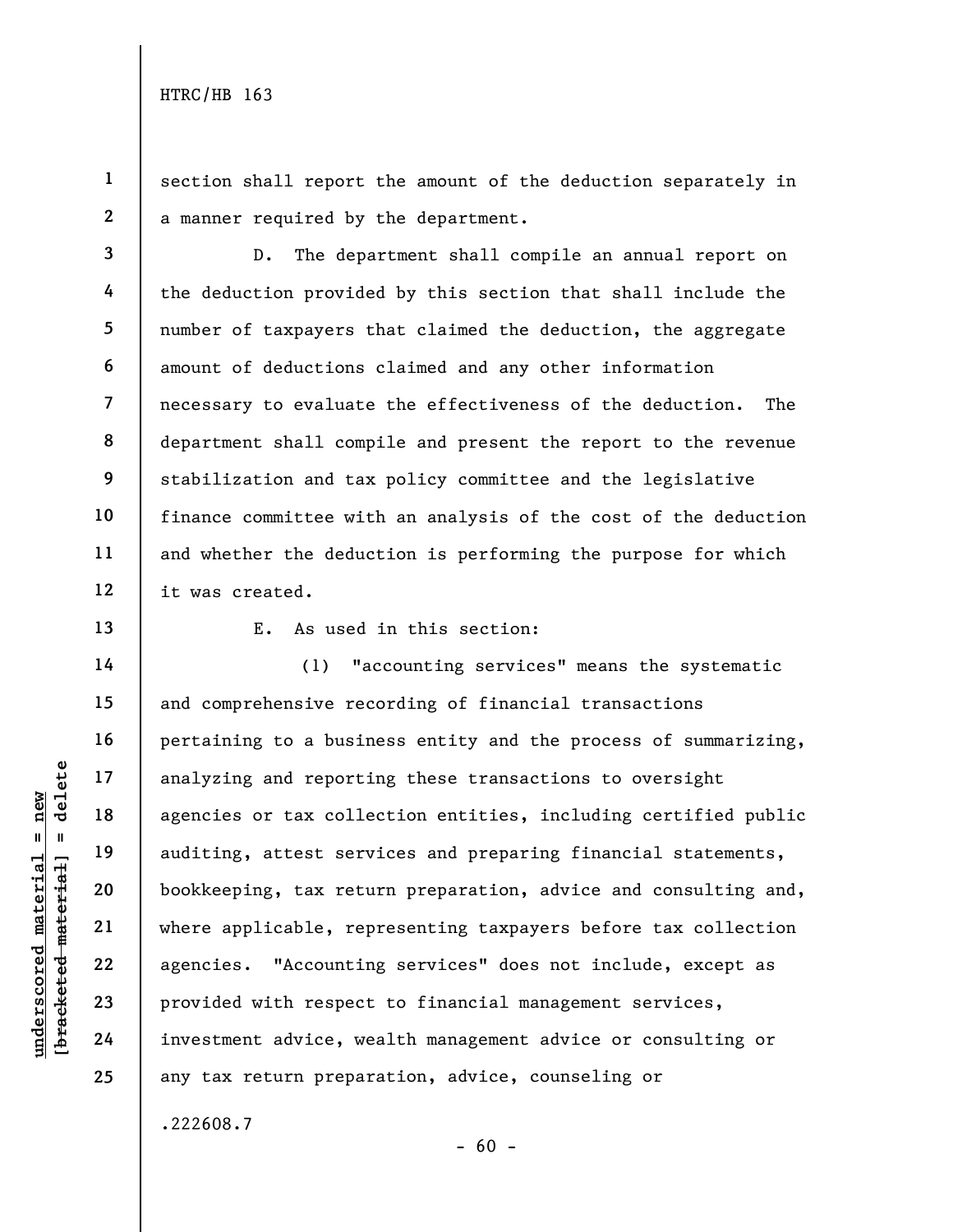2 3

4

6

10

11

12

13

14

15

16

17

18

19

20

21

22

23

24

25

.222608.7

1

representation for individuals, regardless of whether those individuals are owners of pass-through entities, such as partnerships, limited liability companies or S corporations;

5 7 8 9 (2) "architectural services" means services related to the art and science of designing and building structures for human habitation or use and includes planning, providing preliminary studies, designs, specifications and working drawings and providing for general administration of construction contracts;

under 17<br>
= 18<br>
= 18<br>
= 19<br>
= 19<br>
= 19<br>
= 19<br>
= 19<br>
= 19<br>
= 19<br>
= 19<br>
= 19<br>
= 19<br>
= 19<br>
= 19<br>
= 19<br>
= 19<br>
= 19<br>
= 19<br>
= 19<br>
= 19<br>
= 19<br>
= 19<br>
= 19<br>
= 19<br>
= 19<br>
= 19<br>
= 19<br>
= 19<br>
= 19<br>
= 19<br>
= 19<br>
= 19<br>
= 19<br>
= 19<br>
= 19<br>
= (3) "engineering services" means consultation, the production of a creative work, investigation, evaluation, planning and design, the performance of studies and reviewing planning documents when performed by, or under the supervision of, a licensed engineer, including the design, development and testing of mechanical, electrical, hydraulic, chemical, pneumatic or thermal machinery or equipment, industrial or commercial work systems or processes and military equipment. "Engineering services" does not include medical or medical laboratory services, any engineering performed in connection with a construction service or the design and installation of computer or computer network infrastructure;

(4) "information technology services" means separately stated services for installing and maintaining a business's computers and computer network, including performing computer network design; installing, repairing, maintaining or

 $- 61 -$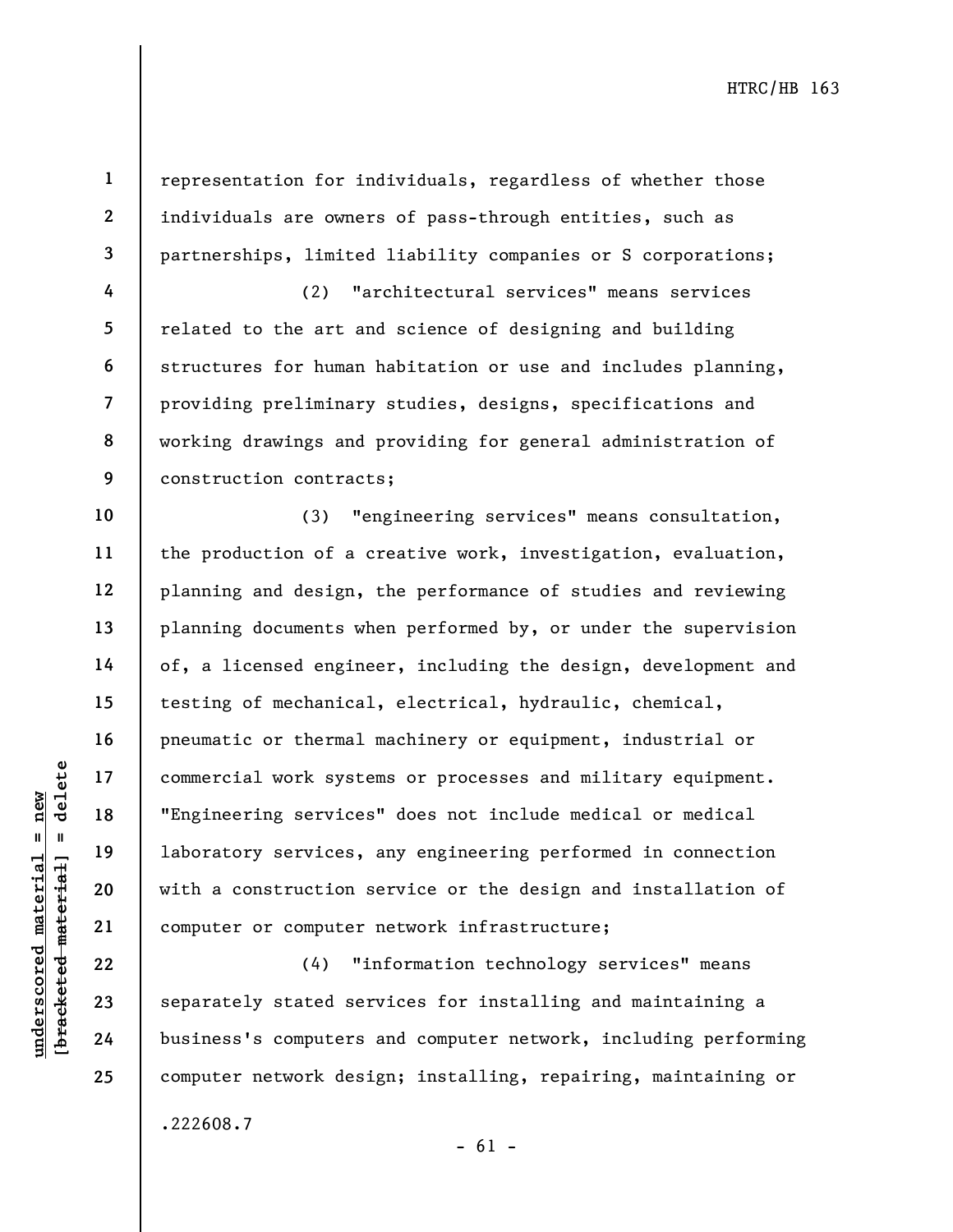underscored attorney carried material externess and the presentation<br>
weight a 19 business entity or where<br>  $\begin{array}{c|c|c|c} \hline \text{u} & \text{u} & \text{u} & \text{u} & \text{u} & \text{u} & \text{u} & \text{u} & \text{u} & \text{u} & \text{u} & \text{u} & \text{u} & \text{u} & \text{u} & \text{u} & \$ 1 2 3 4 5 6 7 8 9 10 11 12 13 14 15 16 17 18 19 20 21 22 23 24 25 restoring computer networks, hardware or software; and performing custom software programming or making custom modifications to existing software programming. "Information technology services" does not include: (a) software maintenance and update agreements, unless made in conjunction with custom programming; (b) computers, servers, chilling equipment and pre-programmed software; (c) data processing services or the processing or storage of information to compile and produce records of transactions for retrieval or use, including data entry, data retrieval, data searches and information compilation; or (d) access to telecommunications or internet; (5) "legal services" means services performed by a licensed attorney or under the supervision of a licensed attorney for a client, regardless of the attorney's form of business entity or whether the services are prepaid, including legal representation before courts or administrative agencies; drafting legal documents, such as contracts or patent applications; legal research; advising and counseling; arbitration; mediation; and notary public and other ancillary legal services performed for a client in conjunction with and under the supervision of a licensed attorney. "Legal services" .222608.7

 $- 62 -$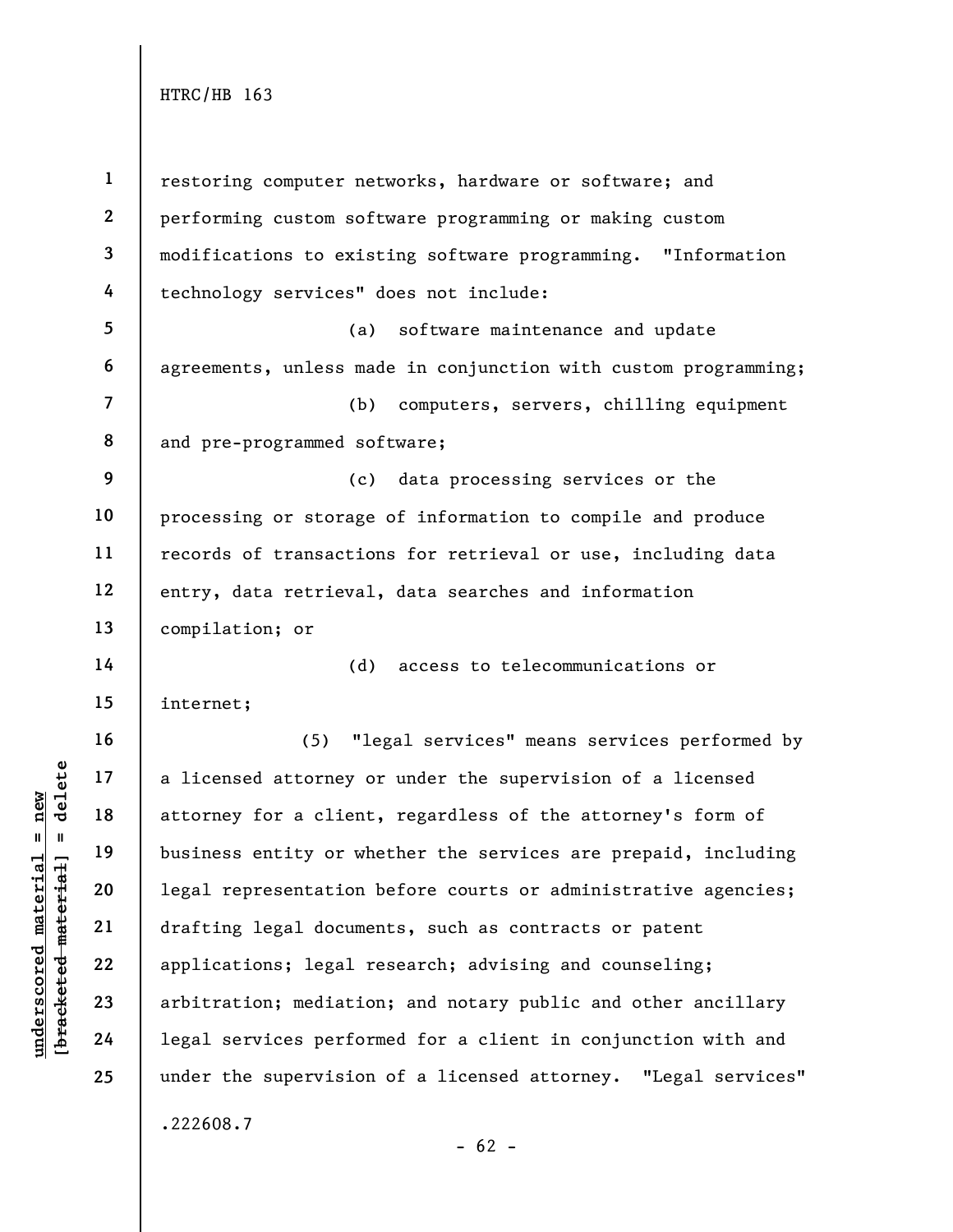does not include lobbying or government relations services, title insurance agent services, licensing or selling legal software or legal document templates, insurance investigation services or any legal representation involving financial crimes or tax evasion in New Mexico; and

(6) "professional services" means accounting services, architectural services, engineering services, information technology services and legal services."

9 10 SECTION 11. A new section of the Gross Receipts and Compensating Tax Act is enacted to read:

"[NEW MATERIAL] DEDUCTION--GROSS RECEIPTS AND GOVERNMENTAL GROSS RECEIPTS--FEMININE HYGIENE PRODUCTS.--

A. Receipts from the sale of feminine hygiene products may be deducted from gross receipts and governmental gross receipts.

B. A taxpayer allowed a deduction pursuant to this section shall report the amount of the deduction separately in a manner required by the department.

under 17<br>
a manner required by<br>
a manner required by<br>
a manner required by<br>
c. The depart<br>
department of deductions<br>
23<br>
24<br>
department shall press C. The department shall compile an annual report on the deduction provided by this section that shall include the number of taxpayers that claimed the deduction, the aggregate amount of deductions claimed and any other information necessary to evaluate the effectiveness of the deduction. The department shall present the report to the revenue stabilization and tax policy committee and the legislative .222608.7

1

2

3

4

5

6

7

8

11

12

13

14

15

16

17

18

19

20

21

22

23

24

25

 $- 63 -$